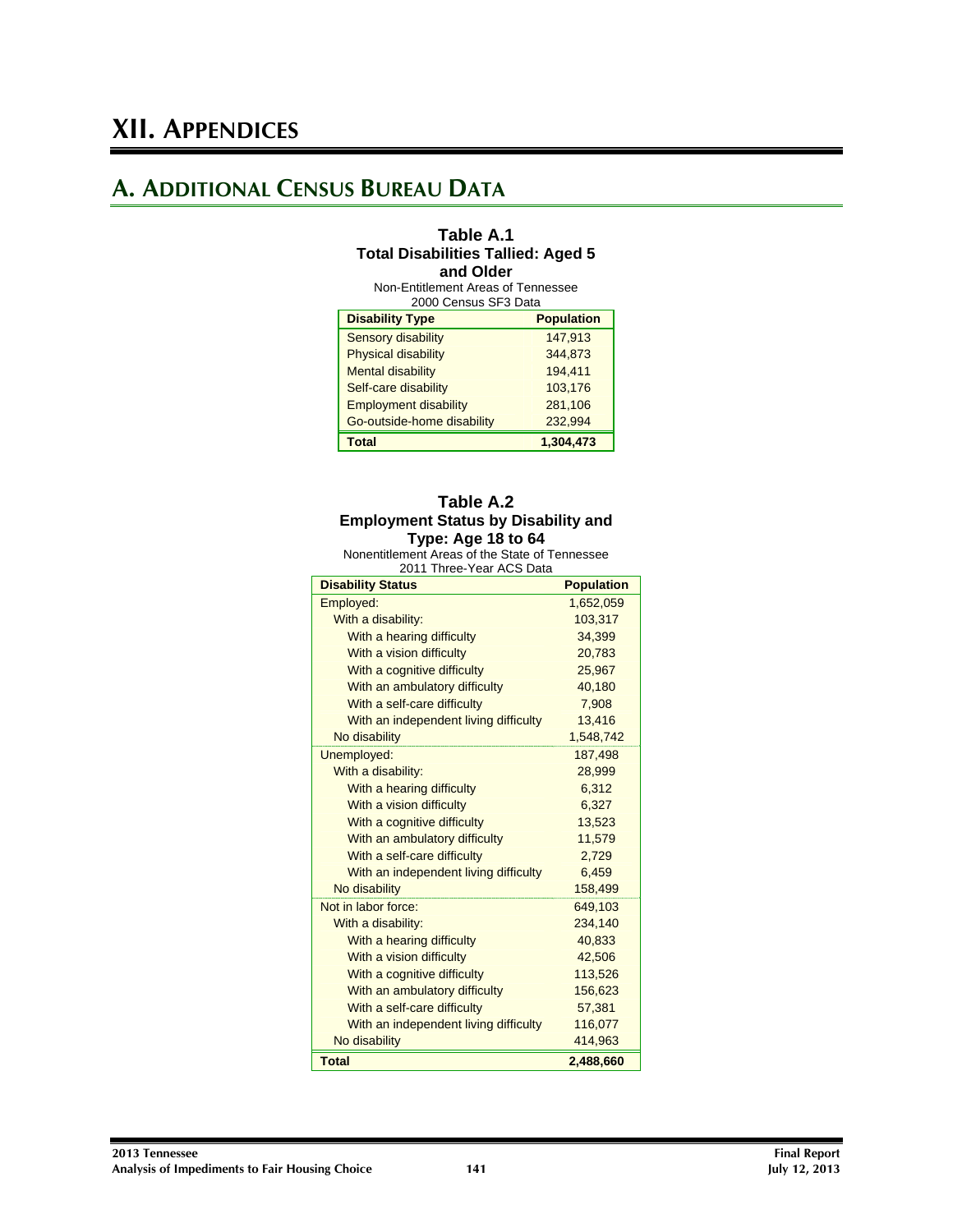## **Table A.3 Household Type by Tenure**

Nonentitlement Areas of the State of Tennessee 2000 & 2010 Census SF1 Data

|                                                 |                   | 2000 Census |                   | 2010 Census |                |  |
|-------------------------------------------------|-------------------|-------------|-------------------|-------------|----------------|--|
| <b>Household Type</b>                           | <b>Households</b> | % of Total  | <b>Households</b> | % of Total  | % Change 00-10 |  |
| <b>Family Households</b>                        | 909.829           | 73.8%       | 991.630           | 71.6%       | 9.0%           |  |
| <b>Married-Couple Family</b>                    | 732,400           | 80.5%       | 762,552           | 76.9%       | 4.1%           |  |
| <b>Owner-Occupied</b>                           | 635,933           | 86.8%       | 658.249           | 86.3%       | 3.5%           |  |
| <b>Renter-Occupied</b>                          | 96,467            | 13.2%       | 104,303           | 13.7%       | 8.1%           |  |
| <b>Other Family</b>                             | 177,429           | 19.5%       | 229,078           | 23.1%       | 29.1%          |  |
| Male Householder, No<br><b>Spouse Present</b>   | 46,331            | 26.1%       | 66,309            | 28.9%       | 43.1%          |  |
| <b>Owner-Occupied</b>                           | 30,922            | 66.7%       | 41.756            | 63.0%       | 35.0%          |  |
| <b>Renter-Occupied</b>                          | 15,409            | 33.3%       | 24,553            | 37.0%       | 59.3%          |  |
| Female Householder, No<br><b>Spouse Present</b> | 131,098           | 73.9%       | 162,769           | 71.1%       | 24.2%          |  |
| <b>Owner-Occupied</b>                           | 80,262            | 61.2%       | 92.924            | 57.1%       | 15.8%          |  |
| <b>Renter-Occupied</b>                          | 50,836            | 38.8%       | 69.845            | 42.9%       | 37.4%          |  |
| Non-Family Households                           | 323,603           | 26.2%       | 393,177           | 28.4%       | 21.5%          |  |
| <b>Owner-Occupied</b>                           | 209,758           | 64.8%       | 250,505           | 63.7%       | 19.4%          |  |
| <b>Renter-Occupied</b>                          | 113,845           | 35.2%       | 142,672           | 36.3%       | 25.3%          |  |
| <b>Total</b>                                    | 1.233.432         | 100.0%      | 1.384.807         | 100.0%      | 012.3%         |  |

## **Table A.4 Group Quarters Population**

|  | 2000 & 2010 Census SF1 Data |  |  |
|--|-----------------------------|--|--|
|  |                             |  |  |

| <b>Group Quarters Type</b>             | 2000 Census       |                             | 2010 Census       | % Change   |                |
|----------------------------------------|-------------------|-----------------------------|-------------------|------------|----------------|
|                                        | <b>Population</b> | % of Total                  | <b>Population</b> | % of Total | $00 - 10$      |
|                                        |                   | <b>Institutionalized</b>    |                   |            |                |
| <b>Correctional Institutions</b>       | 22,203            | 47.5%                       | 27,716            | 56.4%      | 24.8%          |
| Juvenile Facilities                    |                   | $\blacksquare$              | 1.261             | 2.6%       | $\blacksquare$ |
| <b>Nursing Homes</b>                   | 21,595            | 46.2%                       | 19.824            | 40.3%      | $-8.2%$        |
| <b>Other Institutions</b>              | 2,930             | 6.3%                        | 383               | .8%        | $-86.9%$       |
| <b>Total</b>                           | 46.728            | 100.0%                      | 49,184            | 100.0%     | 5.3%           |
|                                        |                   | <b>Noninstitutionalized</b> |                   |            |                |
| <b>College Dormitories</b>             | 11,248            | 62.8%                       | 13,455            | 75.1%      | 19.6%          |
| <b>Military Quarters</b>               | 238               | 1.3%                        | 438               | 2.4%       | 84.0%          |
| <b>Other Noninstitutional</b>          | 6,437             | 35.9%                       | 4,032             | 22.5%      | $-37.4%$       |
| <b>Total</b>                           | 17,923            | 27.7%                       | 17,925            | 26.7%      | .0%            |
| Quarters<br>Group<br><b>Population</b> | 64,651            | 100.0%                      | 67,109            | 100.0%     | 3.8%           |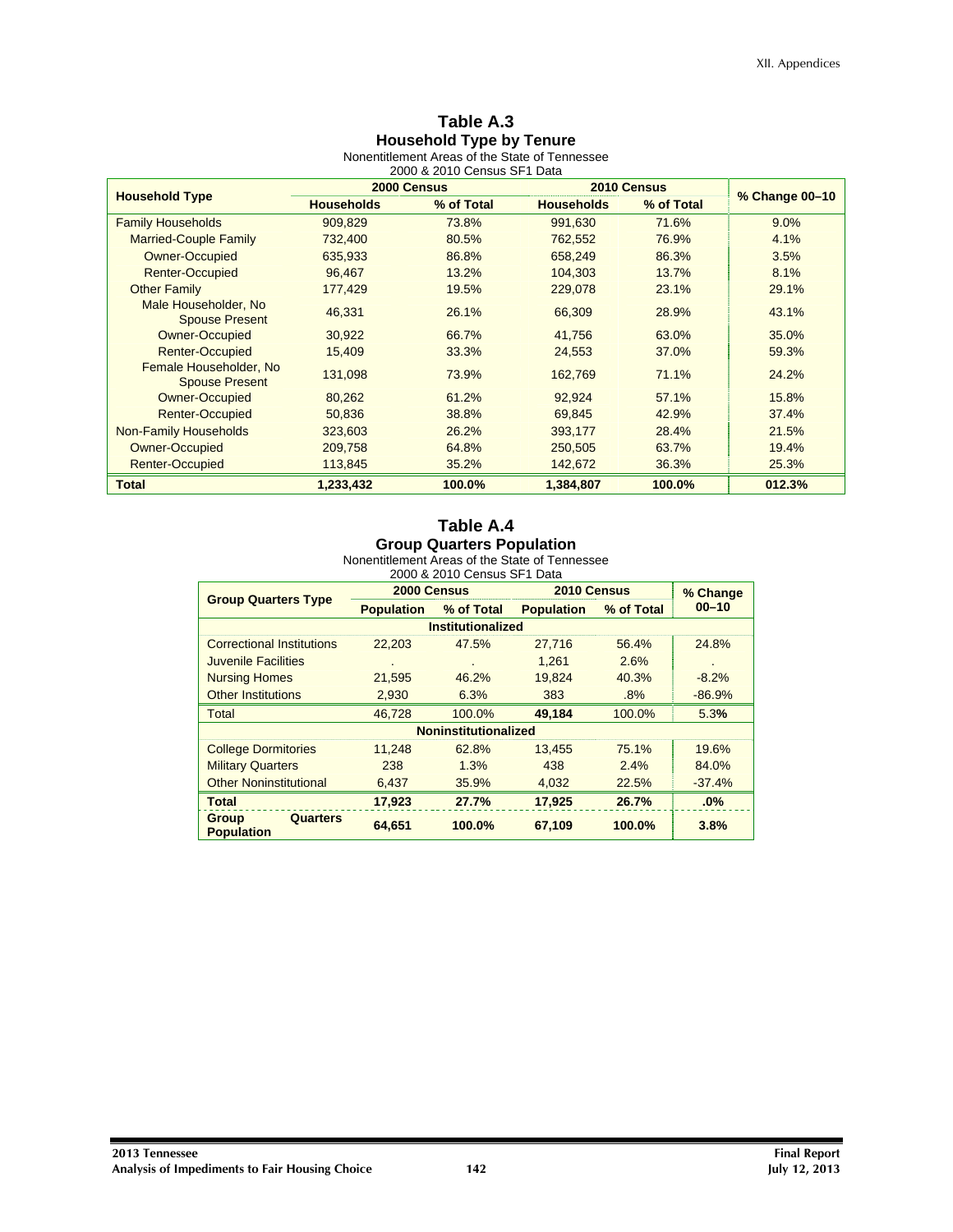## **B. ADDITIONAL BLS AND BEA DATA**

## **BLS DATA**

#### **Table B.1 Labor Force Statistics**  State of Tennessee

| Year | Labor<br><b>Force</b> | <b>Employment</b> | <b>Unemployment</b> | <b>Unemployment</b><br>Rate |
|------|-----------------------|-------------------|---------------------|-----------------------------|
| 1990 | 1,306,462             | 1,223,446         | 83,016              | 6.4%                        |
| 1991 | 1,323,723             | 1,222,317         | 101,406             | 7.7%                        |
| 1992 | 1,360,402             | 1,259,434         | 100,968             | 7.4%                        |
| 1993 | 1,399,210             | 1,304,874         | 94,336              | 6.7%                        |
| 1994 | 1,471,251             | 1,386,253         | 84,998              | 5.8%                        |
| 1995 | 1,508,699             | 1,416,529         | 92,170              | 6.1%                        |
| 1996 | 1,535,933             | 1,438,565         | 97,368              | 6.3%                        |
| 1997 | 1,547,874             | 1,451,420         | 96,454              | 6.2%                        |
| 1998 | 1,543,245             | 1,462,696         | 80,549              | 5.2%                        |
| 1999 | 1,559,921             | 1,486,529         | 73,392              | 4.7%                        |
| 2000 | 1,576,863             | 1,509,565         | 67,298              | 4.3%                        |
| 2001 | 1,573,075             | 1,492,450         | 80,625              | 5.1%                        |
| 2002 | 1,581,792             | 1,493,012         | 88,780              | 5.6%                        |
| 2003 | 1,601,960             | 1,505,680         | 96,280              | 6.0%                        |
| 2004 | 1,608,554             | 1,518,312         | 90,242              | 5.6%                        |
| 2005 | 1,626,396             | 1,530,784         | 95,612              | 5.9%                        |
| 2006 | 1,664,433             | 1,572,898         | 91,535              | 5.5%                        |
| 2007 | 1,670,782             | 1,585,129         | 85,653              | 5.1%                        |
| 2008 | 1,678,424             | 1,558,616         | 119,808             | 7.1%                        |
| 2009 | 1,666,263             | 1,474,344         | 191,919             | 11.5%                       |
| 2010 | 1,689,938             | 1,513,801         | 176,137             | 10.4%                       |
| 2011 | 1,701,137             | 1,535,381         | 165,756             | 9.7%                        |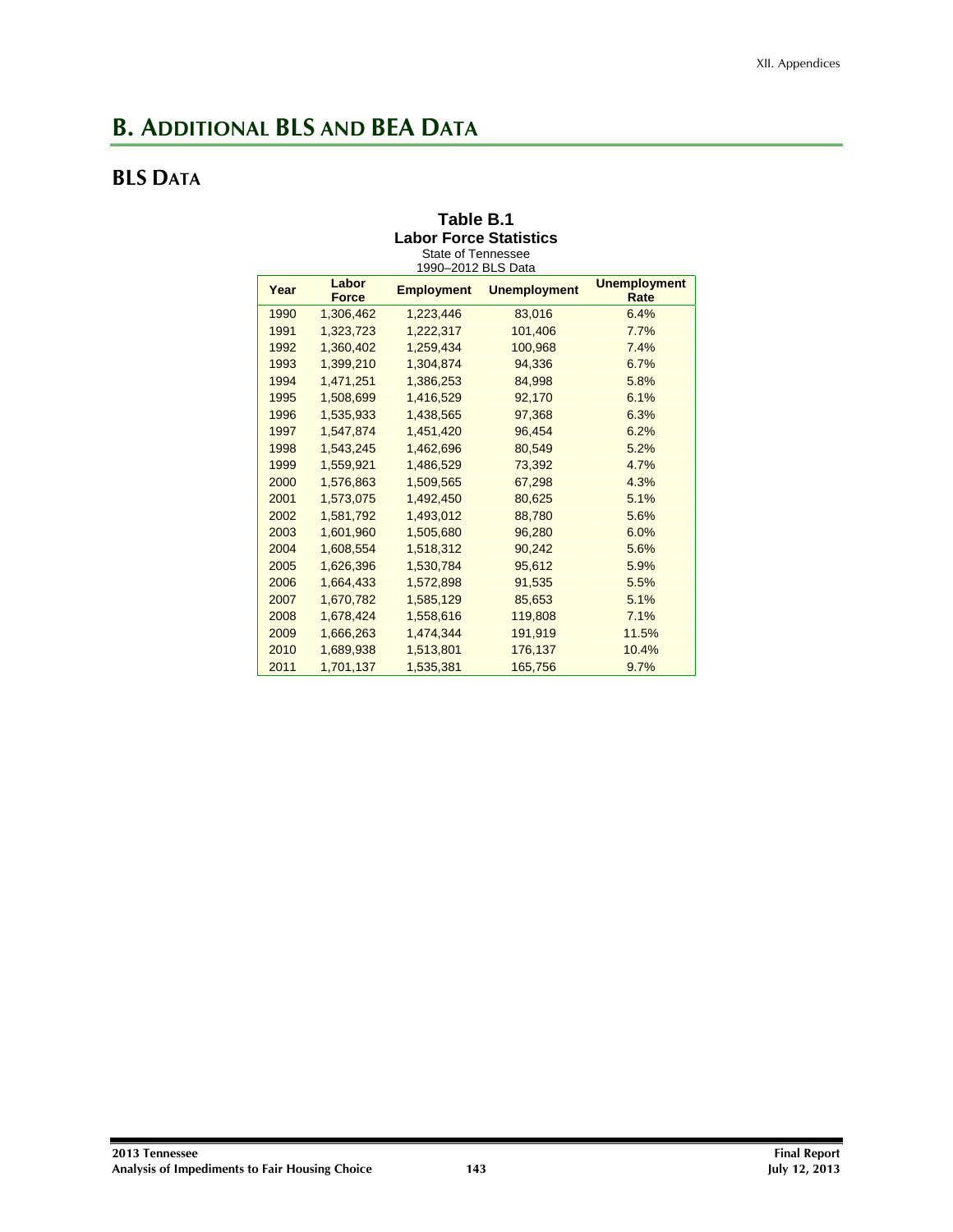## **BEA DATA**

#### **Table B.2 Total Employment and Real Personal Income**  State of Tennessee

|      |                 |                                                          |                                        | 1969-2011 BEA Data, 2012 Dollars        |                                    |                                  |                                    |                                   |                                   |
|------|-----------------|----------------------------------------------------------|----------------------------------------|-----------------------------------------|------------------------------------|----------------------------------|------------------------------------|-----------------------------------|-----------------------------------|
|      |                 |                                                          | 1,000s of 2012 Dollars                 |                                         |                                    |                                  |                                    |                                   | <b>Real Average</b>               |
| Year | <b>Earnings</b> | <b>Social</b><br><b>Security</b><br><b>Contributions</b> | <b>Residents</b><br><b>Adjustments</b> | Dividends,<br>Interest,<br><b>Rents</b> | <b>Transfer</b><br><b>Payments</b> | <b>Personal</b><br><b>Income</b> | <b>Per Capita</b><br><b>Income</b> | <b>Total</b><br><b>Employment</b> | <b>Earnings Per</b><br><b>Job</b> |
| 1969 | 50,696,616      | 3,289,878                                                | $-774,752$                             | 5,992,233                               | 4,879,236                          | 57,503,455                       | 14,755                             | 1,788,719                         | 28,342                            |
| 1970 | 51,220,698      | 3,296,098                                                | $-734,431$                             | 6,408,604                               | 5,674,026                          | 59,272,800                       | 15,054                             | 1,784,919                         | 28,695                            |
| 1971 | 53,508,062      | 3,562,310                                                | $-745,709$                             | 6,752,099                               | 6,304,505                          | 62,256,646                       | 15,525                             | 1,816,596                         | 29,456                            |
| 1972 | 58,328,690      | 4,056,680                                                | $-829,565$                             | 7,139,722                               | 6,659,475                          | 67,241,642                       | 16,445                             | 1,923,756                         | 30,319                            |
| 1973 | 63,170,539      | 4,963,530                                                | $-743,473$                             | 7,785,291                               | 7,449,002                          | 72,697,829                       | 17,565                             | 2,024,714                         | 31,202                            |
| 1974 | 63,136,791      | 5,198,902                                                | $-719,164$                             | 8,426,219                               | 8,347,256                          | 73,992,201                       | 17,610                             | 2,054,692                         | 30,729                            |
| 1975 | 60,413,494      | 4,911,954                                                | $-652,227$                             | 8,617,304                               | 10,075,508                         | 73,542,125                       | 17,261                             | 1,983,267                         | 30,462                            |
| 1976 | 65,031,935      | 5,324,693                                                | $-598,343$                             | 8,837,387                               | 10,375,557                         | 78,321,843                       | 18,090                             | 2,052,396                         | 31,686                            |
| 1977 | 68,605,685      | 5,636,491                                                | $-735,232$                             | 9,364,006                               | 10,243,555                         | 81,841,522                       | 18,591                             | 2,135,018                         | 32,132                            |
| 1978 | 73,873,440      | 6,136,904                                                | $-877,561$                             | 10,027,750                              | 10,456,580                         | 87,343,306                       | 19,577                             | 2,227,104                         | 33,172                            |
| 1979 | 75,623,182      | 6,532,682                                                | $-941,907$                             | 10,815,868                              | 11,240,783                         | 90,205,243                       | 19,899                             | 2,278,894                         | 33,185                            |
| 1980 | 73,984,688      | 6,457,459                                                | $-1,023,185$                           | 12,449,896                              | 12,402,411                         | 91,356,351                       | 19,859                             | 2,259,204                         | 32,749                            |
| 1981 | 74,026,671      | 6,962,913                                                | $-1,008,035$                           | 14,230,158                              | 12,859,654                         | 93,145,535                       | 20,128                             | 2,255,061                         | 32,827                            |
| 1982 | 72,334,425      | 6,971,487                                                | $-862,108$                             | 15,901,791                              | 13,302,375                         | 93,704,996                       | 20,169                             | 2,217,235                         | 32,624                            |
| 1983 | 74,293,513      | 7,307,912                                                | $-856,254$                             | 16,096,366                              | 13,749,214                         | 95,974,928                       | 20,596                             | 2,239,467                         | 33,174                            |
| 1984 | 80,396,819      | 8,081,269                                                | $-823,965$                             | 17,787,599                              | 13,878,959                         | 103, 158, 143                    | 22,011                             | 2,343,854                         | 34,301                            |
| 1985 | 83,765,680      | 8,591,284                                                | $-831,081$                             | 18,598,953                              | 14,320,693                         | 107,262,961                      | 22,747                             | 2,398,866                         | 34,918                            |
| 1986 | 87,828,565      | 9,278,342                                                | $-881,583$                             | 19,199,778                              | 15,037,922                         | 111,906,341                      | 23,616                             | 2,477,304                         | 35,454                            |
| 1987 | 93,007,260      | 9,742,954                                                | $-910,354$                             | 19,328,293                              | 15,398,294                         | 117,080,539                      | 24,478                             | 2,577,879                         | 36,079                            |
| 1988 | 97,590,634      | 10,490,368                                               | $-903,449$                             | 20,471,140                              | 15,993,123                         | 122,661,079                      | 25,436                             | 2,663,338                         | 36,642                            |
| 1989 | 99,333,287      | 10,847,869                                               | $-910,218$                             | 21,980,755                              | 16,950,784                         | 126,506,739                      | 26,061                             | 2,734,816                         | 36,322                            |
| 1990 | 100,938,121     | 11,108,089                                               | $-934,329$                             | 22,540,319                              | 18,066,618                         | 129,502,639                      | 26,459                             | 2,777,416                         | 36,342                            |
| 1991 | 102,379,214     | 11,400,443                                               | $-897,796$                             | 22,126,581                              | 19,816,384                         | 132,023,940                      | 26,583                             | 2,777,569                         | 36,859                            |
| 1992 | 109,799,602     | 12,044,135                                               | $-636,715$                             | 21,996,294                              | 21,787,909                         | 140,902,955                      | 27,902                             | 2,837,263                         | 38,699                            |
| 1993 | 114,818,838     | 12,677,447                                               | $-809,486$                             | 22,138,409                              | 22,869,571                         | 146,339,886                      | 28,484                             | 2,942,948                         | 39,015                            |
| 1994 | 120,778,591     | 13,536,783                                               | $-929,250$                             | 23,324,744                              | 23,490,396                         | 153,127,698                      | 29,270                             | 3,061,304                         | 39,454                            |
| 1995 | 126,149,335     | 14,144,037                                               | $-1,036,309$                           | 24,540,611                              | 25,178,736                         | 160,688,336                      | 30,165                             | 3,144,656                         | 40,116                            |
| 1996 | 129,771,179     | 14,383,855                                               | $-982,063$                             | 25,946,209                              | 25,977,395                         | 166,328,865                      | 30,708                             | 3,194,784                         | 40,619                            |
| 1997 | 135,308,009     | 15,016,090                                               | $-1,243,161$                           | 27,063,000                              | 26,535,808                         | 172,647,566                      | 31,395                             | 3,269,258                         | 41,388                            |
| 1998 | 144,275,989     | 15,784,026                                               | $-1,437,743$                           | 29,191,896                              | 27,412,061                         | 183,658,177                      | 32,973                             | 3,353,087                         | 43,028                            |
| 1999 | 150,784,290     | 16,416,615                                               | $-1,656,830$                           | 29,070,573                              | 28,248,380                         | 190,029,799                      | 33,701                             | 3,408,985                         | 44,231                            |
| 2000 | 156, 187, 636   | 16,796,402                                               | $-1,840,928$                           | 30,349,661                              | 30,025,993                         | 197,925,959                      | 34,702                             | 3,471,266                         | 44,994                            |
| 2001 | 158,640,103     | 16,939,988                                               | $-1,844,360$                           | 29,599,499                              | 32,005,827                         | 201,461,080                      | 35,031                             | 3,433,689                         | 46,201                            |
| 2002 | 162,507,553     | 17,357,406                                               | $-1,778,418$                           | 26,999,878                              | 33,865,815                         | 204,237,423                      | 35,238                             | 3,425,146                         | 47,446                            |
| 2003 | 166,410,280     | 17,686,686                                               | $-1,674,521$                           | 25,935,932                              | 35, 136, 227                       | 208, 121, 232                    | 35,589                             | 3,450,390                         | 48,230                            |
| 2004 | 171,840,689     | 18,114,457                                               | $-1,719,710$                           | 25,041,882                              | 36,316,824                         | 213,365,228                      | 36,097                             | 3,529,765                         | 48,683                            |
| 2005 | 173,342,310     | 18,275,000                                               | $-1,378,187$                           | 25,239,158                              | 37,578,691                         | 216,506,971                      | 36,139                             | 3,597,296                         | 48,187                            |
| 2006 | 177,343,457     | 18,643,943                                               | $-1,206,433$                           | 28,215,714                              | 38,043,298                         | 223,752,093                      | 36,749                             | 3,666,245                         | 48,372                            |
| 2007 | 177,432,833     | 18,932,624                                               | $-1,185,479$                           | 31,479,088                              | 40,718,836                         | 229,512,654                      | 37,163                             | 3,727,351                         | 47,603                            |
| 2008 | 174,977,888     | 19,031,109                                               | $-932,741$                             | 34,424,180                              | 43,613,422                         | 233,051,640                      | 37,304                             | 3,692,894                         | 47,382                            |
| 2009 | 166,995,041     | 18,498,240                                               | $-565,757$                             | 27,631,604                              | 48,334,776                         | 223,897,424                      | 35,506                             | 3,543,856                         | 47,123                            |
| 2010 | 171,544,773     | 18,582,198                                               | $-562,741$                             | 27,973,538                              | 51,572,780                         | 231,946,151                      | 36,484                             | 3,537,811                         | 48,489                            |
| 2011 | 174,797,137     | 16,962,483                                               | $-437,542$                             | 29, 157, 782                            | 51,732,168                         | 238,287,061                      | 37,212                             | 3,591,298                         | 48,672                            |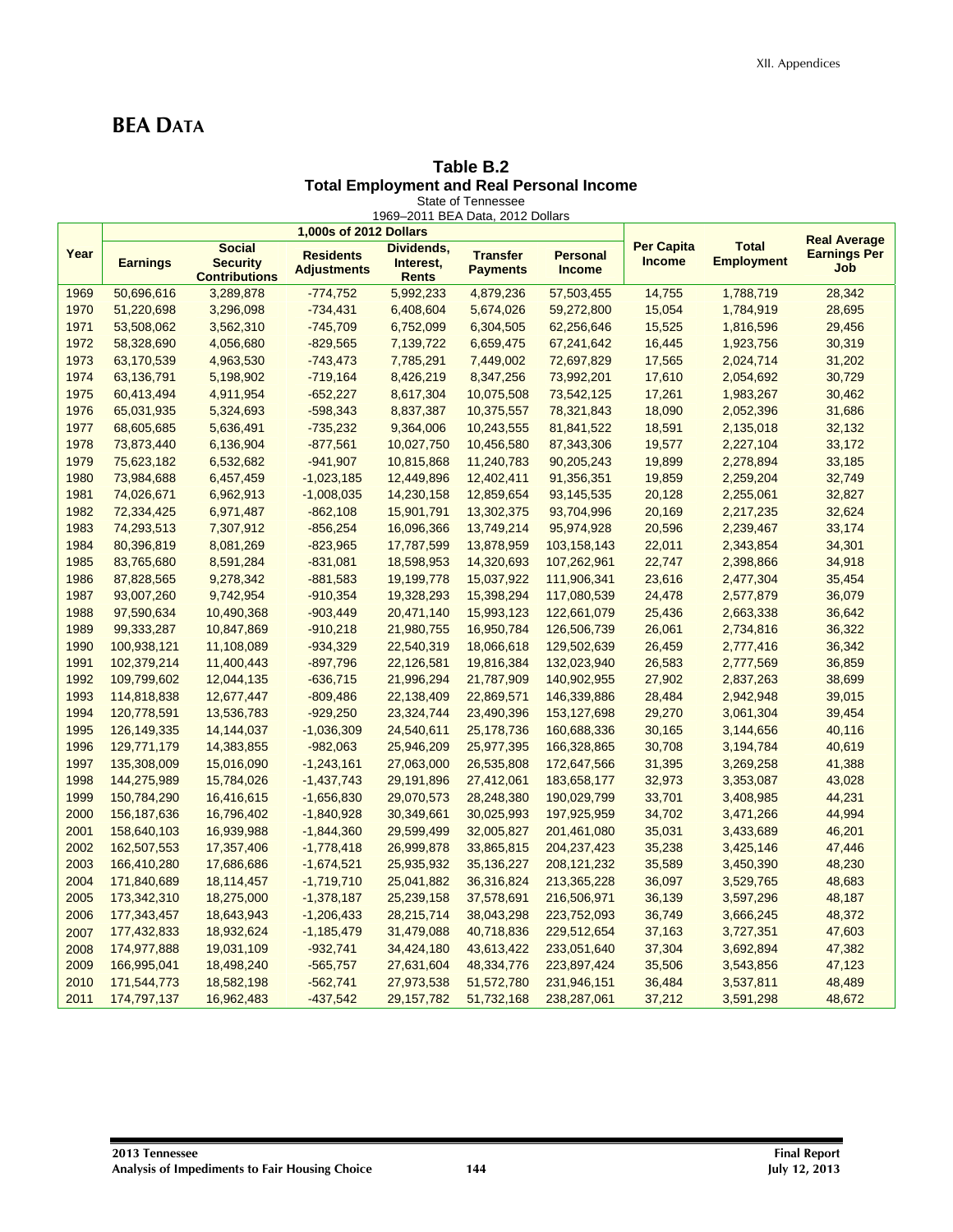## **Table B.3 Employment by Industry**  State of Tennessee

| <b>NAICS Categories</b>                             | 2001      | 2005      | 2006      | 2007      | 2008      | 2009      | 2010      | 2011      | % Change<br>$01 - 11$ |
|-----------------------------------------------------|-----------|-----------|-----------|-----------|-----------|-----------|-----------|-----------|-----------------------|
| Farm employment                                     | 103,362   | 86,562    | 83,560    | 81,745    | 80,602    | 79,005    | 78,732    | 78,777    | $-23.8%$              |
| Forestry, fishing, related activities, and<br>other | 10,610    | 10,547    | 10,515    | 10,630    | 10,891    | 10,439    | 10,334    | 10,483    | $-1.2%$               |
| <b>Mining</b>                                       | 6,429     | 5,524     | 5,818     | 7,106     | 7,777     | 7,015     | 8,322     | 9,036     | 40.6%                 |
| <b>Utilities</b>                                    | 3,849     | 3,938     | 3,964     | 4,210     | 4,133     | 3,984     | 3,794     | 3,686     | $-4.2%$               |
| Construction                                        | 209,065   | 229,753   | 242,981   | 248,819   | 236,763   | 207,266   | 195,316   | 195,571   | $-6.5%$               |
| Manufacturing                                       | 463,801   | 421,927   | 413,168   | 395,827   | 373,255   | 323,694   | 311,978   | 316,922   | $-31.7%$              |
| Wholesale trade                                     | 137,726   | 141,782   | 144,178   | 144,169   | 143,088   | 132,225   | 128,303   | 128,864   | $-6.4%$               |
| <b>Retail trade</b>                                 | 392,886   | 407,123   | 410,700   | 413,200   | 404,579   | 386,066   | 383,522   | 385,265   | $-1.9%$               |
| <b>Transportation and warehousing</b>               | 167,559   | 172,841   | 176,212   | 178,932   | 171,700   | 161,870   | 160,164   | 164,483   | $-1.8%$               |
| Information                                         | 62,075    | 59,962    | 59,945    | 59,913    | 60,221    | 56,811    | 55,431    | 54,084    | $-12.9%$              |
| <b>Finance and insurance</b>                        | 138,040   | 143,811   | 145,900   | 157,562   | 160,171   | 166,111   | 163,077   | 164,692   | 19.3%                 |
| Real estate and rental and leasing                  | 103,401   | 126,850   | 132,340   | 135,157   | 134,687   | 128,800   | 129,959   | 130,746   | 26.4%                 |
| <b>Professional and technical services</b>          | 153,831   | 168,975   | 174,128   | 182,375   | 185,299   | 180,522   | 180,835   | 183,549   | 19.3%                 |
| Management of companies and<br>enterprises          | 25,742    | 21,189    | 22,263    | 24,854    | 27,224    | 27,545    | 28,283    | 31,157    | 21.0%                 |
| Administrative and waste services                   | 222,172   | 241,541   | 249,810   | 256,155   | 252,121   | 233,948   | 246,183   | 264,154   | 18.9%                 |
| <b>Educational services</b>                         | 49,634    | 59,653    | 55,509    | 58,111    | 61,794    | 64,769    | 66,838    | 69,078    | 39.2%                 |
| Health care and social assistance                   | 280,720   | 326,281   | 344,415   | 356,941   | 365,721   | 371,531   | 379,690   | 388,219   | 38.3%                 |
| Arts, entertainment, and recreation                 | 54,939    | 63,570    | 65,799    | 68,513    | 71,018    | 70,646    | 71,294    | 72,573    | 32.1%                 |
| Accommodation and food services                     | 225,459   | 251,036   | 259,544   | 265,850   | 263,319   | 254,467   | 254,722   | 259,776   | 15.2%                 |
| Other services, except public<br>administration     | 198,608   | 217,531   | 223,251   | 230,829   | 224,757   | 223,908   | 223,012   | 225,607   | 13.6%                 |
| Government and government<br>enterprises            | 423,781   | 436,900   | 442,245   | 446,453   | 453,774   | 453,234   | 458,022   | 454,576   | 7.3%                  |
| <b>Total</b>                                        | 3,433,689 | 3,597,296 | 3,666,245 | 3,727,351 | 3,692,894 | 3,543,856 | 3,537,811 | 3,591,298 | 4.6%                  |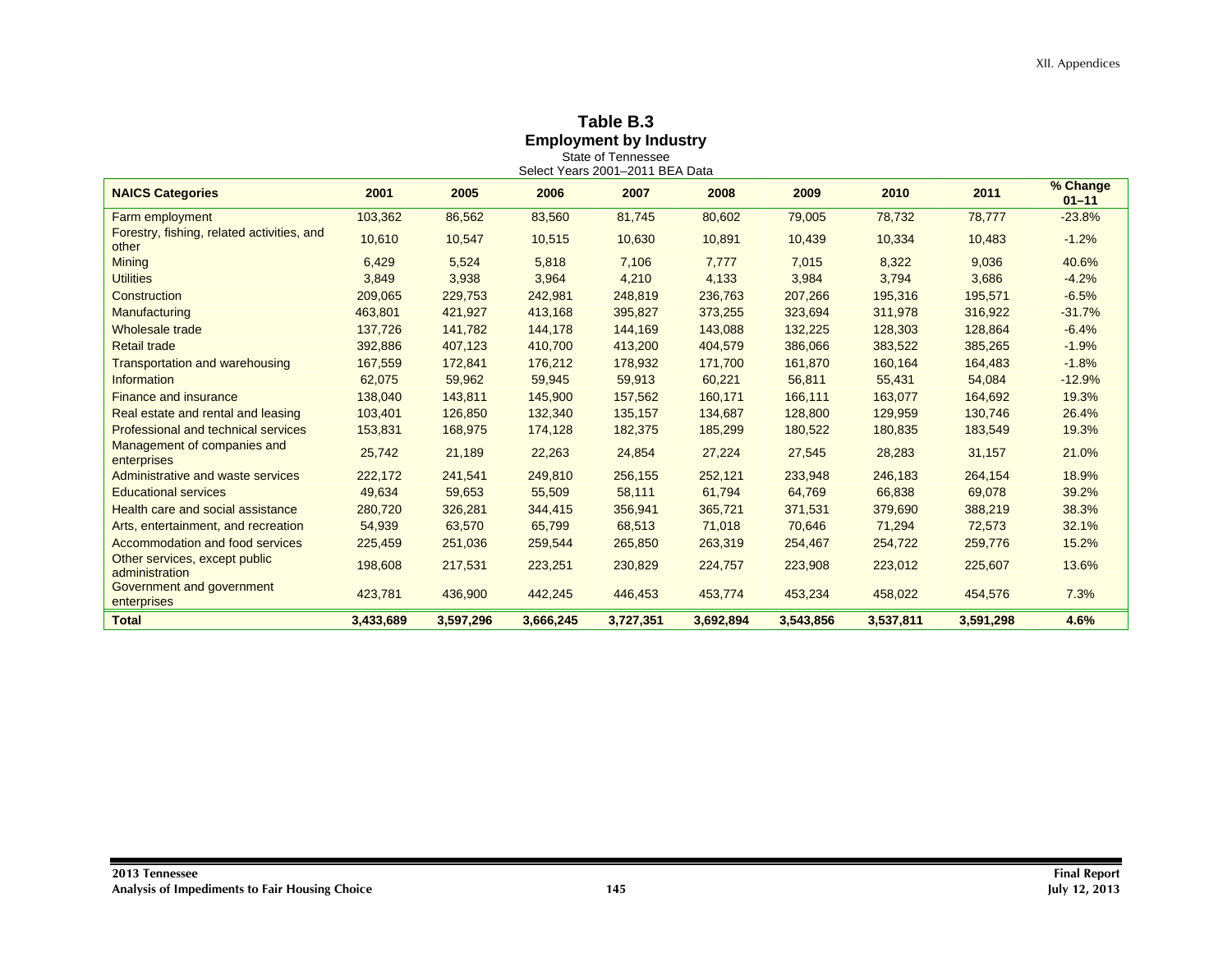## **Table B.4**

|                                                  |             |             |             |             | Select Years 2001-2011 BEA Data, 1,000's of Real 2012 Dollars |             |             |             |                       |
|--------------------------------------------------|-------------|-------------|-------------|-------------|---------------------------------------------------------------|-------------|-------------|-------------|-----------------------|
| <b>NAICS Categories</b>                          | 2001        | 2005        | 2006        | 2007        | 2008                                                          | 2009        | 2010        | 2011        | % Change<br>$01 - 11$ |
| <b>Farm earnings</b>                             | 569,711     | 629,939     | 307,202     | $-159,650$  | 267,037                                                       | 339.593     | 170,888     | 392,753     | $-31.1%$              |
| Forestry, fishing, related activities, and other | 397.057     | 402,355     | 399,136     | 389,852     | 342,750                                                       | 319,203     | 352,583     | 363,555     | $-8.4%$               |
| <b>Mining</b>                                    | 336,364     | 313,116     | 367,758     | 365,035     | 400,237                                                       | 280,439     | 341,121     | 338,709     | .7%                   |
| <b>Utilities</b>                                 | 291,348     | 304,718     | 344,419     | 326,979     | 385,869                                                       | 356,706     | 352,552     | 350,533     | 20.3%                 |
| Construction                                     | 10,763,017  | 11,345,166  | 12,292,628  | 11,988,572  | 11,214,571                                                    | 9,604,267   | 10,012,146  | 10,255,862  | $-4.7%$               |
| <b>Manufacturing</b>                             | 27,011,098  | 26,752,780  | 26,397,879  | 25,136,654  | 24,225,835                                                    | 20,984,208  | 21,325,966  | 21,754,653  | $-19.5%$              |
| Wholesale trade                                  | 8,770,794   | 9,661,924   | 10,029,316  | 10,217,443  | 10,042,522                                                    | 9,049,741   | 8,943,506   | 9,161,620   | 4.5%                  |
| <b>Retail trade</b>                              | 12,905,554  | 13,468,022  | 13,553,226  | 13,661,033  | 12,554,174                                                    | 12,170,951  | 12,453,805  | 12,711,477  | $-1.5%$               |
| <b>Transportation and warehousing</b>            | 9,393,096   | 10,359,252  | 10,350,242  | 10,335,655  | 9,711,795                                                     | 9,061,163   | 9,324,262   | 9,576,336   | 2.0%                  |
| Information                                      | 3,436,579   | 3,451,585   | 3,709,192   | 3,718,164   | 3,510,563                                                     | 3,339,160   | 3,196,134   | 3,219,136   | $-6.3%$               |
| <b>Finance and insurance</b>                     | 9,235,540   | 9,892,353   | 10,298,271  | 10,667,210  | 9,667,729                                                     | 9,684,261   | 10,191,892  | 10,067,406  | 9.0%                  |
| Real estate and rental and leasing               | 3,313,476   | 3,911,867   | 3,548,881   | 2,808,915   | 3,126,401                                                     | 2,866,302   | 2,836,780   | 2,802,892   | $-15.4%$              |
| <b>Professional and technical services</b>       | 9,591,284   | 10,806,909  | 11,472,764  | 11,820,839  | 12,529,458                                                    | 11,430,994  | 11,873,887  | 12,148,505  | 26.7%                 |
| Management of companies and enterprises          | 1,813,237   | 1,758,893   | 2,109,790   | 2,329,168   | 2,306,548                                                     | 2,407,035   | 2,533,552   | 2,800,257   | 54.4%                 |
| Administrative and waste services                | 7,620,587   | 9,082,304   | 9,354,150   | 9,430,138   | 9,183,741                                                     | 8,659,232   | 8,872,956   | 9,361,975   | 22.9%                 |
| <b>Educational services</b>                      | 1,802,639   | 2,488,596   | 2,013,351   | 2,107,790   | 2,199,155                                                     | 2,323,924   | 2,321,234   | 2,369,340   | 31.4%                 |
| Health care and social assistance                | 16,744,515  | 19,726,897  | 21,016,874  | 21,797,424  | 23,155,979                                                    | 24,047,298  | 25,336,373  | 25,848,561  | 54.4%                 |
| Arts, entertainment, and recreation              | 1,634,293   | 1,999,492   | 2,142,257   | 2,077,860   | 2,057,280                                                     | 1,949,786   | 2,019,478   | 2,070,831   | 26.7%                 |
| Accommodation and food services                  | 5,282,797   | 5,710,573   | 5,784,834   | 6,063,698   | 5,636,459                                                     | 5,418,574   | 5,592,962   | 5,715,979   | 8.2%                  |
| Other services, except public administration     | 6,448,045   | 7,299,503   | 7,545,679   | 7,517,042   | 7,010,488                                                     | 7,069,385   | 7,348,608   | 7,473,447   | 15.9%                 |
| Government and government enterprises            | 21,279,070  | 23,976,068  | 24,305,607  | 24,833,011  | 25,449,297                                                    | 25,632,817  | 26,144,087  | 26,013,308  | 22.2%                 |
| <b>Total</b>                                     | 158,640,103 | 173,342,310 | 177,343,457 | 177,432,833 | 174,977,888                                                   | 166,995,041 | 171,544,773 | 174,797,137 | 10.2%                 |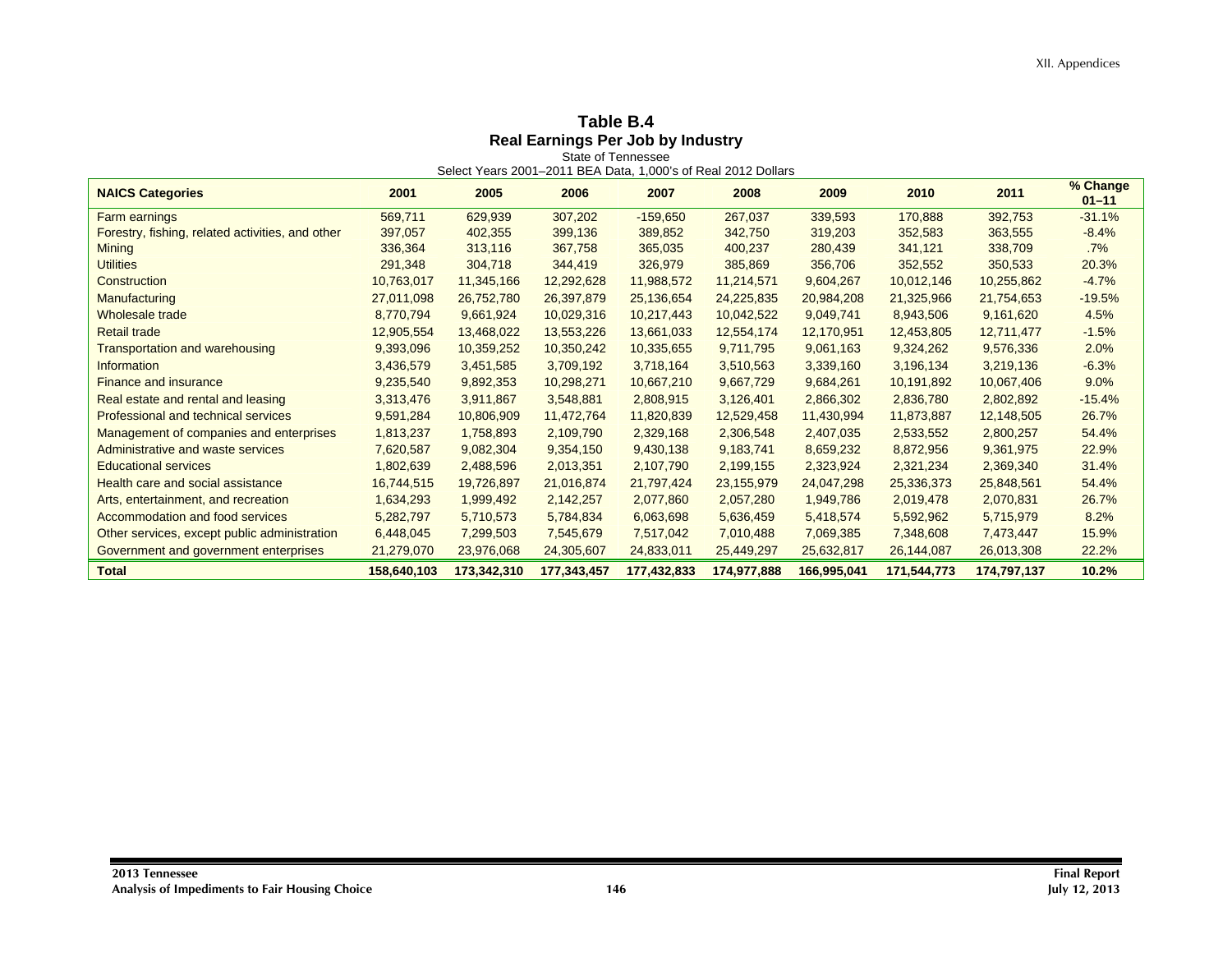# **Table B.5<br>
<b>Real Earnings by Industry**<br>
State of Tennessee<br>
Select Years 2001–2011 BEA Data, Real 2012 Dollars

| 2011<br><b>NAICS Categories</b><br>2001<br>2005<br>2006<br>2007<br>2008<br>2009<br>2010<br>5,512<br>7,277<br>3,676<br>$-1,953$<br>3,313<br>4,298<br>2,171<br>4,986<br><b>Farm earnings</b> | % Change<br>$01 - 11$<br>$-9.5%$ |
|--------------------------------------------------------------------------------------------------------------------------------------------------------------------------------------------|----------------------------------|
|                                                                                                                                                                                            |                                  |
|                                                                                                                                                                                            |                                  |
| Forestry, fishing, related activities, and other<br>38,149<br>37,959<br>36,675<br>31,471<br>37,423<br>30,578<br>34,119<br>34,680                                                           | $-7.3%$                          |
| <b>Mining</b><br>56,683<br>63,210<br>51,370<br>51,464<br>40,990<br>52,320<br>39,977<br>37,484                                                                                              | $-28.4%$                         |
| <b>Utilities</b><br>86,887<br>77,667<br>75,694<br>77,379<br>93,363<br>89,535<br>92,924<br>95,099                                                                                           | 25.6%                            |
| 49,380<br>50,591<br>48,182<br>Construction<br>51,482<br>47,366<br>46,338<br>51,261<br>52,441                                                                                               | 1.9%                             |
| 64,904<br>Manufacturing<br>63,891<br>63,504<br>64,827<br>68,357<br>68,644<br>58,239<br>63,406                                                                                              | 17.9%                            |
| Wholesale trade<br>63,683<br>68,146<br>69,562<br>70,871<br>70,184<br>68,442<br>69,706<br>71,095                                                                                            | 11.6%                            |
| %Retail trade<br>33,000<br>33,062<br>31,030<br>32,994<br>32,848<br>33,081<br>31,526<br>32,472                                                                                              | .4%                              |
| <b>Transportation and warehousing</b><br>56,058<br>59,935<br>58,737<br>57,763<br>56,563<br>58,221<br>55,978<br>58,217                                                                      | 3.9%                             |
| 57,563<br>61,877<br>62,059<br>58,295<br>Information<br>55,362<br>58,777<br>57,660<br>59,521                                                                                                | 7.5%                             |
| <b>Finance and insurance</b><br>68,787<br>70,584<br>67,702<br>66,905<br>60,359<br>58,300<br>61,129<br>62,497                                                                               | $-8.6%$                          |
| 26,816<br>20,783<br>Real estate and rental and leasing<br>32,045<br>30,839<br>23,212<br>22,254<br>21.828<br>21,438                                                                         | $-33.1%$                         |
| <b>Professional and technical services</b><br>63,956<br>65,887<br>64,816<br>62,349<br>67.618<br>63,322<br>65.661<br>66,187                                                                 | 6.2%                             |
| Management of companies and enterprises<br>83,010<br>94,767<br>93,714<br>84,725<br>87,386<br>70,439<br>89,579<br>89,876                                                                    | 27.6%                            |
| Administrative and waste services<br>34,300<br>37,602<br>37,445<br>36,814<br>36,426<br>37,013<br>36,042<br>35,441                                                                          | 3.3%                             |
| 41,718<br>36,271<br>36,272<br><b>Educational services</b><br>36,319<br>35,588<br>35,880<br>34,729<br>34,299                                                                                | $-5.6%$                          |
| Health care and social assistance<br>61,022<br>61,067<br>63,316<br>59,648<br>60,460<br>64,725<br>66,729<br>66,582                                                                          | 11.6%                            |
| 32,558<br>30,328<br>Arts, entertainment, and recreation<br>29,747<br>31,453<br>28,968<br>27,599<br>28,326<br>28,534                                                                        | $-4.1%$                          |
| Accommodation and food services<br>22,748<br>22,288<br>22,809<br>23,431<br>21,405<br>21,294<br>21,957<br>22,003                                                                            | $-6.1%$                          |
| 33,556<br>33,799<br>32,565<br>32,952<br>33,126<br>Other services, except public administration<br>32,466<br>31,191<br>31,573                                                               | 2.0%                             |
| 55,623<br>Government and government enterprises<br>50,212<br>54,878<br>54,960<br>56,084<br>56,555<br>57,080<br>57,225                                                                      | 14.0%                            |
| <b>Total</b><br>48,187<br>48,372<br>48,672<br>46.201<br>47.603<br>47.382<br>47,123<br>48.489                                                                                               | 5.3%                             |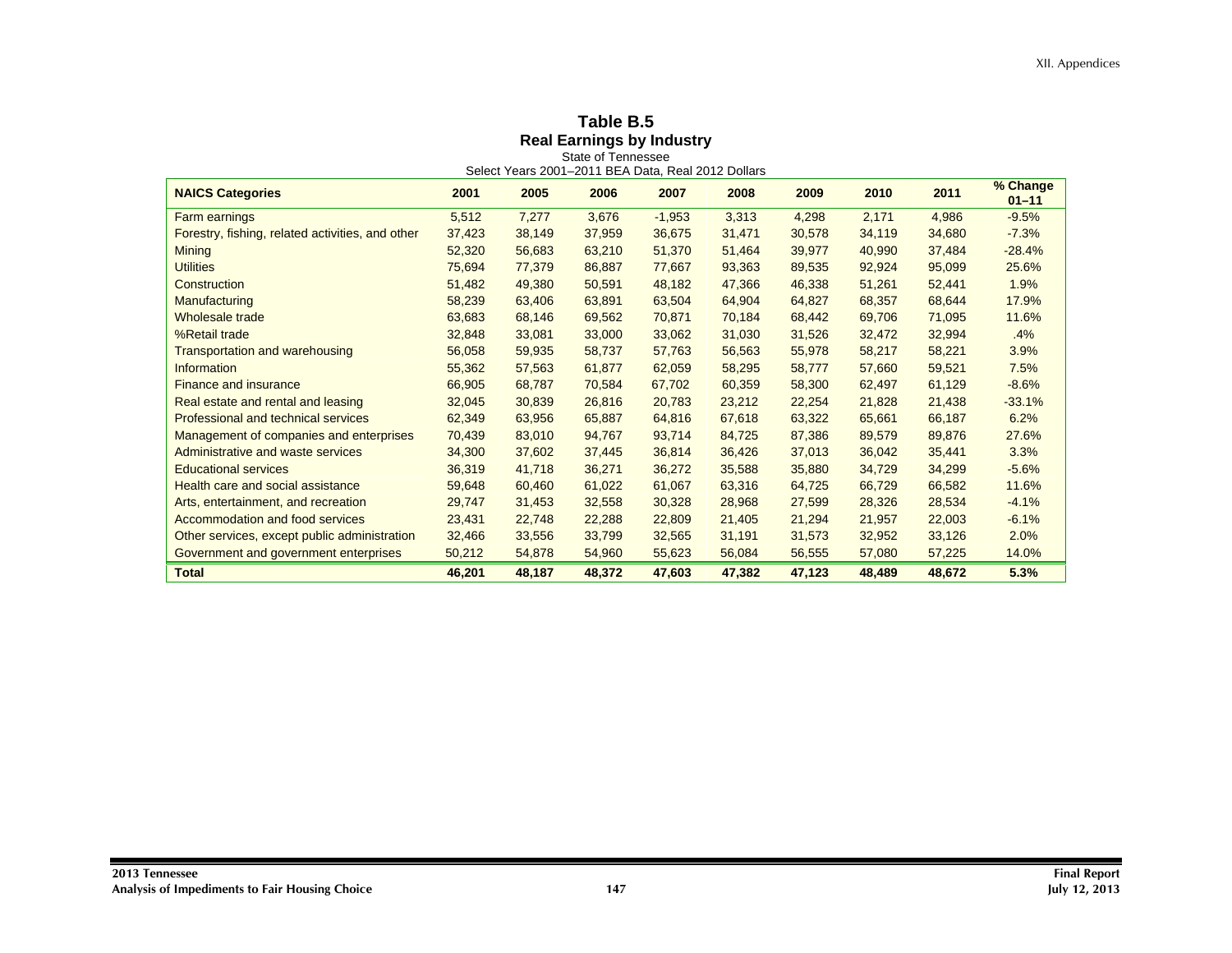## **C. ADDITIONAL CRA DATA**

#### **Table C.1 Small Business Loans Originated: \$100,000 or Less by Tract MFI**  Nonentitlement Areas of the State of Tennessee

| Year         | <50% MFI       | 50.1-80% MFI | 2000-2011 CRA Data<br>80.1-120% MFI | >120% MFI | <b>Missing MFI</b> | <b>Total</b> |
|--------------|----------------|--------------|-------------------------------------|-----------|--------------------|--------------|
|              |                |              | <b>Number of Loans</b>              |           |                    |              |
| 2000         | 310            | 5,656        | 31,463                              | 12,155    | $\mathbf 0$        | 49,584       |
| 2001         | 440            | 6,746        | 36,276                              | 14,158    | $\mathbf 0$        | 57,620       |
| 2002         | 450            | 7,903        | 41,300                              | 16,107    | $\overline{0}$     | 65,760       |
| 2003         | 10             | 6,741        | 41,605                              | 10,784    | $\mathbf 0$        | 59,140       |
| 2004         | 12             | 7,374        | 44,786                              | 11,628    | $\mathbf 0$        | 63,800       |
| 2005         | 9              | 6,701        | 42,376                              | 11,915    | $\mathbf 0$        | 61,001       |
| 2006         | 10             | 8,451        |                                     |           | $\mathbf{0}$       | 80,945       |
| 2007         | 18             | 9,047        | 55,364<br>60,160                    | 17,120    | $\mathbf 0$        |              |
| 2008         |                |              |                                     | 18,588    |                    | 87,813       |
|              | 13             | 6,891        | 45,636                              | 14,892    | $\mathbf 0$        | 67,432       |
| 2009         | $\overline{4}$ | 3,033        | 19,984                              | 6,980     | $\mathbf 0$        | 30,001       |
| 2010         | $\mathbf{1}$   | 2,543        | 17,382                              | 5,972     | $\mathbf 0$        | 25,898       |
| 2011         | $\overline{2}$ | 2,776        | 19,416                              | 6,795     | $\mathbf 0$        | 28,989       |
| <b>Total</b> | 1,279          | 73,862       | 455,748                             | 147,094   | $\bf{0}$           | 677,983      |
|              |                |              | Loan Amount (\$1,000s)              |           |                    |              |
| 2000         | 5,691          | 79,042       | 441,182                             | 185,797   | $\mathbf 0$        | 711,712      |
| 2001         | 9,288          | 95,658       | 554,841                             | 249,289   | $\mathbf 0$        | 909,076      |
| 2002         | 8,823          | 97,746       | 554,117                             | 249,191   | $\mathbf 0$        | 909,877      |
| 2003         | 75             | 95,352       | 574,087                             | 162,056   | $\mathbf 0$        | 831,570      |
| 2004         | 94             | 110,245      | 614,058                             | 183,872   | $\mathbf{0}$       | 908,269      |
| 2005         | 133            | 85,343       | 529,060                             | 168,668   | $\mathbf 0$        | 783,204      |
| 2006         | 69             | 92,323       | 592,621                             | 207,266   | $\mathbf{0}$       | 892,279      |
| 2007         | 97             | 102,856      | 681,489                             | 239,324   | $\mathbf 0$        | 1,023,766    |
| 2008         | 94             | 89,304       | 545,010                             | 203,517   | $\mathbf 0$        | 837,925      |
| 2009         | 63             | 52,953       | 310,970                             | 120,488   | $\mathbf 0$        | 484,474      |
| 2010         | 45             | 44,958       | 276,794                             | 105,145   | $\mathbf 0$        | 426,942      |
| 2011         | $\overline{4}$ | 42,854       | 276,449                             | 106,925   | $\mathbf 0$        | 426,232      |
| <b>Total</b> | 24,476         | 988,634      | 5,950,678                           | 2,181,538 | $\bf{0}$           | 9,145,326    |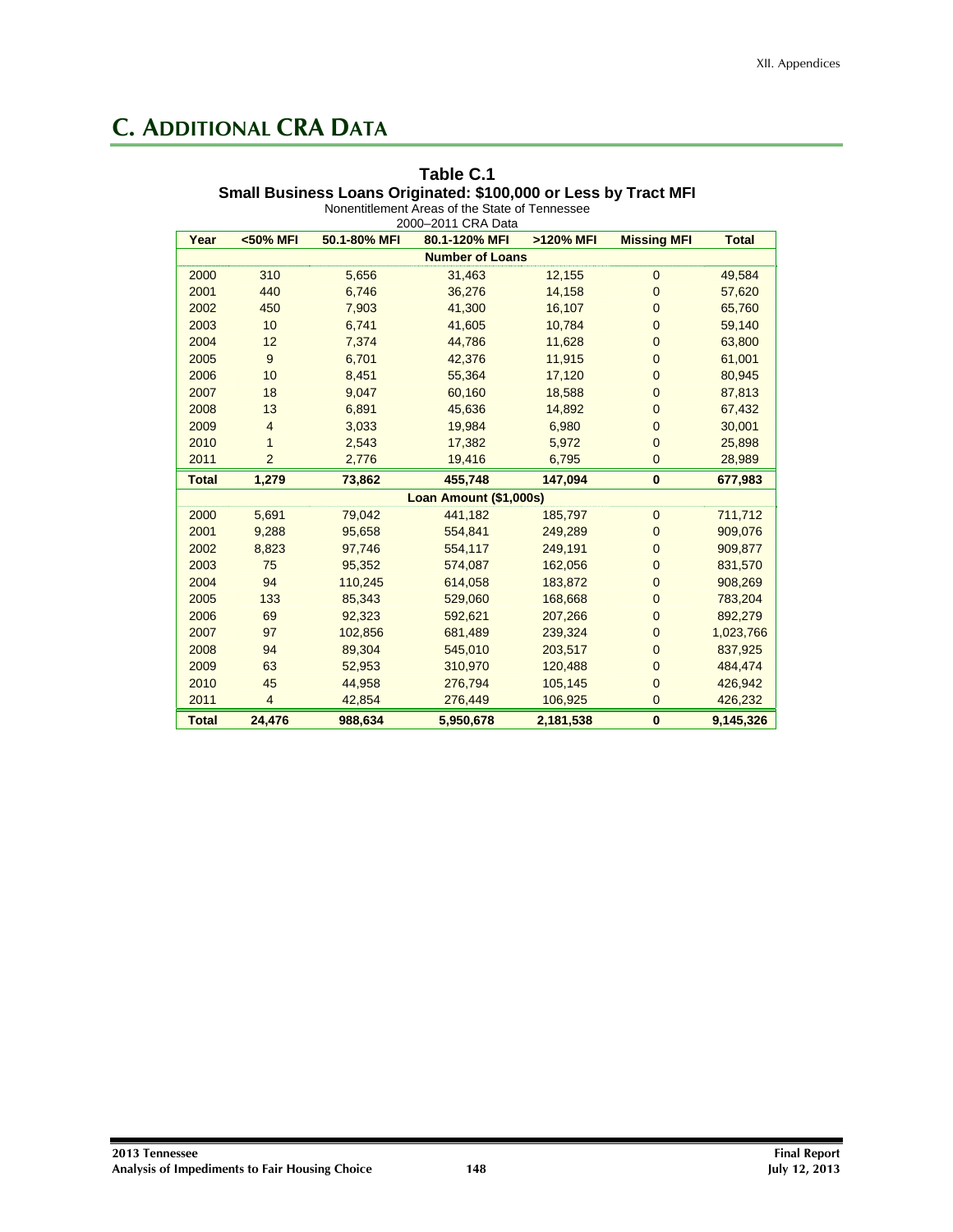| Table C.2                                                            |
|----------------------------------------------------------------------|
| Small Business Loans Originated: \$100,001 to \$250,000 by Tract MFI |

| Year         | <50% MFI               | 50.1-80% MFI | 80.1-120% MFI          | >120% MFI | <b>Missing MFI</b> | <b>Total</b> |  |  |  |  |
|--------------|------------------------|--------------|------------------------|-----------|--------------------|--------------|--|--|--|--|
|              | <b>Number of Loans</b> |              |                        |           |                    |              |  |  |  |  |
| 2000         | 18                     | 286          | 1,298                  | 661       | $\mathbf 0$        | 2,263        |  |  |  |  |
| 2001         | 24                     | 356          | 2,104                  | 1,047     | $\mathbf 0$        | 3,531        |  |  |  |  |
| 2002         | 38                     | 355          | 1,945                  | 985       | $\mathbf 0$        | 3,323        |  |  |  |  |
| 2003         | $\overline{0}$         | 386          | 2,205                  | 725       | $\overline{0}$     | 3,316        |  |  |  |  |
| 2004         | $\mathbf{0}$           | 401          | 2,048                  | 665       | $\mathbf{0}$       | 3,114        |  |  |  |  |
| 2005         | $\overline{0}$         | 221          | 1,467                  | 508       | $\mathbf{0}$       | 2,196        |  |  |  |  |
| 2006         | $\mathbf{0}$           | 224          | 1,307                  | 548       | $\mathbf{0}$       | 2,079        |  |  |  |  |
| 2007         | $\mathbf 0$            | 282          | 1,570                  | 636       | $\mathbf 0$        | 2,488        |  |  |  |  |
| 2008         | $\mathbf 0$            | 287          | 1,636                  | 627       | $\mathbf 0$        | 2,550        |  |  |  |  |
| 2009         | $\overline{0}$         | 193          | 1,073                  | 473       | $\overline{0}$     | 1,739        |  |  |  |  |
| 2010         | $\mathbf 0$            | 171          | 953                    | 474       | $\overline{0}$     | 1,598        |  |  |  |  |
| 2011         | $\overline{0}$         | 130          | 889                    | 362       | $\mathbf{0}$       | 1,381        |  |  |  |  |
| <b>Total</b> | 80                     | 3,292        | 18,495                 | 7,711     | $\bf{0}$           | 29,578       |  |  |  |  |
|              |                        |              | Loan Amount (\$1,000s) |           |                    |              |  |  |  |  |
| 2000         | 2,864                  | 48,518       | 215,686                | 112,397   | $\mathbf{0}$       | 379,465      |  |  |  |  |
| 2001         | 3,697                  | 60,943       | 353,277                | 177,170   | $\mathbf{0}$       | 595,087      |  |  |  |  |
| 2002         | 6,080                  | 61,177       | 329,731                | 168,845   | $\overline{0}$     | 565,833      |  |  |  |  |
| 2003         | $\mathbf{0}$           | 65,607       | 370,197                | 123,203   | $\mathbf 0$        | 559,007      |  |  |  |  |
| 2004         | $\overline{0}$         | 67,017       | 346,748                | 114,017   | $\mathbf{0}$       | 527,782      |  |  |  |  |
| 2005         | $\mathbf 0$            | 38,092       | 249,150                | 88,720    | $\mathbf 0$        | 375,962      |  |  |  |  |
| 2006         | $\overline{0}$         | 38,972       | 222,995                | 96,238    | $\mathbf 0$        | 358,205      |  |  |  |  |
| 2007         | $\overline{0}$         | 48,653       | 269,733                | 111,848   | $\mathbf 0$        | 430,234      |  |  |  |  |
| 2008         | $\overline{0}$         | 49,339       | 282,287                | 110,036   | $\mathbf{0}$       | 441,662      |  |  |  |  |
| 2009         | $\mathbf{0}$           | 33,714       | 185,040                | 83,856    | $\overline{0}$     | 302,610      |  |  |  |  |
| 2010         | $\mathbf 0$            | 30,038       | 165,533                | 83,613    | $\overline{0}$     | 279,184      |  |  |  |  |
| 2011         | $\overline{0}$         | 22,817       | 152,929                | 64,269    | $\overline{0}$     | 240,015      |  |  |  |  |
| <b>Total</b> | 12,641                 | 564,887      | 3,143,306              | 1,334,212 | $\bf{0}$           | 5,055,046    |  |  |  |  |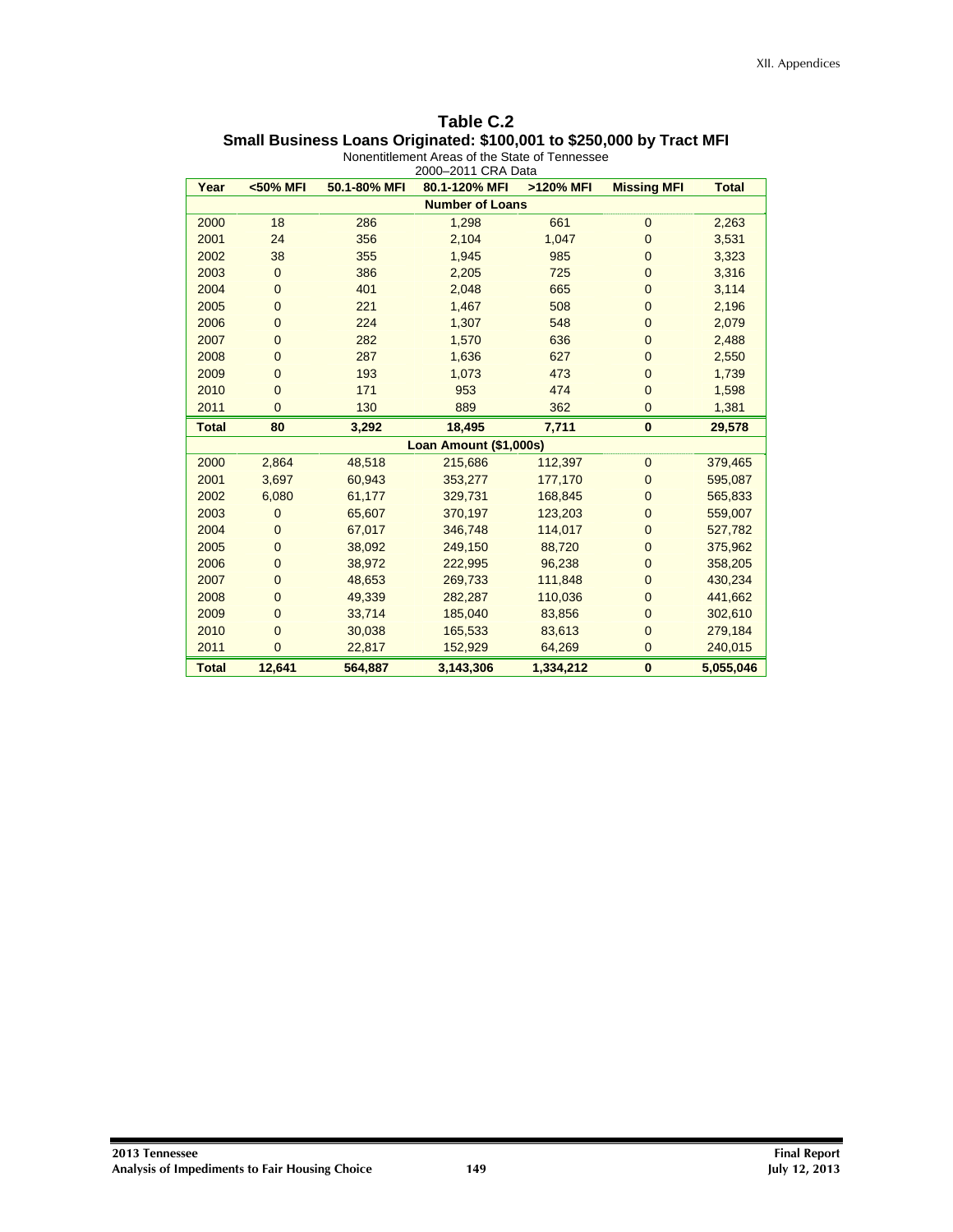| Table C.3                                                         |
|-------------------------------------------------------------------|
| Small Business Loans Originated: More than \$250,000 by Tract MFI |
| Alexandrian and America of the Otetra of Tenensuers               |

| Year                   | <50% MFI       | 50.1-80% MFI | 2000-2011 CRA Data<br>80.1-120% MFI | >120% MFI | <b>Missing MFI</b> | <b>Total</b> |  |  |
|------------------------|----------------|--------------|-------------------------------------|-----------|--------------------|--------------|--|--|
| <b>Number of Loans</b> |                |              |                                     |           |                    |              |  |  |
| 2000                   | 17             | 186          | 734                                 | 405       | $\mathbf 0$        | 1,342        |  |  |
| 2001                   | 18             | 335          | 1,355                               | 776       | $\overline{0}$     | 2,484        |  |  |
| 2002                   | 23             | 315          | 1,342                               | 786       | $\overline{0}$     | 2,466        |  |  |
| 2003                   | $\overline{0}$ | 307          | 1,520                               | 604       | $\overline{0}$     | 2,431        |  |  |
| 2004                   | $\mathbf{0}$   | 279          | 1,452                               | 619       | $\mathbf 0$        | 2,350        |  |  |
| 2005                   | $\mathbf 0$    | 184          | 1,071                               | 493       | $\mathbf 0$        | 1,748        |  |  |
| 2006                   | $\mathbf{0}$   | 176          | 1,043                               | 489       | $\mathbf 0$        | 1,708        |  |  |
| 2007                   | $\mathbf 0$    | 206          | 1,263                               | 589       | $\overline{0}$     | 2,058        |  |  |
| 2008                   | $\mathbf 0$    | 240          | 1,369                               | 575       | $\mathbf 0$        | 2,184        |  |  |
| 2009                   | $\mathbf{0}$   | 163          | 878                                 | 464       | $\overline{0}$     | 1,505        |  |  |
| 2010                   | $\overline{0}$ | 157          | 806                                 | 419       | $\overline{0}$     | 1,382        |  |  |
| 2011                   | $\overline{0}$ | 129          | 781                                 | 404       | $\overline{0}$     | 1,314        |  |  |
| <b>Total</b>           | 58             | 2,677        | 13,614                              | 6,623     | $\bf{0}$           | 22,972       |  |  |
|                        |                |              | Loan Amount (\$1,000s)              |           |                    |              |  |  |
| 2000                   | 7,752          | 90,753       | 362,795                             | 211,866   | $\overline{0}$     | 673,166      |  |  |
| 2001                   | 9,571          | 171,900      | 667,324                             | 403,354   | $\overline{0}$     | 1,252,149    |  |  |
| 2002                   | 9,917          | 160,425      | 665,514                             | 409,272   | $\mathbf 0$        | 1,245,128    |  |  |
| 2003                   | $\mathbf{0}$   | 147,509      | 762,370                             | 308,407   | $\overline{0}$     | 1,218,286    |  |  |
| 2004                   | $\overline{0}$ | 132,778      | 710,848                             | 320,542   | $\overline{0}$     | 1,164,168    |  |  |
| 2005                   | $\mathbf{0}$   | 90,127       | 549,830                             | 262,919   | $\mathbf 0$        | 902,876      |  |  |
| 2006                   | $\overline{0}$ | 84,862       | 522.619                             | 253,559   | $\overline{0}$     | 861,040      |  |  |
| 2007                   | $\mathbf{0}$   | 102,776      | 616,265                             | 293,243   | $\mathbf 0$        | 1,012,284    |  |  |
| 2008                   | $\overline{0}$ | 115,972      | 676,284                             | 290,262   | $\overline{0}$     | 1,082,518    |  |  |
| 2009                   | $\overline{0}$ | 80,928       | 439,186                             | 233,126   | $\overline{0}$     | 753,240      |  |  |
| 2010                   | $\mathbf{0}$   | 83,335       | 416,218                             | 212,508   | $\overline{0}$     | 712,061      |  |  |
| 2011                   | $\overline{0}$ | 67,804       | 396,188                             | 215,701   | $\overline{0}$     | 679,693      |  |  |
| <b>Total</b>           | 27,240         | 1,329,169    | 6,785,441                           | 3,414,759 | $\mathbf{0}$       | 11,556,609   |  |  |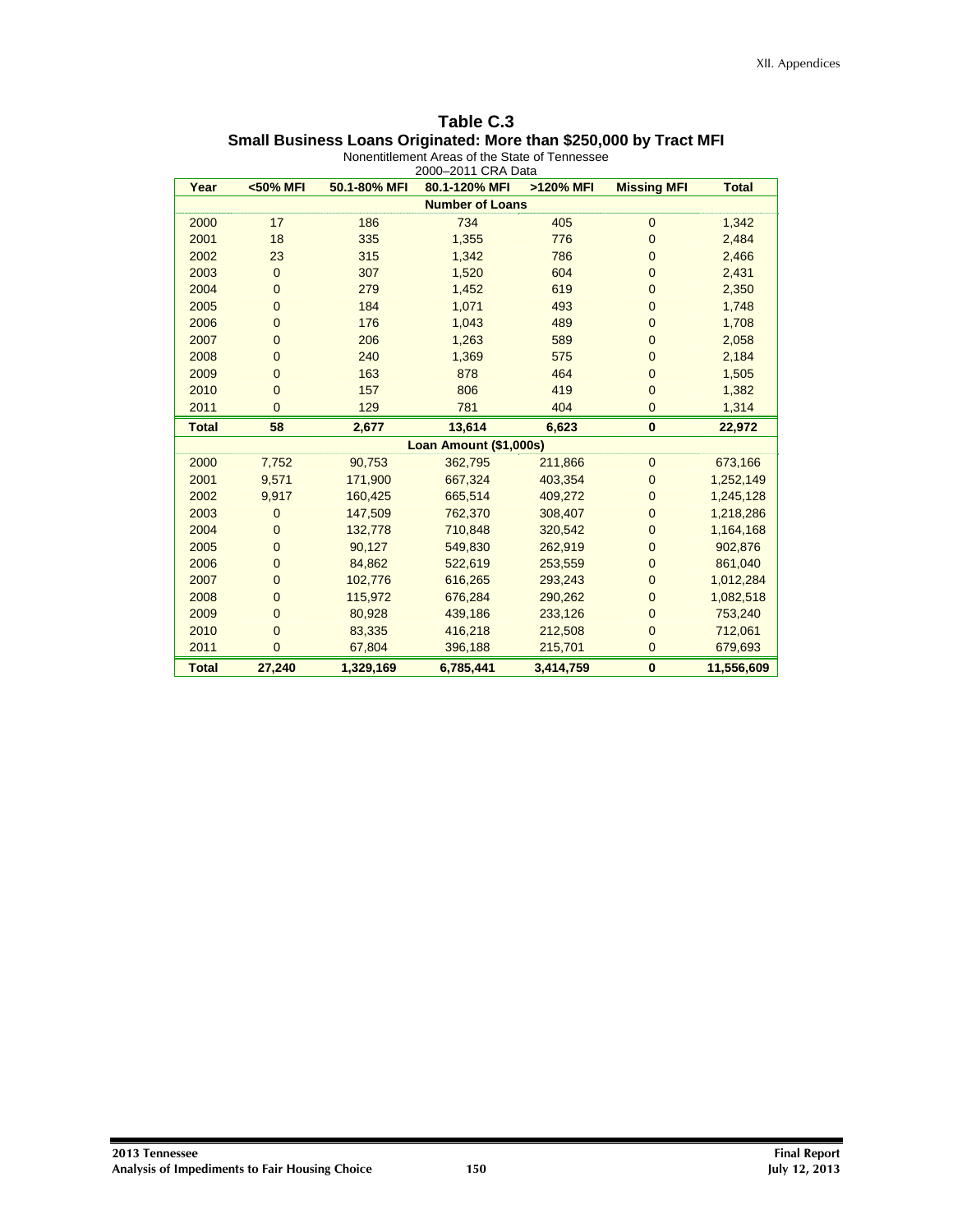#### **Table C.4 Small Business Loans to Businesses with Gross Annual Revenues of Less Than \$1 Million by Tract MFI**

| Year                   | <50% MFI       | 50.1-80% MFI | 80.1-120% MFI          | >120% MFI | <b>Missing MFI</b> | <b>Total</b> |  |  |  |
|------------------------|----------------|--------------|------------------------|-----------|--------------------|--------------|--|--|--|
| <b>Number of Loans</b> |                |              |                        |           |                    |              |  |  |  |
| 2000                   | 165            | 2,663        | 15,460                 | 5,757     | $\mathbf{0}$       | 24,045       |  |  |  |
| 2001                   | 265            | 3,774        | 20,845                 | 8,904     | $\mathbf{0}$       | 33,788       |  |  |  |
| 2002                   | 251            | 3,165        | 18,901                 | 8,291     | $\overline{0}$     | 30,608       |  |  |  |
| 2003                   | 5              | 3,539        | 22,860                 | 6,138     | $\overline{0}$     | 32,542       |  |  |  |
| 2004                   | 6              | 4,080        | 23,901                 | 6,617     | $\mathbf 0$        | 34,604       |  |  |  |
| 2005                   | $\bf8$         | 3,371        | 22,689                 | 6,319     | $\mathbf{0}$       | 32,387       |  |  |  |
| 2006                   | 3              | 3,190        | 23,047                 | 6,882     | $\mathbf{0}$       | 33,122       |  |  |  |
| 2007                   | $\overline{7}$ | 3,730        | 25,967                 | 7,735     | $\mathbf{0}$       | 37,439       |  |  |  |
| 2008                   | $\overline{2}$ | 2,672        | 18,366                 | 5,420     | $\mathbf{0}$       | 26,460       |  |  |  |
| 2009                   | 1              | 1,376        | 9,643                  | 3,132     | $\mathbf{0}$       | 14,152       |  |  |  |
| 2010                   | 1              | 1,283        | 8,774                  | 2,860     | $\overline{0}$     | 12,918       |  |  |  |
| 2011                   | $\overline{2}$ | 1,441        | 10,335                 | 3,552     | $\mathbf{0}$       | 15,330       |  |  |  |
| <b>Total</b>           | 716            | 34,284       | 220,788                | 71,607    | $\mathbf{0}$       | 327,395      |  |  |  |
|                        |                |              | Loan Amount (\$1,000s) |           |                    |              |  |  |  |
| 2000                   | 10,050         | 121,160      | 615,317                | 295,207   | $\mathbf{0}$       | 1,041,734    |  |  |  |
| 2001                   | 14,753         | 181,987      | 971,178                | 503,149   | $\mathbf{0}$       | 1,671,067    |  |  |  |
| 2002                   | 15,986         | 174,785      | 975,240                | 532,112   | $\overline{0}$     | 1,698,123    |  |  |  |
| 2003                   | 48             | 182,872      | 1,125,990              | 392,646   | $\mathbf{0}$       | 1,701,556    |  |  |  |
| 2004                   | 31             | 186,329      | 1,068,148              | 388,712   | $\mathbf{0}$       | 1,643,220    |  |  |  |
| 2005                   | 133            | 111,359      | 802,488                | 293,335   | $\mathbf{0}$       | 1,207,315    |  |  |  |
| 2006                   | 56             | 101,979      | 690,140                | 275,567   | $\mathbf{0}$       | 1,067,742    |  |  |  |
| 2007                   | 69             | 119,830      | 767,259                | 305,352   | $\mathbf{0}$       | 1,192,510    |  |  |  |
| 2008                   | 16             | 118,050      | 740,971                | 271,017   | $\mathbf 0$        | 1,130,054    |  |  |  |
| 2009                   | 50             | 78,343       | 480,718                | 205,932   | $\mathbf{0}$       | 765,043      |  |  |  |
| 2010                   | 45             | 74,786       | 433,685                | 194,272   | $\mathbf{0}$       | 702,788      |  |  |  |
| 2011                   | $\overline{4}$ | 56,012       | 405,334                | 170,635   | $\mathbf 0$        | 631,985      |  |  |  |
| <b>Total</b>           | 41,241         | 1,507,492    | 9,076,468              | 3,827,936 | $\bf{0}$           | 14,453,137   |  |  |  |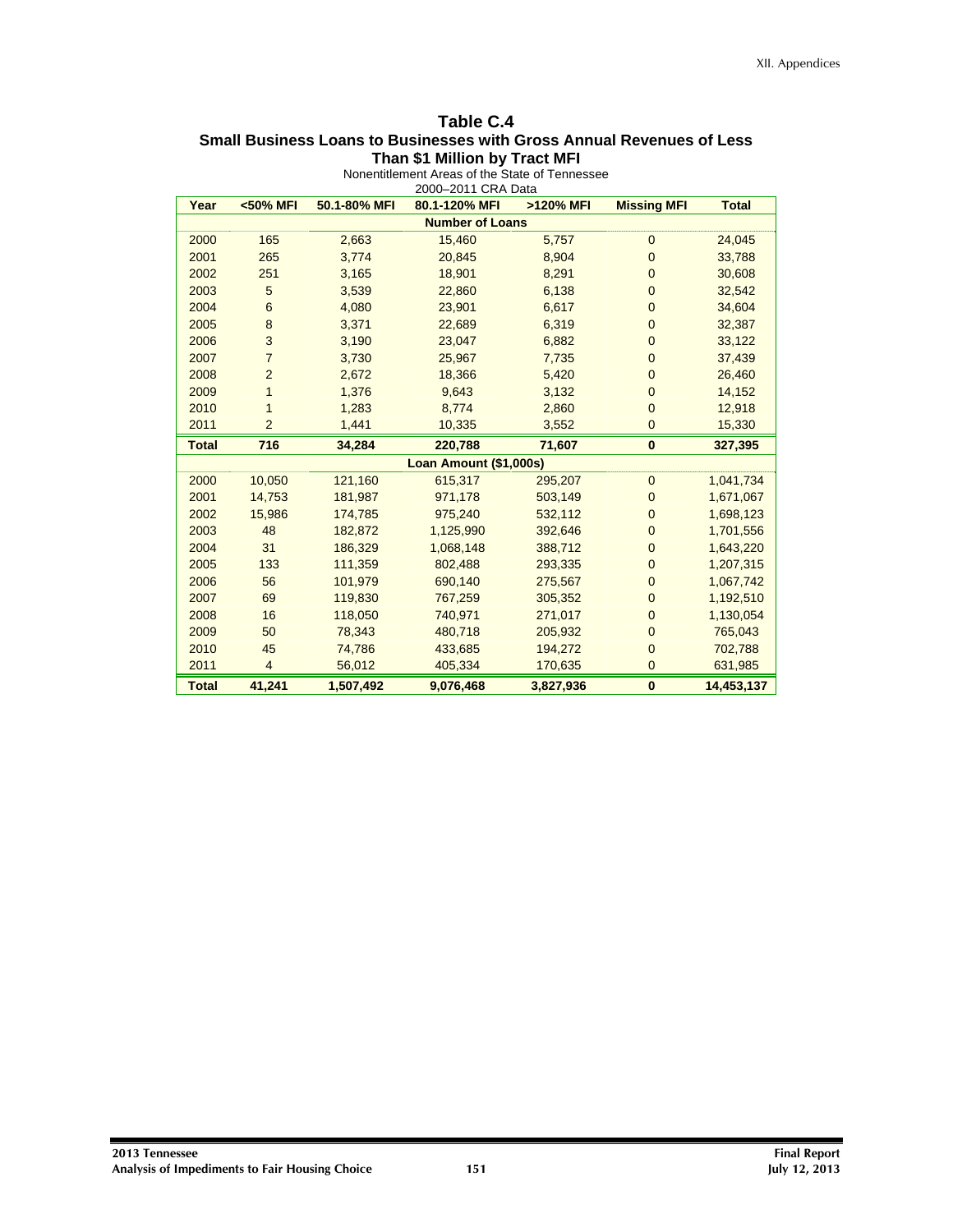## **D. ADDITIONAL HMDA DATA**

#### **Table D.1 Owner-Occupied Home Purchase Loan Applications by Loan Type**  Nonentitlement Areas of the State of Tennessee

| 2004-2011 HMDA Data                                       |         |         |         |        |        |        |        |        |              |
|-----------------------------------------------------------|---------|---------|---------|--------|--------|--------|--------|--------|--------------|
| <b>Loan Type</b>                                          | 2004    | 2005    | 2006    | 2007   | 2008   | 2009   | 2010   | 2011   | <b>Total</b> |
| Conventional                                              | 86.221  | 105.791 | 98.512  | 81.251 | 33,810 | 23,682 | 23.772 | 27.064 | 480,103      |
| FHA - Insured                                             | 12,103  | 11.014  | 9.644   | 9,143  | 17.317 | 18.941 | 19.144 | 15.192 | 112,498      |
| VA - Guaranteed                                           | 2.963   | 3.127   | 3.239   | 3,099  | 3.330  | 4.242  | 4.448  | 4.889  | 29,337       |
| Housing Service or<br>Rural<br><b>Farm Service Agency</b> | 1.757   | 1.774   | 1.383   | 1.797  | 4.100  | 7.882  | 6.621  | 8.317  | 33,631       |
| <b>Total</b>                                              | 103.044 | 121.706 | 112,778 | 95.290 | 58,557 | 54.747 | 53,985 | 55,462 | 655,569      |

#### **Table D.2**

### **Loan Applications by Selected Action Taken by Race/Ethnicity of Applicant**

|                        |                    |        |                | 2004-2011 HMDA Data |        |        |        |        |        |              |
|------------------------|--------------------|--------|----------------|---------------------|--------|--------|--------|--------|--------|--------------|
| Race                   |                    | 2004   | 2005           | 2006                | 2007   | 2008   | 2009   | 2010   | 2011   | <b>Total</b> |
|                        | Originated         | 160    | 156            | 169                 | 151    | 85     | 153    | 175    | 174    | 1,223        |
| <b>American Indian</b> | Denied             | 97     | 81             | 65                  | 80     | 37     | 37     | 61     | 69     | 527          |
|                        | <b>Denial Rate</b> | 37.7%  | 34.2%          | 27.8%               | 34.6%  | 30.3%  | 25.8%  | 25.8%  | 28.4%  | 30.1%        |
|                        | Originated         | 521    | 626            | 588                 | 517    | 251    | 300    | 232    | 251    | 3,286        |
| Asian                  | Denied             | 136    | 174            | 115                 | 147    | 74     | 61     | 69     | 79     | 855          |
|                        | <b>Denial Rate</b> | 20.7%  | 21.8%          | 16.4%               | 22.1%  | 22.8%  | 16.9%  | 22.9%  | 23.9%  | 20.6%        |
|                        | Originated         | 2,525  | 2,799          | 2,347               | 1,723  | 973    | 759    | 785    | 716    | 12,627       |
| <b>Black</b>           | <b>Denied</b>      | 1,076  | 1,148          | 1,002               | 882    | 388    | 285    | 370    | 420    | 5,571        |
|                        | <b>Denial Rate</b> | 29.9%  | 29.1%          | 29.9%               | 33.9%  | 28.5%  | 27.3%  | 32.0%  | 37.0%  | 30.6%        |
|                        | Originated         | 42,905 | 50,603         | 49,224              | 42,025 | 26,840 | 23,282 | 21,942 | 20,904 | 277,725      |
| White                  | <b>Denied</b>      | 15,000 | 14,734         | 10,606              | 11,539 | 5,915  | 5,146  | 6,886  | 7,929  | 77,755       |
|                        | <b>Denial Rate</b> | 25.9%  | 22.6%          | 17.7%               | 21.5%  | 18.1%  | 18.1%  | 23.9%  | 27.5%  | 21.9%        |
|                        | Originated         | 3,515  | 5,519          | 4,686               | 3,539  | 2,000  | 1,493  | 1,173  | 1,276  | 23,201       |
| <b>Not Available</b>   | <b>Denied</b>      | 1,936  | 1,974          | 2,038               | 1,508  | 683    | 449    | 648    | 1,362  | 10,598       |
|                        | <b>Denial Rate</b> | 35.5%  | 26.3%          | 30.3%               | 29.9%  | 25.5%  | 23.1%  | 35.6%  | 51.6%  | 31.4%        |
|                        | Originated         | 58     | $\overline{4}$ | 3                   | 5      | 14     | 8      | 3      | 3      | 98           |
| Not Applicable         | Denied             | 30     | 2              | 3                   | 4      | 16     | 1      |        | 3      | 60           |
|                        | <b>Denial Rate</b> | 35.5%  | 26.3%          | 30.3%               | 29.9%  | 25.5%  | 23.1%  | 35.6%  | 51.6%  | 38.0%        |
|                        | Originated         | 49,684 | 59,707         | 57,017              | 47,960 | 30,163 | 25,995 | 24,310 | 23,324 | 318,160      |
| <b>Total</b>           | <b>Denied</b>      | 18,275 | 18,113         | 13,829              | 14,160 | 7,113  | 5,979  | 8,035  | 9,862  | 95,366       |
|                        | <b>Denial Rate</b> | 26.9%  | 23.3%          | 19.5%               | 22.8%  | 19.1%  | 18.7%  | 24.8%  | 29.7%  | 23.1%        |
|                        | Originated         | 1,051  | 1,292          | 1,381               | 1,004  | 512    | 404    | 393    | 397    | 6,434        |
| Hispanic (Ethnicity)   | <b>Denied</b>      | 525    | 549            | 354                 | 476    | 186    | 121    | 166    | 199    | 2,576        |
|                        | <b>Denial Rate</b> | 33.3%  | 29.8%          | 20.4%               | 32.2%  | 26.6%  | 23.0%  | 29.7%  | 33.4%  | 28.6%        |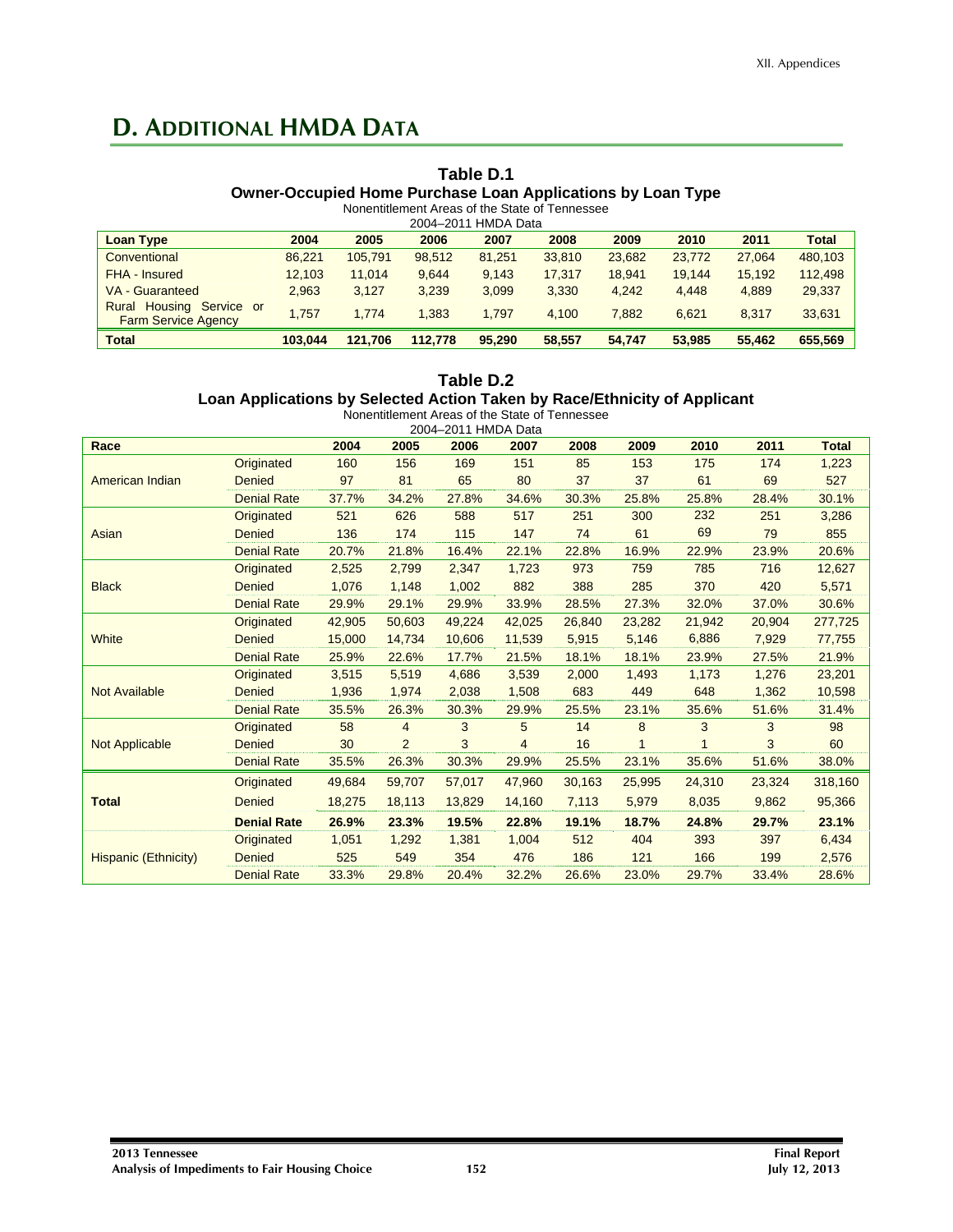#### **Table D.3 Loan Applications by Reason for Denial by Race/Ethnicity of Applicant**  Nonentitlement Areas of the State of Tennessee

|                                      |                                  |          | 2004-2011 HMDA Data |              |                                |                                 |              |                                |
|--------------------------------------|----------------------------------|----------|---------------------|--------------|--------------------------------|---------------------------------|--------------|--------------------------------|
| <b>Denial Reason</b>                 | <b>American</b><br><b>Indian</b> | Asian    | <b>Black</b>        | <b>White</b> | <b>Not</b><br><b>Available</b> | <b>Not</b><br><b>Applicable</b> | <b>Total</b> | <b>Hispanic</b><br>(Ethnicity) |
| Debt-to-Income Ratio                 | 34                               | 120      | 580                 | 7,626        | 901                            | 3                               | 9,264        | 276                            |
| <b>Employment History</b>            | $\overline{4}$                   | 27       | 61                  | 1.268        | 143                            | $\overline{2}$                  | 1.505        | 51                             |
| <b>Credit History</b>                | 156                              | 209      | 1,721               | 22,815       | 2,036                          | $\overline{7}$                  | 26.944       | 678                            |
| Collateral                           | 31                               | 57       | 228                 | 4.991        | 632                            |                                 | 5.940        | 129                            |
| <b>Insufficient Cash</b>             | 9                                | 24       | 98                  | 1.698        | 146                            |                                 | 1.976        | 52                             |
| Unverifiable Information             | 6                                | 36       | 154                 | 1.619        | 228                            | 11                              | 2.054        | 93                             |
| <b>Credit Application Incomplete</b> | 19                               | 48       | 224                 | 3.328        | 462                            | 3                               | 4,084        | 76                             |
| Mortgage Insurance Denied            | $\overline{0}$                   | $\Omega$ | 9                   | 86           | $\overline{7}$                 | $\mathbf{0}$                    | 102          | $\mathbf{0}$                   |
| Other                                | 41                               | 117      | 601                 | 8,161        | 1,023                          | 6                               | 9,949        | 291                            |
| <b>Missing</b>                       | 227                              | 217      | 1.895               | 26,163       | 5,020                          | 26                              | 33.548       | 930                            |
| <b>Total</b>                         | 527                              | 855      | 5,571               | 77.755       | 10,598                         | 60                              | 95,366       | 2,576                          |
| % Missing                            | 43.1%                            | 25.4%    | 34.0%               | 33.6%        | 47.4%                          | 43.3%                           | 35.2%        | 36.1%                          |

### **Table D.4 Loan Applications by Selected Action Taken by Gender of Applicant**

| Nonentitlement Areas of the State of Tennessee |                    |        |                |        |        |        |                |        |        |              |
|------------------------------------------------|--------------------|--------|----------------|--------|--------|--------|----------------|--------|--------|--------------|
| 2004-2011 HMDA Data                            |                    |        |                |        |        |        |                |        |        |              |
| Gender                                         |                    | 2004   | 2005           | 2006   | 2007   | 2008   | 2009           | 2010   | 2011   | <b>Total</b> |
|                                                | Originated         | 34,845 | 41,422         | 39,453 | 33,316 | 21,164 | 17,936         | 16,815 | 16,187 | 221,138      |
| <b>Male</b>                                    | <b>Denied</b>      | 11,464 | 11,265         | 8,343  | 8,728  | 4,507  | 3,797          | 4,938  | 5,597  | 58,639       |
|                                                | <b>Denial Rate</b> | 24.8%  | 21.4%          | 17.5%  | 20.8%  | 17.6%  | 17.5%          | 22.7%  | 25.7%  | 21.0%        |
|                                                | Originated         | 13,379 | 16,291         | 15,228 | 12,662 | 7,797  | 7,104          | 6,666  | 6,300  | 85,427       |
| Female                                         | Denied             | 5,997  | 6,049          | 4,536  | 4,610  | 2,169  | 1,909          | 2,683  | 3,190  | 31,143       |
|                                                | <b>Denial Rate</b> | 31.0%  | 27.1%          | 23.0%  | 26.7%  | 21.8%  | 21.2%          | 28.7%  | 33.6%  | 26.7%        |
|                                                | Originated         | 1,449  | 1,989          | 2,332  | 1,977  | 1,186  | 947            | 826    | 834    | 11,540       |
| Not Available                                  | <b>Denied</b>      | 809    | 797            | 947    | 817    | 420    | 271            | 413    | 1,072  | 5,546        |
|                                                | <b>Denial Rate</b> | 35.8%  | 28.6%          | 28.9%  | 29.2%  | 26.2%  | 22.2%          | 33.3%  | 56.2%  | 32.5%        |
|                                                | Originated         | 11     | 5              | 4      | 5      | 16     | 8              | 3      | 3      | 55           |
| Not Applicable                                 | Denied             | 5      | $\overline{2}$ | 3      | 5      | 17     | $\overline{2}$ | 1      | 3      | 38           |
|                                                | <b>Denial Rate</b> | 31.3%  | 28.6%          | 42.9%  | 50.0%  | 51.5%  | 20.0%          | 25.0%  | 50.0%  | 40.9%        |
|                                                | <b>Originated</b>  | 49,684 | 59,707         | 57,017 | 47,960 | 30,163 | 25,995         | 24,310 | 23,324 | 318,160      |
| <b>Total</b>                                   | <b>Denied</b>      | 18,275 | 18,113         | 13,829 | 14,160 | 7,113  | 5,979          | 8,035  | 9,862  | 95,366       |
|                                                | <b>Denial Rate</b> | 26.9%  | 23.3%          | 19.5%  | 22.8%  | 19.1%  | 18.7%          | 24.8%  | 29.7%  | 23.1%        |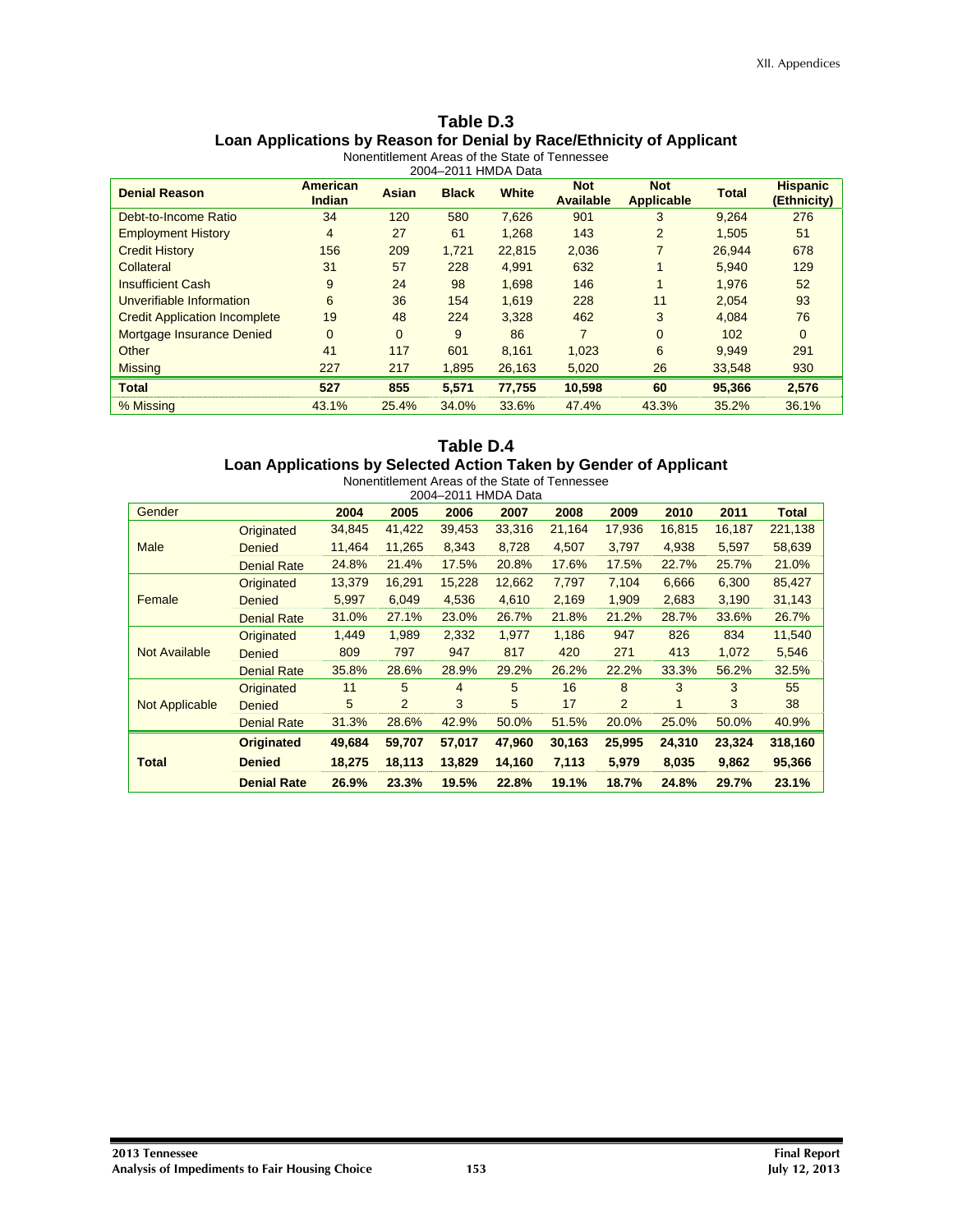| Table D.5                                                       |
|-----------------------------------------------------------------|
| Loan Applications by Income of Applicant: Originated and Denied |
| Nonentitlement Areas of the State of Tennessee                  |

| THEIR ATEAS OF THE STATE OF TH |  |  |
|--------------------------------|--|--|
| $2004-2011$ HMDA Data          |  |  |

|                           | 2004   | 2005   | 2006   | 2007   | 2008   | 2009   | 2010   | 2011   | <b>Total</b>        |
|---------------------------|--------|--------|--------|--------|--------|--------|--------|--------|---------------------|
| <b>Loan Originated</b>    | 767    | 654    | 699    | 638    | 260    | 259    | 280    | 232    | 3,789               |
| <b>Application Denied</b> | 1,235  | 1,184  | 582    | 915    | 330    | 402    | 642    | 920    | 6,210               |
| <b>Denial Rate</b>        | 61.7%  | 64.4%  | 45.4%  | 58.9%  | 55.9%  | 60.8%  | 69.6%  | 79.9%  | 62.1%               |
| <b>Loan Originated</b>    | 9,194  | 9,723  | 7,559  | 6,809  | 3,920  | 4,216  | 4,126  | 3,742  | 49,289              |
| <b>Application Denied</b> | 6,338  | 5,910  | 3,709  | 4,391  | 1,826  | 1,664  | 2,661  | 3,245  | 29,744              |
| <b>Denial Rate</b>        | 40.8%  | 37.8%  | 32.9%  | 39.2%  | 31.8%  | 28.3%  | 39.2%  | 46.4%  | 37.6%               |
| Loan Originated           | 12,991 | 14,873 | 12,644 | 10,790 | 7,053  | 6,779  | 6,060  | 5,606  | 76,796              |
| <b>Application Denied</b> | 4,892  | 4,696  | 3,444  | 3,452  | 1,763  | 1,550  | 2,005  | 2,416  | 24,218              |
| <b>Denial Rate</b>        | 27.4%  | 24.0%  | 21.4%  | 24.2%  | 20.0%  | 18.6%  | 24.9%  | 30.1%  | 24.0%               |
| <b>Loan Originated</b>    | 10,031 | 12,114 | 11,429 | 8,866  | 5,692  | 4,841  | 4,392  | 4,186  | 61,551              |
| <b>Application Denied</b> | 2,646  | 2,771  | 2,341  | 2,125  | 1,227  | 956    | 1,184  | 1,422  | 14,672              |
| <b>Denial Rate</b>        | 20.9%  | 18.6%  | 17.0%  | 19.3%  | 17.7%  | 16.5%  | 21.2%  | 25.4%  | 19.2%               |
| <b>Loan Originated</b>    | 5,866  | 7,359  | 7,643  | 6,260  | 4,095  | 3,175  | 2,909  | 2,803  | 40,110              |
| <b>Application Denied</b> | 1,092  | 1,266  | 1,259  | 1,018  | 713    | 500    | 545    | 693    | 7,086               |
| <b>Denial Rate</b>        | 15.7%  | 14.7%  | 14.1%  | 14.0%  | 14.8%  | 13.6%  | 15.8%  | 19.8%  | 15.0%               |
| <b>Loan Originated</b>    | 9,776  | 13,388 | 15,378 | 13,839 | 8,860  | 6,527  | 6,438  | 6,610  | 80,816              |
| <b>Application Denied</b> | 1,447  | 1,860  | 1,976  | 1,898  | 1,120  | 793    | 883    | 1,028  | 11,005              |
| <b>Denial Rate</b>        | 12.9%  | 12.2%  | 11.4%  | 12.1%  | 11.2%  | 10.8%  | 12.1%  | 13.5%  | 12.0%               |
| <b>Loan Originated</b>    | 1,059  | 1,596  | 1,665  | 758    | 283    | 198    | 105    | 145    | 5,809               |
| <b>Application Denied</b> | 625    | 426    | 518    | 361    | 134    | 114    | 115    | 138    | 2,431               |
| <b>Denial Rate</b>        | 37.1%  | 21.1%  | 23.7%  | 32.3%  | 32.1%  | 36.5%  | 52.3%  | 48.8%  | 29.5%               |
| <b>Loan Originated</b>    | 49,684 | 59,707 | 57,017 | 47,960 | 30,163 | 25,995 | 24,310 | 23,324 | 318,160             |
| <b>Application Denied</b> | 18,275 | 18,113 | 13,829 | 14,160 | 7,113  | 5,979  | 8,035  | 9,862  | 95,366              |
| <b>Denial Rate</b>        | 26.9%  | 23.3%  | 19.5%  | 22.8%  | 19.1%  | 18.7%  | 24.8%  | 29.7%  | 23.1%               |
|                           |        |        |        |        |        |        |        |        | 2004-2011 HMDA Data |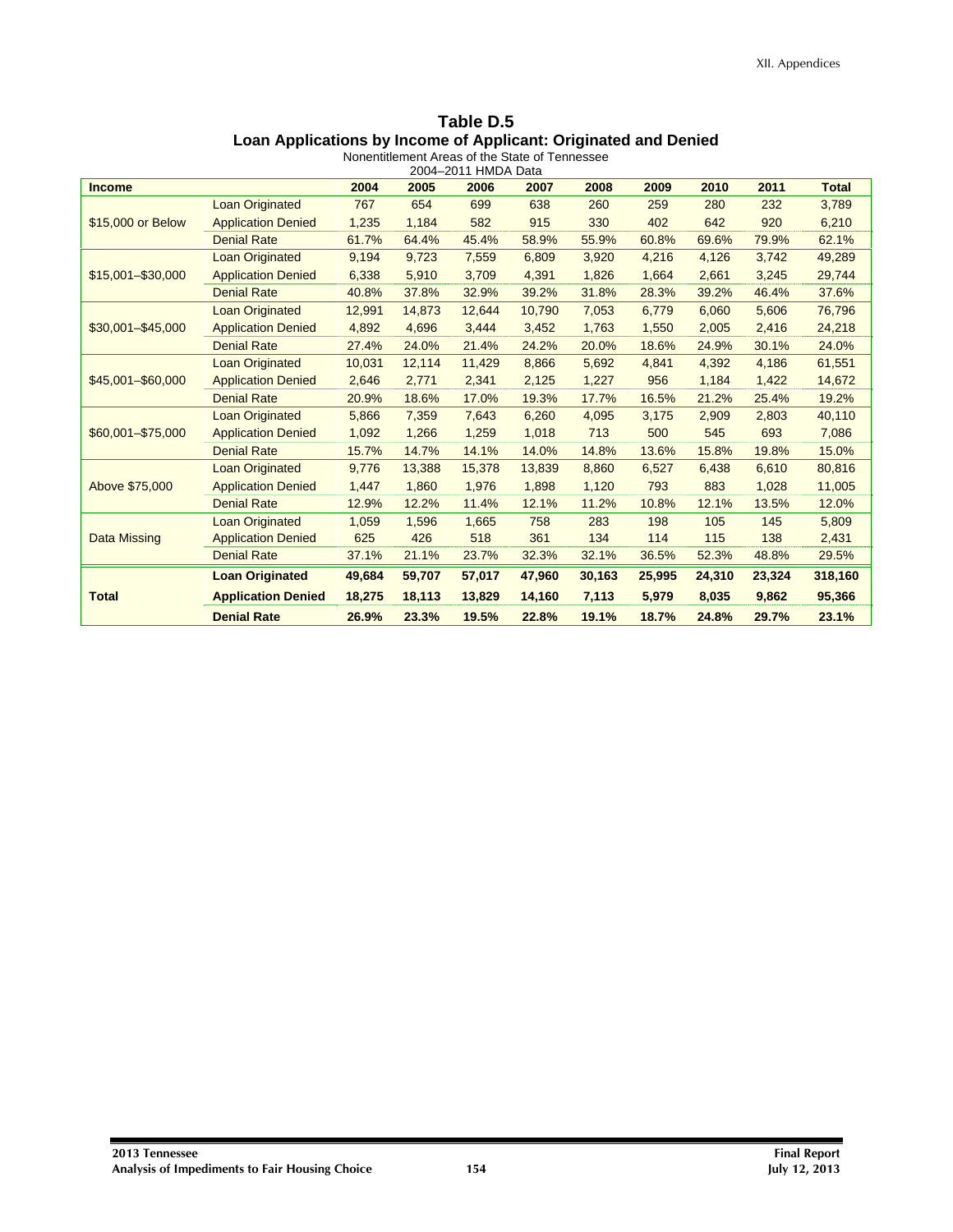## **Table D.6 Loan Applications by Income and Race/Ethnicity of Applicant: Originated and Denied**

|                                |                           |                |                  | 2004-2011 HMDA Data |                  |                 |         |                               |              |
|--------------------------------|---------------------------|----------------|------------------|---------------------|------------------|-----------------|---------|-------------------------------|--------------|
| Race                           |                           | $= $15K$       | $$15K-$<br>\$30K | $$30K-$<br>\$45K    | $$45K-$<br>\$60K | \$60K-<br>\$75K | > \$75K | <b>Data</b><br><b>Missing</b> | <b>Total</b> |
|                                | <b>Loan Originated</b>    | 15             | 146              | 239                 | 180              | 153             | 477     | 13                            | 1,223        |
| American Indian                | <b>Application Denied</b> | 41             | 153              | 126                 | 75               | 36              | 78      | 18                            | 527          |
|                                | <b>Denial Rate</b>        | 73.2%          | 51.2%            | 34.5%               | 29.4%            | 19.0%           | 14.1%   | 58.1%                         | 30.1%        |
|                                | <b>Loan Originated</b>    | 16             | 334              | 629                 | 568              | 438             | 1,217   | 84                            | 3,286        |
| Asian                          | <b>Application Denied</b> | 49             | 207              | 195                 | 136              | 80              | 157     | 31                            | 855          |
|                                | <b>Denial Rate</b>        | 75.4%          | 38.3%            | 23.7%               | 19.3%            | 15.4%           | 11.4%   | 27.0%                         | 20.6%        |
|                                | <b>Loan Originated</b>    | 160            | 2,575            | 3,707               | 2,393            | 1,319           | 2,319   | 154                           | 12,627       |
| <b>Black</b>                   | <b>Application Denied</b> | 336            | 1,886            | 1,507               | 818              | 389             | 515     | 120                           | 5,571        |
|                                | <b>Denial Rate</b>        | 67.7%          | 42.3%            | 28.9%               | 25.5%            | 22.8%           | 18.2%   | 43.8%                         | 30.6%        |
|                                | <b>Loan Originated</b>    | 3,295          | 43,402           | 67,396              | 54,100           | 35,204          | 69,361  | 4,967                         | 277,725      |
| White                          | <b>Application Denied</b> | 5,144          | 24,567           | 19,911              | 11,969           | 5,761           | 8,728   | 1,675                         | 77,755       |
|                                | <b>Denial Rate</b>        | 61.0%          | 36.1%            | 22.8%               | 18.1%            | 14.1%           | 11.2%   | 25.2%                         | 21.9%        |
|                                | <b>Loan Originated</b>    | 301            | 2,823            | 4,806               | 4,300            | 2,989           | 7,423   | 559                           | 23,201       |
| <b>Not Available</b>           | <b>Application Denied</b> | 639            | 2,928            | 2,470               | 1,668            | 814             | 1,515   | 564                           | 10,598       |
|                                | <b>Denial Rate</b>        | 68.0%          | 50.9%            | 33.9%               | 27.9%            | 21.4%           | 17.0%   | 50.2%                         | 31.4%        |
|                                | <b>Loan Originated</b>    | $\overline{2}$ | 9                | 19                  | 10               | $\overline{7}$  | 19      | 32                            | 98           |
| <b>Not Applicable</b>          | <b>Application Denied</b> |                | 3                | 9                   | 6                | 6               | 12      | 23                            | 60           |
|                                | <b>Denial Rate</b>        | 33.3%          | 25.0%            | 32.1%               | 37.5%            | 46.2%           | 38.7%   | 41.8%                         | 38.0%        |
|                                | <b>Loan Originated</b>    | 3,789          | 49,289           | 76,796              | 61,551           | 40,110          | 80,816  | 5,809                         | 318,160      |
| <b>Total</b>                   | <b>Application Denied</b> | 6,210          | 29,744           | 24,218              | 14,672           | 7,086           | 11,005  | 2,431                         | 95,366       |
|                                | <b>Denial Rate</b>        | 62.1%          | 37.6%            | 24.0%               | 19.2%            | 15.0%           | 12.0%   | 29.5%                         | 23.1%        |
|                                | <b>Loan Originated</b>    | 62             | 1,483            | 1,799               | 1,194            | 630             | 1,088   | 178                           | 6,434        |
| <b>Hispanic</b><br>(Ethnicity) | <b>Application Denied</b> | 133            | 951              | 690                 | 383              | 142             | 221     | 56                            | 2,576        |
|                                | <b>Denial Rate</b>        | 68.2%          | 39.1%            | 27.7%               | 24.3%            | 18.4%           | 16.9%   | 23.9%                         | 28.6%        |

## **Table D.7 Loans by Loan Purpose by HAL Status**

| Nonentitlement Areas of the State of Tennessee |                    |        |        |        |        |        |        |        |        |              |
|------------------------------------------------|--------------------|--------|--------|--------|--------|--------|--------|--------|--------|--------------|
| 2004-2011 HMDA Data                            |                    |        |        |        |        |        |        |        |        |              |
| <b>Loan Purpose</b>                            |                    | 2004   | 2005   | 2006   | 2007   | 2008   | 2009   | 2010   | 2011   | <b>Total</b> |
|                                                | Other              | 40.424 | 43.690 | 43.926 | 40.050 | 25,961 | 23,395 | 22,987 | 21.906 | 262,339      |
| Home Purchase                                  | <b>HAL</b>         | 9,260  | 16.017 | 13.091 | 7,910  | 4.202  | 2.600  | 1.323  | 1.418  | 55,821       |
|                                                | <b>Percent HAL</b> | 18.6%  | 26.8%  | 23.0%  | 16.5%  | 13.9%  | 10.0%  | 5.4%   | 6.1%   | 17.5%        |
|                                                | Other              | 6,226  | 5,894  | 6,052  | 6,731  | 5,454  | 4,510  | 4,576  | 4,382  | 43,825       |
| Home Improvement                               | <b>HAL</b>         | 2,052  | 2.529  | 3.235  | 2.956  | 1.828  | 1.164  | 433    | 386    | 14,583       |
|                                                | <b>Percent HAL</b> | 24.8%  | 30.0%  | 34.8%  | 30.5%  | 25.1%  | 20.5%  | 8.6%   | 8.1%   | 25.0%        |
|                                                | Other              | 42.619 | 35.045 | 29.237 | 31.287 | 32.969 | 55.936 | 45.452 | 38.845 | 311.390      |
| Refinancing                                    | <b>HAL</b>         | 14.753 | 17,684 | 17.743 | 14.084 | 10.796 | 7,164  | 1,603  | 1,719  | 85,546       |
|                                                | <b>Percent HAL</b> | 25.7%  | 33.5%  | 37.8%  | 31.0%  | 24.7%  | 11.4%  | 3.4%   | 4.2%   | 21.6%        |
|                                                | <b>Other</b>       | 89.269 | 84,629 | 79,215 | 78,068 | 64,384 | 83.841 | 73,015 | 65,133 | 617,554      |
| <b>Total</b>                                   | <b>HAL</b>         | 26.065 | 36,230 | 34.069 | 24,950 | 4,202  | 2.600  | 1,323  | 1,418  | 155,950      |
|                                                | <b>Percent HAL</b> | 22.6%  | 30.0%  | 30.1%  | 24.2%  | 20.7%  | 11.5%  | 4.4%   | 5.1%   | 20.2%        |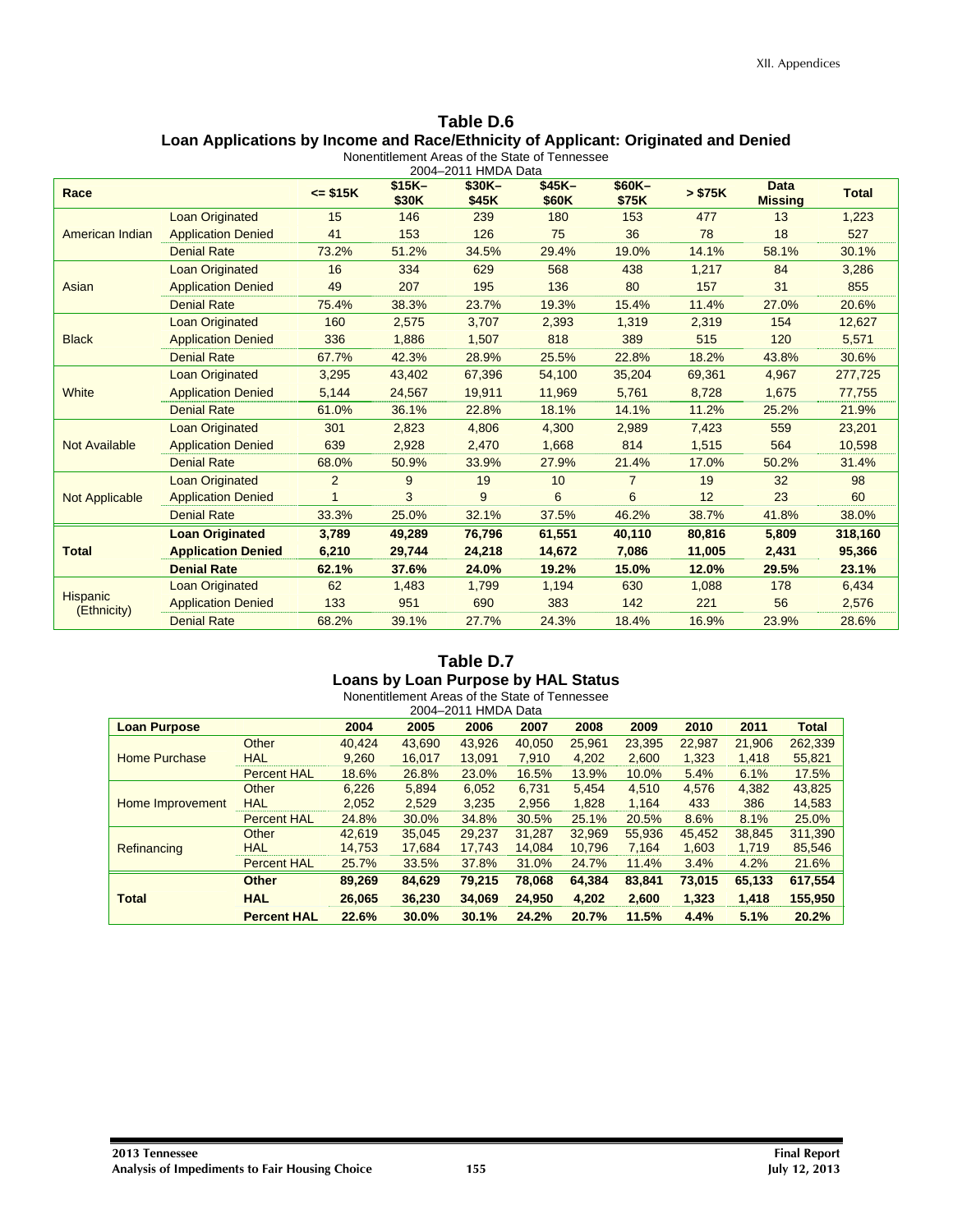| Table D.8                                         |
|---------------------------------------------------|
| Loans by HAL Status by Race/Ethnicity of Borrower |
| Nonentitlement Areas of the State of Tennessee    |

| FINNCING IN ALCAS OF THE STATE OF TENNER |  |
|------------------------------------------|--|
| 2004-2011 HMDA Data                      |  |

| Race                     | <b>Loan Type</b>   | 2004   | 2005           | 2006     | 2007 2011 HWD ND CLU<br>2007 | 2008     | 2009           | 2010           | 2011           | <b>Total</b> |
|--------------------------|--------------------|--------|----------------|----------|------------------------------|----------|----------------|----------------|----------------|--------------|
|                          | Other              | 117    | 109            | 144      | 125                          | 70       | 146            | 172            | 167            | 1,050        |
| American<br>Indian       | <b>HAL</b>         | 43     | 47             | 25       | 26                           | 15       | $\overline{7}$ | 3              | $\overline{7}$ | 173          |
|                          | <b>Percent HAL</b> | 26.9%  | 30.1%          | 14.8%    | 17.2%                        | 17.6%    | 4.6%           | 1.7%           | 04.0%          | 14.1%        |
|                          | Other              | 437    | 502            | 489      | 464                          | 230      | 281            | 225            | 243            | 2,871        |
| Asian                    | <b>HAL</b>         | 84     | 124            | 99       | 53                           | 21       | 19             | $\overline{7}$ | 8              | 415          |
|                          | <b>Percent HAL</b> | 16.1%  | 19.8%          | 16.8%    | 10.3%                        | 8.4%     | 6.3%           | 3.0%           | 3.2%           | 12.6%        |
|                          | Other              | 1.890  | 1,549          | 1,479    | 1,264                        | 821      | 691            | 742            | 675            | 9,111        |
| <b>Black</b>             | <b>HAL</b>         | 635    | 1,250          | 868      | 459                          | 152      | 68             | 43             | 41             | 3,516        |
|                          | <b>Percent HAL</b> | 25.1%  | 44.7%          | 37.0%    | 26.6%                        | 15.6%    | 9.0%           | 5.5%           | 5.7%           | 27.8%        |
|                          | Other              | 35,116 | 37,691         | 38,286   | 35,241                       | 22,996   | 20,847         | 20,719         | 19,665         | 230,561      |
| <b>White</b>             | <b>HAL</b>         | 7,789  | 12,912         | 10,938   | 6,784                        | 3,844    | 2,435          | 1,223          | 1,239          | 47,164       |
|                          | <b>Percent HAL</b> | 18.2%  | 25.5%          | 22.2%    | 16.1%                        | 14.3%    | 10.5%          | 5.6%           | 5.9%           | 17.0%        |
|                          | Other              | 2.814  | 3,837          | 3,525    | 2,951                        | 1,830    | 1,422          | 1,127          | 1,153          | 18,659       |
| <b>Not</b><br>Available  | <b>HAL</b>         | 701    | 1,682          | 1,161    | 588                          | 170      | 71             | 46             | 123            | 4,542        |
|                          | <b>Percent HAL</b> | 19.9%  | 30.5%          | 24.8%    | 16.6%                        | 8.5%     | 4.8%           | 3.9%           | 9.6%           | 19.6%        |
|                          | Other              | 50     | 2              | 3        | 5                            | 14       | 8              | 2              | $\overline{2}$ | 87           |
| <b>Not</b><br>Applicable | <b>HAL</b>         | 8      | $\overline{2}$ | $\Omega$ | $\overline{0}$               | $\Omega$ | $\Omega$       |                | $\overline{0}$ | 11           |
|                          | <b>Percent HAL</b> | 13.8%  | 50.0%          | .0%      | .0%                          | .0%      | .0%            | 33.3%          | .0%            | 11%          |
|                          | <b>Other</b>       | 40,424 | 43,690         | 43,926   | 40,050                       | 25,961   | 23,395         | 22,987         | 21,906         | 262,339      |
| <b>Total</b>             | <b>HAL</b>         | 9,260  | 16,017         | 13,091   | 7,910                        | 4,202    | 2,600          | 1,323          | 1,418          | 55,821       |
|                          | <b>Percent HAL</b> | 18.6%  | 26.8%          | 23.0%    | 16.5%                        | 13.9%    | 10.0%          | 5.4%           | 06.1%          | 17.5%        |
|                          | Other              | 787    | 846            | 959      | 757                          | 424      | 359            | 372            | 351            | 4,855        |
| <b>Hispanic</b>          | <b>HAL</b>         | 264    | 446            | 422      | 247                          | 88       | 45             | 21             | 46             | 1,579        |
| (Ethnicity)              | <b>Percent HAL</b> | 25.1%  | 34.5%          | 30.6%    | 24.6%                        | 17.2%    | 11.1%          | 5.3%           | 11.6%          | 24.5%        |

## **Table D.9 Rates of HALs by Income of Borrower**

|                     |       |       | Nonentitlement Areas of the State of Tennessee | 2004-2011 HMDA Data |       |       |       |        |         |
|---------------------|-------|-------|------------------------------------------------|---------------------|-------|-------|-------|--------|---------|
| <b>Income</b>       | 2004  | 2005  | 2006                                           | 2007                | 2008  | 2009  | 2010  | 2011   | Average |
| \$15,000 or Below   | 40.5% | 50.3% | 32.5%                                          | 42.0%               | 40.4% | 32.4% | 30.7% | 028.9% | 39.0%   |
| \$15,001-\$30,000   | 28.2% | 41.1% | 35.3%                                          | 26.9%               | 21.7% | 13.9% | 9.4%  | 12.3%  | 27.1%   |
| $$30,001 - $45,000$ | 22.2% | 32.4% | 28.0%                                          | 19.3%               | 15.1% | 9.3%  | 5.9%  | 6.8%   | 20.5%   |
| \$45,001 - \$60,000 | 17.1% | 26.7% | 23.1%                                          | 15.5%               | 13.1% | 9.2%  | 4.9%  | 5.8%   | 17.2%   |
| \$60,001-\$75,000   | 12.2% | 19.4% | 18.3%                                          | 13.2%               | 11.0% | 8.8%  | 4.0%  | 4.2%   | 13.3%   |
| Above \$75,000      | 9.1%  | 13.8% | 13.4%                                          | 9.3%                | 10.5% | 8.3%  | 2.5%  | 2.2%   | 9.7%    |
| Data Missing        | 15.0% | 23.1% | 32.8%                                          | 32.2%               | 20.1% | 16.2% | 05.7% | 0.7%   | 24.3%   |
| Average             | 18.6% | 26.8% | 23.0%                                          | 16.5%               | 13.9% | 10.0% | 05.4% | 06.1%  | 17.5%   |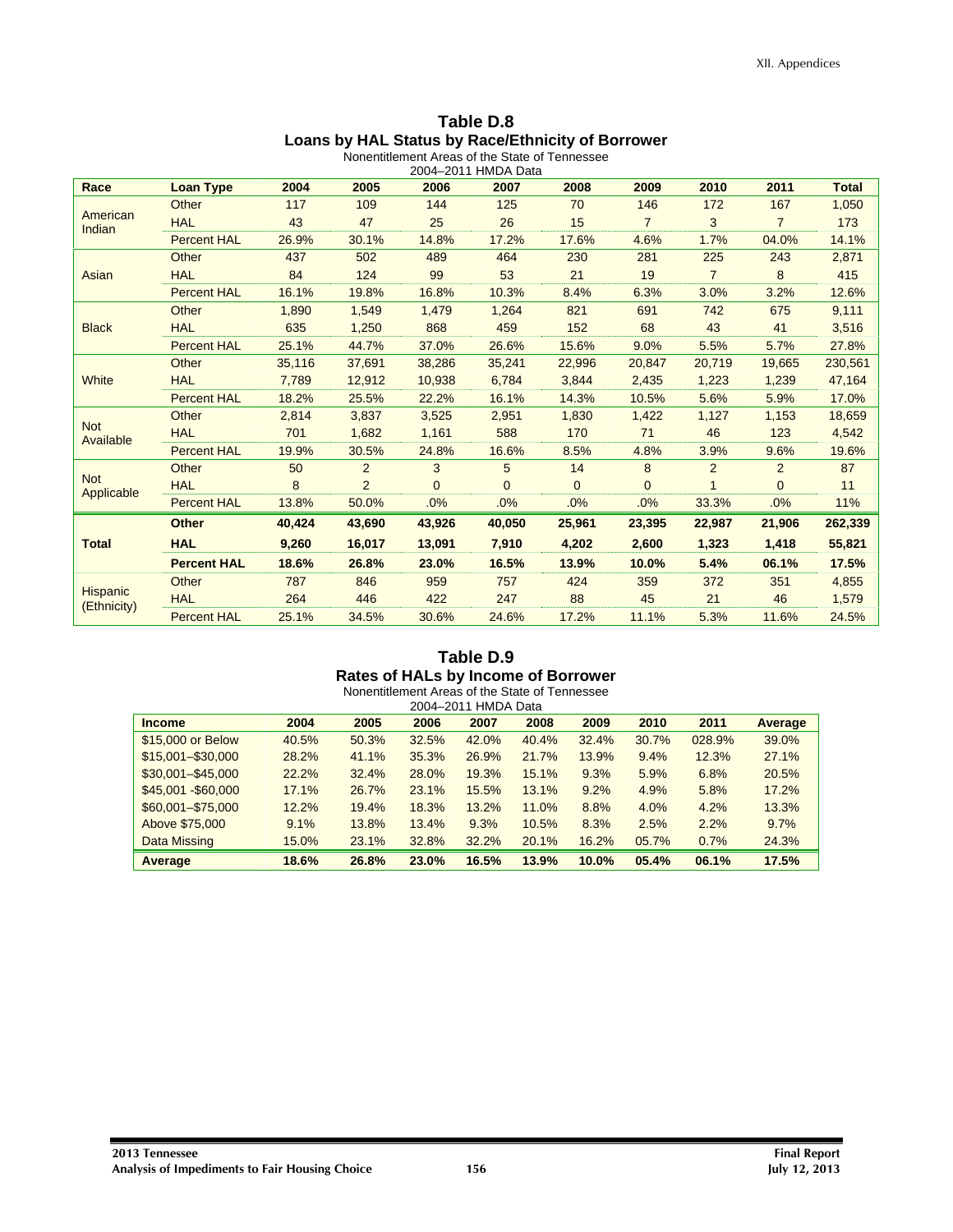|                                       |                    |        | Nonentitiement Areas of the State of Tennessee<br>2004-2011 HMDA Data |        |        |        |        |        |        |              |
|---------------------------------------|--------------------|--------|-----------------------------------------------------------------------|--------|--------|--------|--------|--------|--------|--------------|
| <b>Income</b>                         |                    | 2004   | 2005                                                                  | 2006   | 2007   | 2008   | 2009   | 2010   | 2011   | <b>Total</b> |
|                                       | Other              | 456    | 325                                                                   | 472    | 370    | 155    | 175    | 194    | 165    | 2,312        |
| \$15,000<br><b>or</b><br><b>Below</b> | <b>HAL</b>         | 311    | 329                                                                   | 227    | 268    | 105    | 84     | 86     | 67     | 1,477        |
|                                       | <b>Percent HAL</b> | 40.5%  | 50.3%                                                                 | 32.5%  | 42.0%  | 40.4%  | 32.4%  | 30.7%  | 028.9% | 39.0%        |
|                                       | Other              | 6.605  | 5.722                                                                 | 4.887  | 4.980  | 3,071  | 3,629  | 3,739  | 3,283  | 35,916       |
| $$15,001-$<br>\$30,000                | <b>HAL</b>         | 2,589  | 4,001                                                                 | 2,672  | 1,829  | 849    | 587    | 387    | 459    | 13,373       |
|                                       | <b>Percent HAL</b> | 28.2%  | 41.1%                                                                 | 35.3%  | 26.9%  | 21.7%  | 13.9%  | 9.4%   | 12.3%  | 27.1%        |
|                                       | Other              | 10,104 | 10,055                                                                | 9,101  | 8,712  | 5,985  | 6,147  | 5,704  | 5,223  | 61,031       |
| $$30.001-$<br>\$45,000                | <b>HAL</b>         | 2,887  | 4,818                                                                 | 3,543  | 2,078  | 1,068  | 632    | 356    | 383    | 15,765       |
|                                       | <b>Percent HAL</b> | 22.2%  | 32.4%                                                                 | 28.0%  | 19.3%  | 15.1%  | 9.3%   | 5.9%   | 6.8%   | 20.5%        |
|                                       | Other              | 8,317  | 8.883                                                                 | 8,793  | 7,495  | 4,948  | 4,398  | 4,178  | 3,942  | 50,954       |
| \$45,001<br>\$60,000                  | <b>HAL</b>         | 1,714  | 3,231                                                                 | 2,636  | 1,371  | 744    | 443    | 214    | 244    | 10,597       |
|                                       | <b>Percent HAL</b> | 17.1%  | 26.7%                                                                 | 23.1%  | 15.5%  | 13.1%  | 9.2%   | 4.9%   | 5.8%   | 17.2%        |
|                                       | Other              | 5,151  | 5,933                                                                 | 6,242  | 5,433  | 3.644  | 2.897  | 2.794  | 2.684  | 34,778       |
| $$60,001-$<br>\$75,000                | <b>HAL</b>         | 715    | 1,426                                                                 | 1,401  | 827    | 451    | 278    | 115    | 119    | 5,332        |
|                                       | <b>Percent HAL</b> | 12.2%  | 19.4%                                                                 | 18.3%  | 13.2%  | 11.0%  | 8.8%   | 04.0%  | 4.2%   | 13.3%        |
|                                       | Other              | 8,891  | 11,545                                                                | 13,312 | 12,546 | 7,932  | 5,983  | 6,279  | 6,465  | 72,953       |
| Above<br>\$75,000                     | <b>HAL</b>         | 885    | 1,843                                                                 | 2,066  | 1,293  | 928    | 544    | 159    | 145    | 7,863        |
|                                       | <b>Percent HAL</b> | 9.1%   | 13.8%                                                                 | 13.4%  | 9.3%   | 10.5%  | 8.3%   | 2.5%   | 2.2%   | 9.7%         |
|                                       | Other              | 900    | 1,227                                                                 | 1,119  | 514    | 226    | 166    | 99     | 144    | 4,395        |
| Data<br><b>Missing</b>                | <b>HAL</b>         | 159    | 369                                                                   | 546    | 244    | 57     | 32     | 6      | 1      | 1,414        |
|                                       | <b>Percent HAL</b> | 15.0%  | 23.1%                                                                 | 32.8%  | 32.2%  | 20.1%  | 16.2%  | 05.7%  | .7%    | 24.3%        |
|                                       | <b>Other</b>       | 40,424 | 43,690                                                                | 43,926 | 40,050 | 25,961 | 23,395 | 22,987 | 21,906 | 262,339      |
| <b>Total</b>                          | <b>HAL</b>         | 9,260  | 16,017                                                                | 13,091 | 7,910  | 4,202  | 2,600  | 1,323  | 1,418  | 55,821       |
|                                       | <b>Percent HAL</b> | 18.6%  | 26.8%                                                                 | 23.0%  | 16.5%  | 13.9%  | 10.0%  | 5.4%   | 6.1%   | 17.5%        |

|  | Table D.10 |  |                                           |  |
|--|------------|--|-------------------------------------------|--|
|  |            |  | Loans by HAL Status by Income of Borrower |  |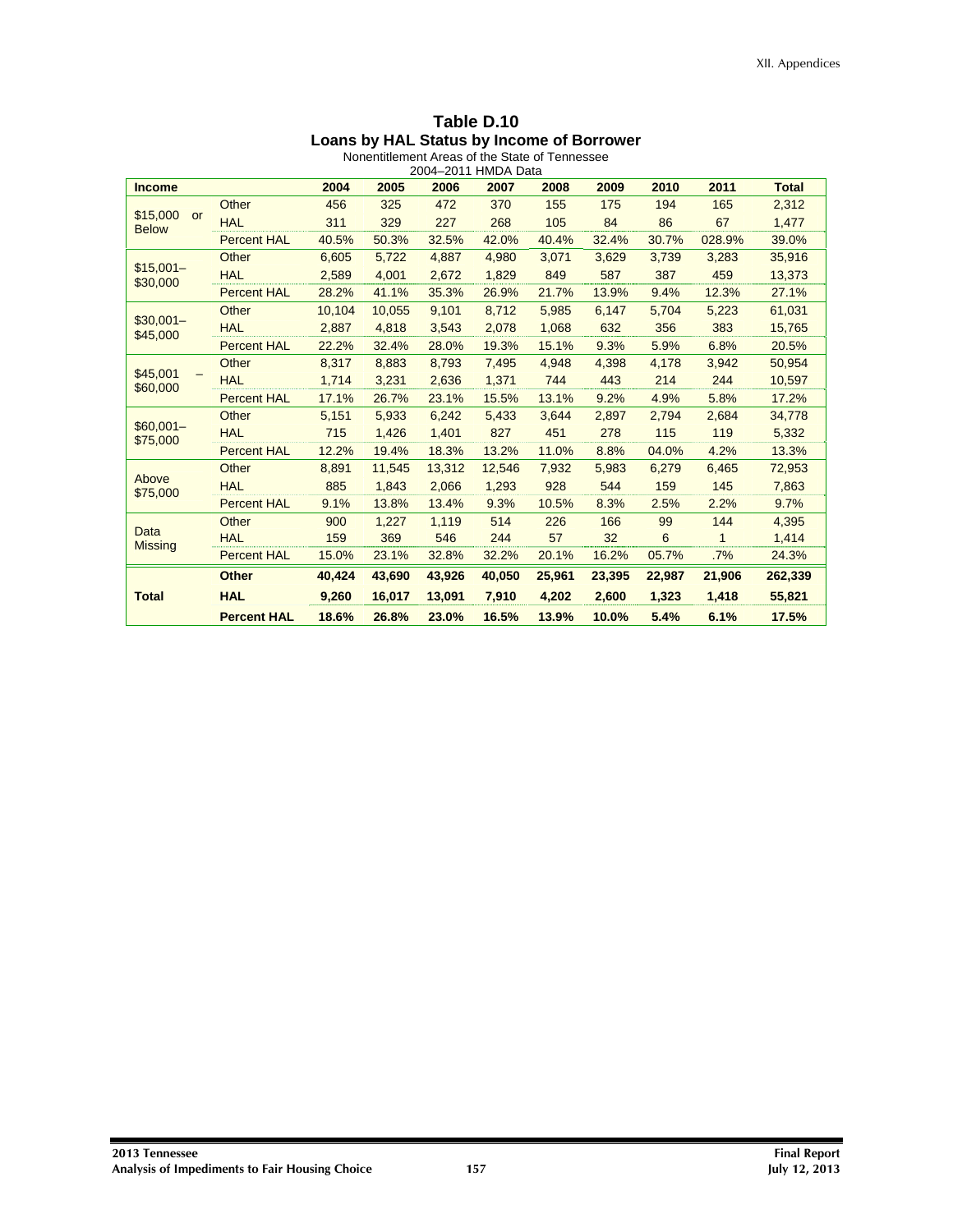## **E. ADDITIONAL SURVEY DATA: NONENTITLEMENT AREAS**

## **INTRODUCTORY QUESTIONS**

### **Table E.1**

#### **Please describe how you became aware of fair housing laws.**

Nonentitlement Areas of the State of Tennessee

| <b>Comments:</b>                                                                                                                         |
|------------------------------------------------------------------------------------------------------------------------------------------|
| 20 years experience with the State's Small Cities Block Grant program and HUD training on Fair Housing                                   |
| 35 years as mayor                                                                                                                        |
| As a landlord                                                                                                                            |
| As a manager and as a renter personally                                                                                                  |
| As a real estate agent in 1979, and a mortgage lender in 1988.                                                                           |
| Attend Fair Housing Lectures and Schooling once a year.                                                                                  |
| Attended a couple seminars/conferences on Fair Housing                                                                                   |
| Attended a session in Xxxxxxx on the topic and also have a real estate background                                                        |
| Attending government meetings for the last $30 + \text{years}$                                                                           |
| Attened some training sessions                                                                                                           |
| Board of realtors and through news and periodicals as well as industry trade mags.                                                       |
| By reading the legislation which applies to rental property and other reading materials.                                                 |
| by way of being a homeowner/landlord                                                                                                     |
| By working in the Local Government                                                                                                       |
| <b>CDBG</b>                                                                                                                              |
| City has policy adopted.                                                                                                                 |
| <b>Classes</b>                                                                                                                           |
| classes around the state, or on-line class.                                                                                              |
| college                                                                                                                                  |
| Community publications and postings at County Courthouse                                                                                 |
| Consultant for city and county governments                                                                                               |
| Continuing education classes and information from various sources including TAR                                                          |
| Different HUD publications.                                                                                                              |
| Discussions of affordable and available housing options for local citizens                                                               |
| Downloaded information from website                                                                                                      |
| <b>Education Classes</b>                                                                                                                 |
| Education provided by TREES and my local Association of Realtors                                                                         |
| Employee training for themanagement company that I work for.                                                                             |
| Fair housing is discussed in pre-licensing, Realtor membership orientation, annually through our local, state and national               |
| associations and I have been an instructor these associations.                                                                           |
| Familiarization with fair housing laws are all part of the Habitat family selection process. Adherance to these laws is required as part |
| of the annual Quality Assurance Checklist and to ge in good standing with Habitat Interational.                                          |
| Former Banker.                                                                                                                           |
| Formerly a mortgage loan officer                                                                                                         |
| From past construction projects                                                                                                          |
| <b>Grant Regulations</b>                                                                                                                 |
| Grant workshops, we help administer a local housing authority.                                                                           |
| Have attended several workshops on fair housing issues.                                                                                  |
| <b>Housing and Urban Development</b>                                                                                                     |
| HUD training, internet, articles                                                                                                         |
| I am a grant writter/ project administrator for cities and counties in the Upper Xxxxxxx area. I am familiar with fair housing laws      |
| because our funding comes from HUD.                                                                                                      |
| I am a licensed agent and teach CE classes.                                                                                              |
| I am a Realtor                                                                                                                           |
| I am an engineer working on GDBG projects which require fair housing activities                                                          |
| I have a bachelor's degree in Business Admin, minor in Econ and Finance, and earned my real estate license last May.                     |
| I have attended THDA HBEI training.                                                                                                      |
| I have had federal and state grants with fair housing training                                                                           |
| I have served as Mayor of Xxxxxxx for thirteen years. and was a Banker/Lender for many years.                                            |
| I have taken two "Fair Housing" classes to better understand the issue.                                                                  |
| I review fair housing law to share communications with real estate professionals regarding compliance in advertising and teh day-to-     |
| day business of a real estate licensee. The REALTOR Code of Ethics Article 10.                                                           |
| I serve an a Habitat board and have for about 20 year                                                                                    |
| I stay update thru continuing education                                                                                                  |
| I work with habitat for humanity and we deal with building homes and selecting applicants for the homes                                  |
| In my classes to become a realtor.                                                                                                       |
| In my line of work, I sell utilities to the public and I have to ask where they live and who lives there. Also, I have to ask their      |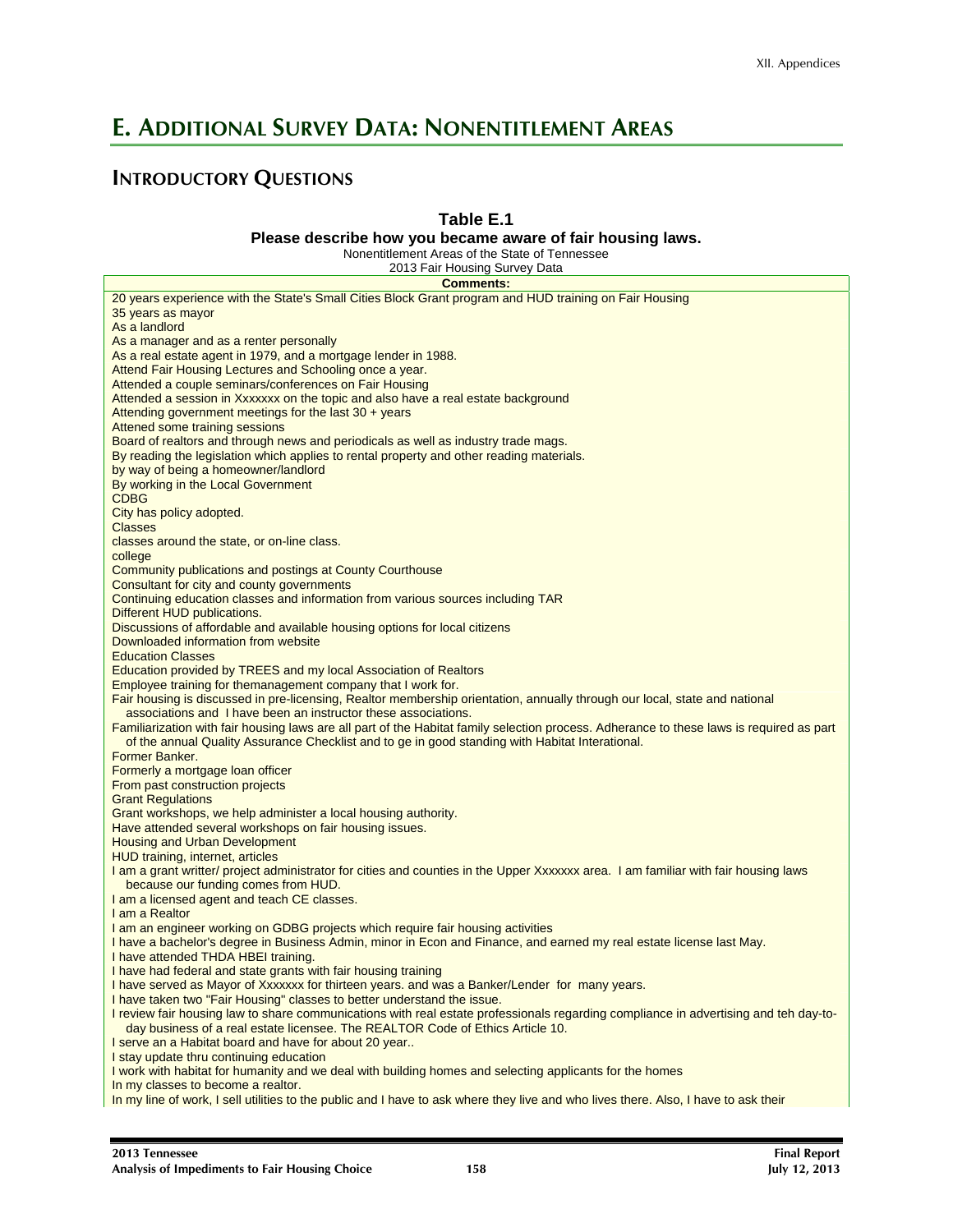race/orientation. In the course of my role as Mayor, I have become aware of various fair housing laws. My previous career in Banking also exposed me to these regulations. In the real estate business Inservice and Training Job requirement LEDIC ONLINE TRAINING Licensed real estate broker Minimally in dealing with applicants for Home Partnership My previous career in banking, plus on-the-job training since joining local government My property follows Fair Housing Laws because of the housing program we are in. Newspapers, mailings Obtaining grants from THDA online Online training and dealing with Fair Housing issues with HUD Over six and a half years of trying to find housing Own and operate a Section 8 housing facility PHM certified for 15 years as Executive Director of public housing in Xxxxxxx Profession Property management requires intensive training that must be completed yearly on fair housing laws. Read the Fair Housing Act reading Reading about them Reading T.C.A. and through participation in THDA Home Grant program Real estate agent Real Estate Agents knowledge Real estate commiccion Real Estate Education courses Real estate lender for 15 years Real Estate School and Broker testing Real estates class Rent property Required to attend fair housing seminars since we are subsidized by HUD. Research and attending a workshop Schooling Southern Middle Tennessee Association Of Realtors **Seminars** seminars & experience Seminars, classes & practice Sold Real Estate for several years Staff attend TN Fair Housing Conference each year State Agency and HUD training THDa and other training THDA Trainings Through classes and literature Through fair housing activities that are required as part of the CDBG program. Through HUD publications Through involvement with housing programs Through meetings dealing with grants Through my job Through pre and post licensing education. Through property development, training and seminars Through real estate education, and our Code of Ethics and Standards of Practice through rehabbing low income or distressed area(s) of the city. through THDA and HUD through THDA training and personal study Through the job I have now Through the REALTORS Associations through the REINS organization Through training of local rural legal services a few years ago. Through work and through reading items in newspapers, literature, internet, etc. Through working at Senior Center Throught continuing education courses THRU MY INVOLVEMENT WORKING ON FEDERAL GRANTS thru publications and other information provided by THDA TN Fair Housing Council took fair housing classes **TRAINING Training** Training and working with housing grants and assisting citizens with placement in affordable housing. Training provided through State agencies and through our CoC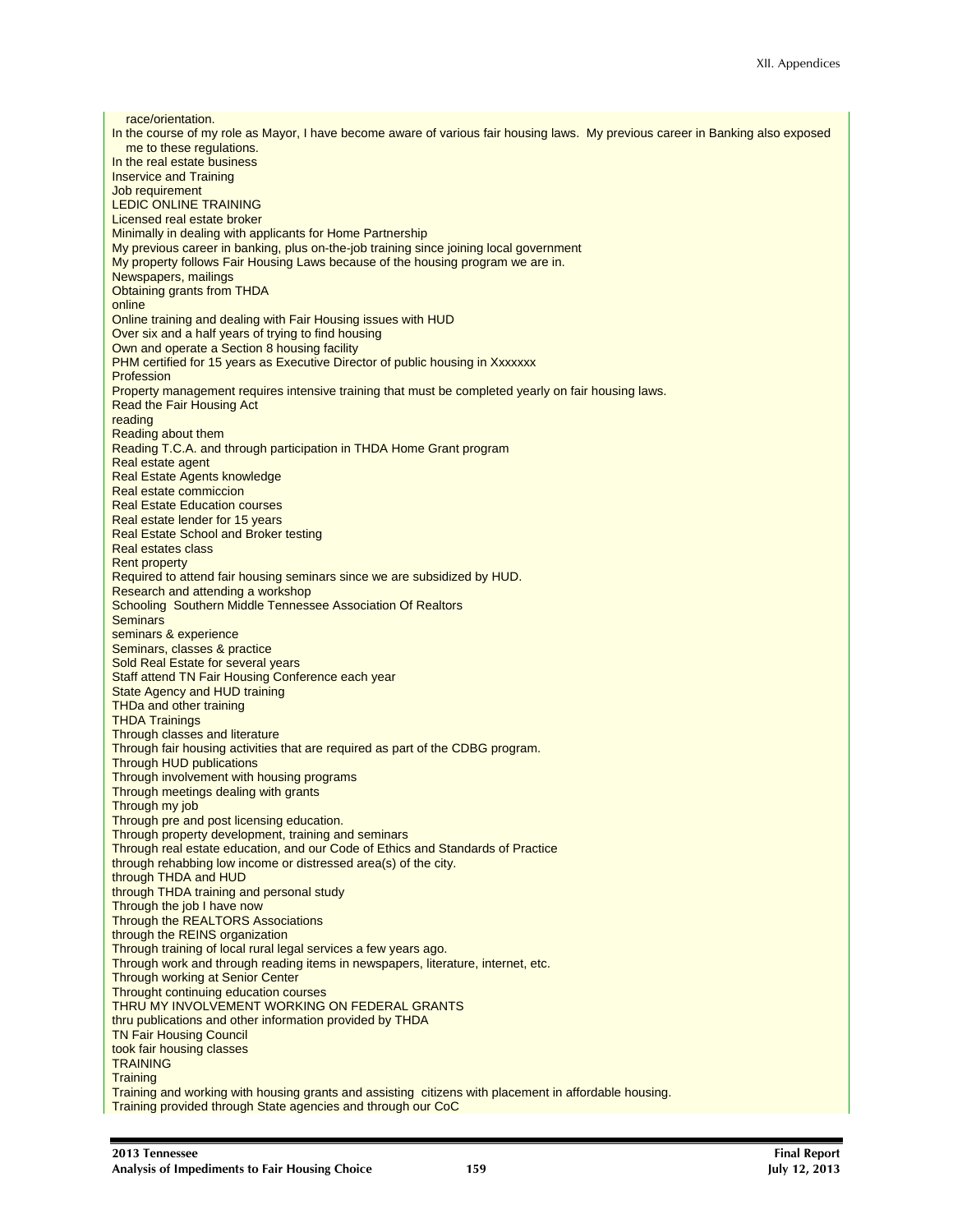training sessions & meetings Training through THDA as a HBEI Instructor Training through THDA Workshops training through the company i work for Training through USDA/Rural Development various training workshops We know that a local government can't discriminate. What you do for one do for all. Have a set way of doing things and do it the same way over and over. when I bought my first home through HUD While dealing with grants. Work related Worked with CDBG program Working with ETDD completing projects as they relate to the CDBG Working with federal housing programs for 25 years Working with TN communities. **Workshop** 

## **Table E.2**

#### **Based on your knowledge of fair housing law, do you think that fair housing laws should be changed?**

Nonentitlement Areas of the State of Tennessee

2013 Fair Housing Survey Data

#### **Comments:**

#### **Actually Enforced**

|  |  |  | add sexual orientation as a protected class |
|--|--|--|---------------------------------------------|
|--|--|--|---------------------------------------------|

As protected classes emerge or evolve, they law should be reviewed. As society changes so must we as a people.

- Educate public on how to handle international customers. What is the law? How does one conduct an international credit check? For me, this is a grey area and one that I need to come up to speed on.
- Enforce the laws that are in place, not only for renters but the Landlords,-Landlords have a difficult time with drug related problems and non-workers
- HUD

I just know the basics. Just see it as a reason to try and sue someone, but there should be some rulings on being "fair" I think they should be allowed to be more selective in who is eligible (criminal history, legally married, etc). I think there should be a limit on how much public housing is allowed in a particular area so resources are not stretched too thin to adequately care for

properties and educational needs.

I would make it manditory before they were allowed to move into a home at for lower income folks, that they were required to pass a DRUG TEST.

Instead of being treated the same, it seems that the laws foster special priviledges to different races and classes. That is discrimination, which is what the laws are supposed to curb. Also, the laws set low income families up for failure by putting them in homes they cannot afford because lenders are pushed to have broader acceptance, even though the income is questionable.

It seems the tenant is protected more than the property owner.

#### more

More rights and protection for the property owner.

Not treat disabled as elderly

One part would be that it not be so hard on a tenant to get their belongings back after an eviction. Too many times a landlord will place items on the street and then it becomes a civil matter. If the client doesn't have the money to pay the rent then they don't have the money to file a civil suit. Also, if landlords include utilities in the rent it should be illegal to turn off the utilities without an eviction judgement through the court. We have several landlords that will cut off the utilities if the tenant is 2 days late on the rent.

Our census tract has the 8th highest denial rate for purchase loans to middle income same gender co-applicants and 84% with high interest rate mortgages. 47% of households with 0-80% median have high housing cost burden; 25% w severe burden;area has 84% home ownership. We are poor but not stupid, and we are here to stay. Very little movement from the area.

Parts of the law is confusing. It is a grey area.

PSA on Radio to help individuals understand their righrts

Sexual Orientation should become a Federal Protected Class

so that less informed or educated can understand them

Strengthened to include sexual orientation/gender identity

Take some required mandates from landlords.

Tennessee Fair housing

There should be some type of housing for those who are on a low low fixed income...

they shouldnt disqualify felons. they also need a second chance. They should also be required to uphold original contract pricing and not do reductions on payouts based on what they say are shortages. this leaves landlords and tennants in a very bad position as the tennant has already established their financial limits and inability to pay any additional rent per agreement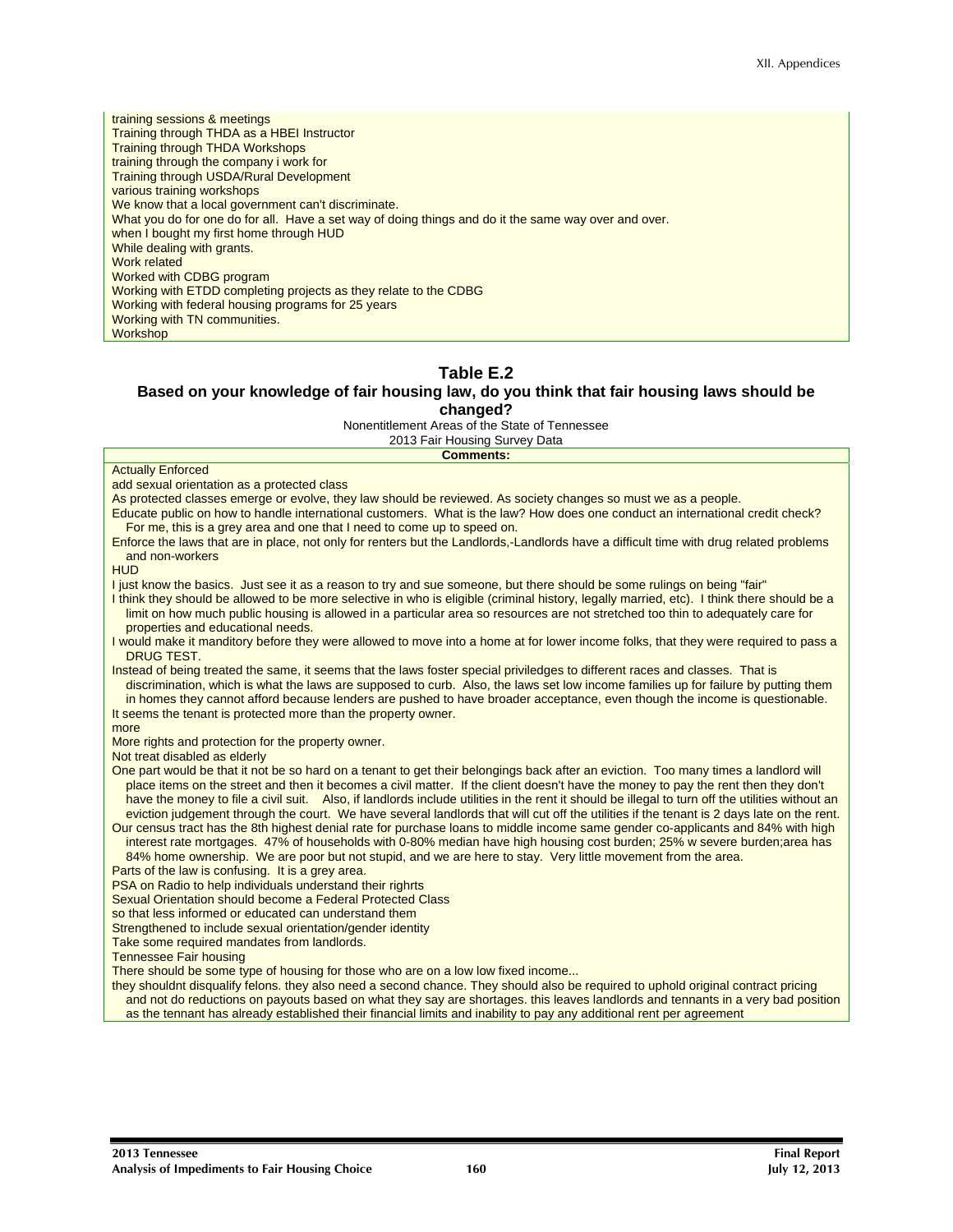#### **Table E.3 Are you aware of any State Fair Housing Plan?**

Nonentitlement Areas of the State of Tennessee

#### 2013 Fair Housing Survey Data

#### **Comments:**

based on state guidance for CDBG program

City has adopted a Fair Housing Policy which will guide and protect citizens of Xxxxxxx.

city of henry has adopted a fair housing ord. several yrs. ago

Fair Housing Ordinance adopted in 1978, several analysis of impediments since.

HUD and county oridances some city oridances

Xxxxxxx COUNTY FAIR HOUSING PLAN

I'm sure there is one but I have never seen it. But then again, I have never asked to see it :)

Many cities/counties in my district have passed fair housing ordinances

Our town has passed an ordinance on fair housing

Several communities within west Tennessee have Fair Housing Resolutions. Several have adopted and posted the Fair Housing Law within the respective community as a goal to notify the citizens of the Law.

Some cities have ordinances, others do not.

The city has fair housing regulations in place along with nondiscrimination policies

TN Consolidated Plan

We have a fair housing ordinance in the City's charter

We have Fair Housing Policies that we follow

When someone comes to get their water, gas and sewer turned on we make aware to the public their rights and who to call if they feel their rights have been violated.

#### **Table E.4**

#### **Are you aware of any policies or practices for "affirmatively furthering fair housing" in your designated area?**

Nonentitlement Areas of the State of Tennessee

2013 Fair Housing Survey Data

**Comments:** 

As part of the CDBG process the City performs certain practices for getting Fair Housing information out to the residents of the City. complete fair housing activity

Fair housing activities associated with CDBG awards

Xxxxxxx has passed a Fair Housing Choice Ordinance

Habitat practices fair houseing, not assessing limitations in regards to those cited in this survey

Many rentals entities, developers and contractors attend fair housing training along with county zoning and building inspectors Public Display at City Hall

real estate law and grant availability

Several communities within west Tennessee have Fair Housing Resolutions. Several have adopted and posted the Fair Housing Law within the respective community as a goal to notify the citizens of the Law. Public Service Announcements during April / Fair Housing Month have been conducted.

The fair housing activities done for CDBG projects further fair housing.

#### **Table E.5**

#### **Are there specific geographic areas in your designated area of the State that have fair housing problems?**

Nonentitlement Areas of the State of Tennessee

| 2019 Lall Troughly Outvey Data                                                                                                        |
|---------------------------------------------------------------------------------------------------------------------------------------|
| <b>Comments:</b>                                                                                                                      |
| Census Tract 9703 and Census Tract 9950                                                                                               |
| It is constantly being reported to me that Xxxxxxx Housing Authority leasing office Executive Director (Xxxxxxx Xxxxxxx), whose       |
| office is located at Xxxxxxx Xxxxxxx St. Xxxxxxx, TN 37748 does not treat the residents with respect. We have local doctors           |
| that are treating people for mental depression because they say she curses them and treats them unfairly. They are afraid to          |
| report her because her husband is a police officer and she uses that over their heads as well as threatening to evict them. I have    |
| also had reports that she rents to her family members who have police records that do not comply with the tenant selection plan,      |
| but refuses to rent to others with police records. There has also been complaint that she refuses to let them use their outside       |
| water faucets and has removed their clothes lines outside so that they have difficulty drying their clothing. A couple of winters     |
| ago, a residents daughter had to call the police to get the maintenance to fix her mother's heater. She was elderly and had gone      |
| without heat for a couple of days in frigid temperatures. Her residents are afraid of her and therefore in fear of losing their place |
| of residency if they call the local HUD office to complain. I am not one to get my name involved, but since this will stay            |
| confidential I feel it is important to know that Mrs. Xxxxxxx and her staff are abusing the residents. I have a big heart for the     |
| elderly and disabled and feel this is horrible that it is permitted to keep happening.                                                |
| Lack of desire by government agencies to assist landlords that are willing to tear down abandoned and old properties on small tracts  |
| of land and rebuild duplexes on those sites.                                                                                          |
|                                                                                                                                       |

Many Xxxxxxx county is just one.

There seems to still be some segregation in Xxxxxxx County. Not sure if that is a forced issue or a personal choice of the tenant to live in certain areas of town.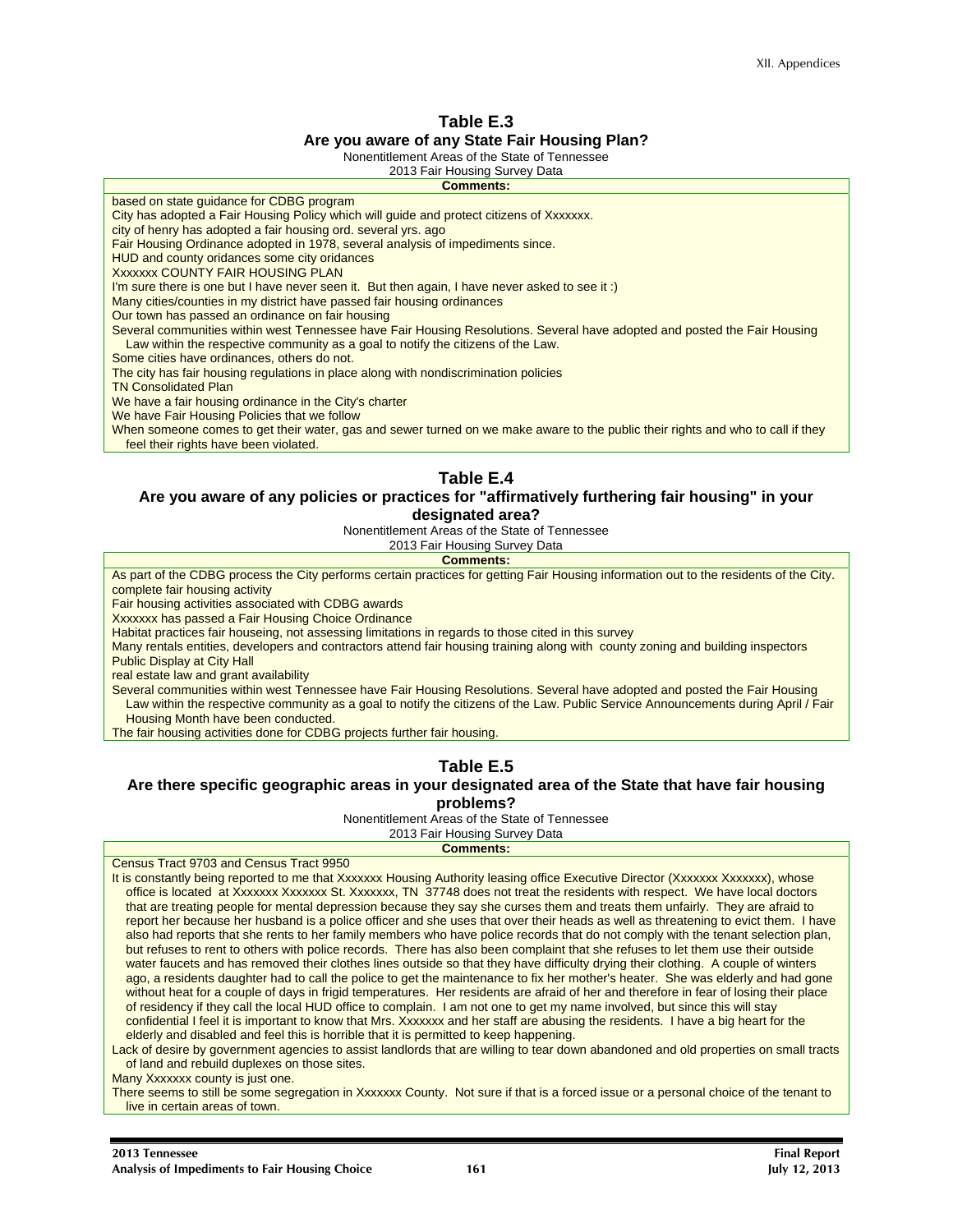#### **Table E.6 Please share any additional comments regarding fair housing.**

Nonentitlement Areas of the State of Tennessee

2013 Fair Housing Survey Data

| <b>Comments:</b>                                                                                                                                                                                                                                                                                                                                                                                                                                                                                                                                                                                                                                                                                                                                                                                                                                                                                                                                                                                                                                                                     |
|--------------------------------------------------------------------------------------------------------------------------------------------------------------------------------------------------------------------------------------------------------------------------------------------------------------------------------------------------------------------------------------------------------------------------------------------------------------------------------------------------------------------------------------------------------------------------------------------------------------------------------------------------------------------------------------------------------------------------------------------------------------------------------------------------------------------------------------------------------------------------------------------------------------------------------------------------------------------------------------------------------------------------------------------------------------------------------------|
| Fair housing is generally working fine but there will always be someone who does not sufficiently understand the scope of the laws<br>and may/could inadvertently discriminate. As well, the general public is not fully versed on fair housing laws.                                                                                                                                                                                                                                                                                                                                                                                                                                                                                                                                                                                                                                                                                                                                                                                                                                |
| Fair Housing is just common sense to me. Love your neighbor like yourself and treat everyone as close family! Do everything in your<br>power to help them get what they want.                                                                                                                                                                                                                                                                                                                                                                                                                                                                                                                                                                                                                                                                                                                                                                                                                                                                                                        |
| I am so angry and sick to my stomach right now over this subject I can't continue any further. My children think I'm a liar that we will<br>never have a home and we are falling apart.                                                                                                                                                                                                                                                                                                                                                                                                                                                                                                                                                                                                                                                                                                                                                                                                                                                                                              |
| I ATTENDED A FAIR HOUSING TRAINING LAST FALL THE NAN MCAY DID AND IT WAS AWESOME. I REALLY LEARNED A<br>LOT FROM THAT.                                                                                                                                                                                                                                                                                                                                                                                                                                                                                                                                                                                                                                                                                                                                                                                                                                                                                                                                                               |
| I feel our area is reaching out with equal opportunities to all classes and races.                                                                                                                                                                                                                                                                                                                                                                                                                                                                                                                                                                                                                                                                                                                                                                                                                                                                                                                                                                                                   |
| I feel that race should be looked at for ALL races, not just black or spanish.I feel that whites are being over looked more than blacks.<br>I see no reasons to add another protected class. The only times I may have offended someone is by asking if they are married, or a<br>full-time student. I try to explain first that married couples only have to do 1 application, and the LIHTC program does not allow<br>an entire HH to be FT students. Since these questions are pertinent to the specific program and the application process, I do not<br>see it as discrimination, regardless of a few grumbles. The property I work at is 55 & olderso I receive a few complaints on<br>that as well. Many ppl think that having a disability should get them in regardless. So many people scream "discrimination"<br>before even hanging around for a full explanation. You can't please everybody, but I do believe I treat everyone fairly, and I<br>appreciate anybody hanging around to become educated on the different types of Government Affordable Housing programs. |
| It would be good to have fair housing training in our area                                                                                                                                                                                                                                                                                                                                                                                                                                                                                                                                                                                                                                                                                                                                                                                                                                                                                                                                                                                                                           |
| N/A                                                                                                                                                                                                                                                                                                                                                                                                                                                                                                                                                                                                                                                                                                                                                                                                                                                                                                                                                                                                                                                                                  |
| <b>None</b>                                                                                                                                                                                                                                                                                                                                                                                                                                                                                                                                                                                                                                                                                                                                                                                                                                                                                                                                                                                                                                                                          |
| Smaller communities have concerns about what the role of the local government is if there is a Fair Housing violation. Therefore, a<br>lot of City Boards / Commissions are reluctant to ask and/or participate due to a fear of penalty. They tend to do a Fair Housing<br>activity because it is a requirement of the CDBG grant they have received.                                                                                                                                                                                                                                                                                                                                                                                                                                                                                                                                                                                                                                                                                                                               |
| The biggest problem in Xxxxxxx County is not enforcing rental property to be kept up to a standard humane level. For example,<br>weatherization/plumbing/electrical/structural.                                                                                                                                                                                                                                                                                                                                                                                                                                                                                                                                                                                                                                                                                                                                                                                                                                                                                                      |
|                                                                                                                                                                                                                                                                                                                                                                                                                                                                                                                                                                                                                                                                                                                                                                                                                                                                                                                                                                                                                                                                                      |

## **FAIR HOUSING IN THE PRIVATE SECTOR**

#### **Table E.7**

#### **Are you aware of any questionable practices or barriers to fair housing choice in the rental housing market?**

Nonentitlement Areas of the State of Tennessee

| 2013 Fair Housing Survey Data                                                                                                                                                                                                                                  |
|----------------------------------------------------------------------------------------------------------------------------------------------------------------------------------------------------------------------------------------------------------------|
| <b>Comments:</b>                                                                                                                                                                                                                                               |
| Deposits are set very high to discourage certain people from being able to rent housing.                                                                                                                                                                       |
| I "feel" that many of the local property managers use "voice" as a key to if they have available units or not. It's sad to say but if you                                                                                                                      |
| sound "unique" or different I think barriers are made by those renting property.                                                                                                                                                                               |
| Not willing to rent to section 8 recipient                                                                                                                                                                                                                     |
| Of the small number of rental properties, they are mostly in disrepair and are rented at too high of a cost for our specific area.                                                                                                                             |
| Off the top of my head I can think of one landlord that will not rent to black people.                                                                                                                                                                         |
| People with rental property often do not want to rent to people based on color because they are afraid they will not take care of the<br>home or pay their rent.                                                                                               |
| Peoples ignorance                                                                                                                                                                                                                                              |
| Properties that are age restricted and only rent to individuals who are 55 and older.                                                                                                                                                                          |
| Property owners are oblivious to Fair Housing law and those who are aware simply feel they are bullet proof due to lack of<br>enforcement.                                                                                                                     |
| Sex - Some large apartment management companies will not allow more than two females to sign/reside in a single apartment,<br>even if it is a three bedroom unit. The reason is to prevent college students from sharing apartments. They cite an old TN state |

law that prevents "brothels", and therefore, can only enforce it on women and not men. There is very little multi-family housing in our area, and what is available is generally an option only for low-income families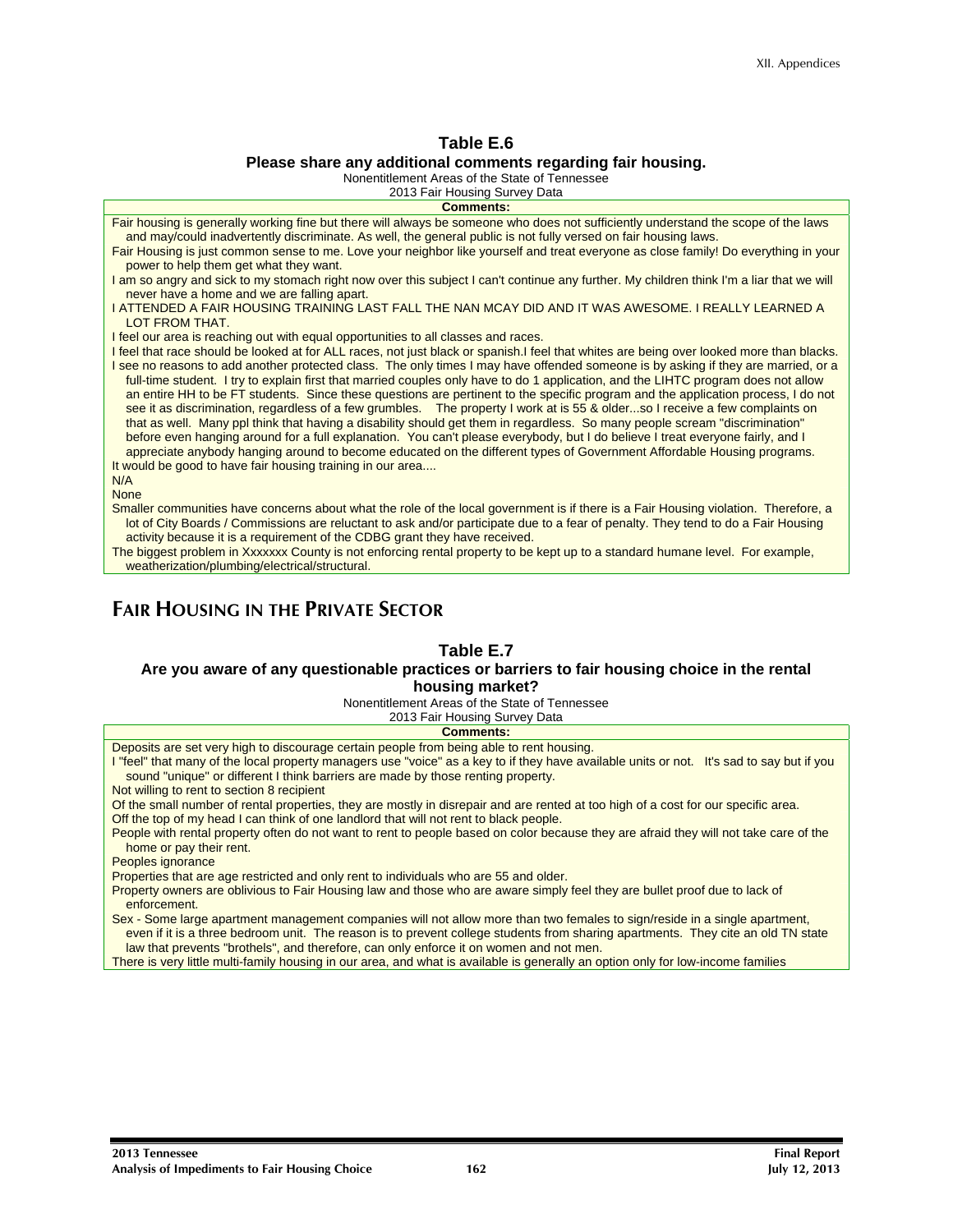#### **Are you aware of any questionable practices or barriers to fair housing choice in the real estate industry?**

Nonentitlement Areas of the State of Tennessee

2013 Fair Housing Survey Data

**Comments:** 

I have never seen this in my 18 years here in Xxxxxx....

I think that potential buyers should be aware that their new neighbors are going to dislike/alienate them. Buyers should have the right and information to discriminate against neighborhoods or communities.

Single, disabled female w no debt and \$10K down payment not shown houses and cannot buy one? That is steering.

When I moved to TN in 1994 the real estate broker showed us homes where people were low income or of less color. We asked to see a home in a particular area and they suggested not.

#### **Table E.9**

#### **Are you aware of any questionable practices or barriers to fair housing choice in the mortgage and home lending industry?**

Nonentitlement Areas of the State of Tennessee

2013 Fair Housing Survey Data

**Comments:** 

especially un-married women

Great Save Program-great joke. Family paid 20K in three years. Husband lost work and could not get payment lowered. Didn I know they were five months behind? What is the definition of foreclosure? Bank didn't know they were on the list to prevent foreclosure. Had to prove it to them. Didn't matter that they had paid triple payments for three years.

Income sometimes denotes race and mortgage are harder to get approve in certain banks.

permits single female family heads from receiving due consdieration for adequate housing.

They lend to people who cannot afford the payments. They also let people purchase poor housing with mortgages.

We have long suspected Tristar Bank in Xxxxxxx. They seem to have their own set of rules and excuses to cover all bases. I have had clients of all races go there but the ones that are not white seem to have more hoops to go through. They are also notorious for RESPA violations. If a specific entity is not on their preferred list then they can not be used regardless of what is written in the contract. They heavily convience them to change who they have already chosen.

#### **Table E.10**

#### **Are you aware of any questionable practices or barriers to fair housing choice in the housing construction or accessible housing design fields?**

Nonentitlement Areas of the State of Tennessee

2013 Fair Housing Survey Data

**Comments:** 

Many apartments built that do not allow for wheelchair accessibility New code for ramps one inch drop per foot? Can't do it in manual chair, can't do it w 1/8 in snow in motorized. New Justice center has suicidal ramp w no railing in turn two coming down. Can't do it independently, hard w help. SS examiner doesn't have handicap bathroom (after riding 45 min and two hr exam). not enough handicap housing for Senior Citizens

Not enough units are built for disabilities

## **Table E.11**

#### **Are you aware of any questionable practices or barriers to fair housing choice in the home insurance industry?**

Nonentitlement Areas of the State of Tennessee

2013 Fair Housing Survey Data

**Comments:** 

Charging minority real estate investors higher insurance premiums. Using different criteria when evaluating insurance claims submitted by minorities.

Discrimination takes place when insurers use coincidental markers to assess insurance risk, markers such as zip code and education level, things which though statistically related to insurance risk are unfair to use as predictors Many of the people in town simply cannot afford the insurance. Very high poverty rate here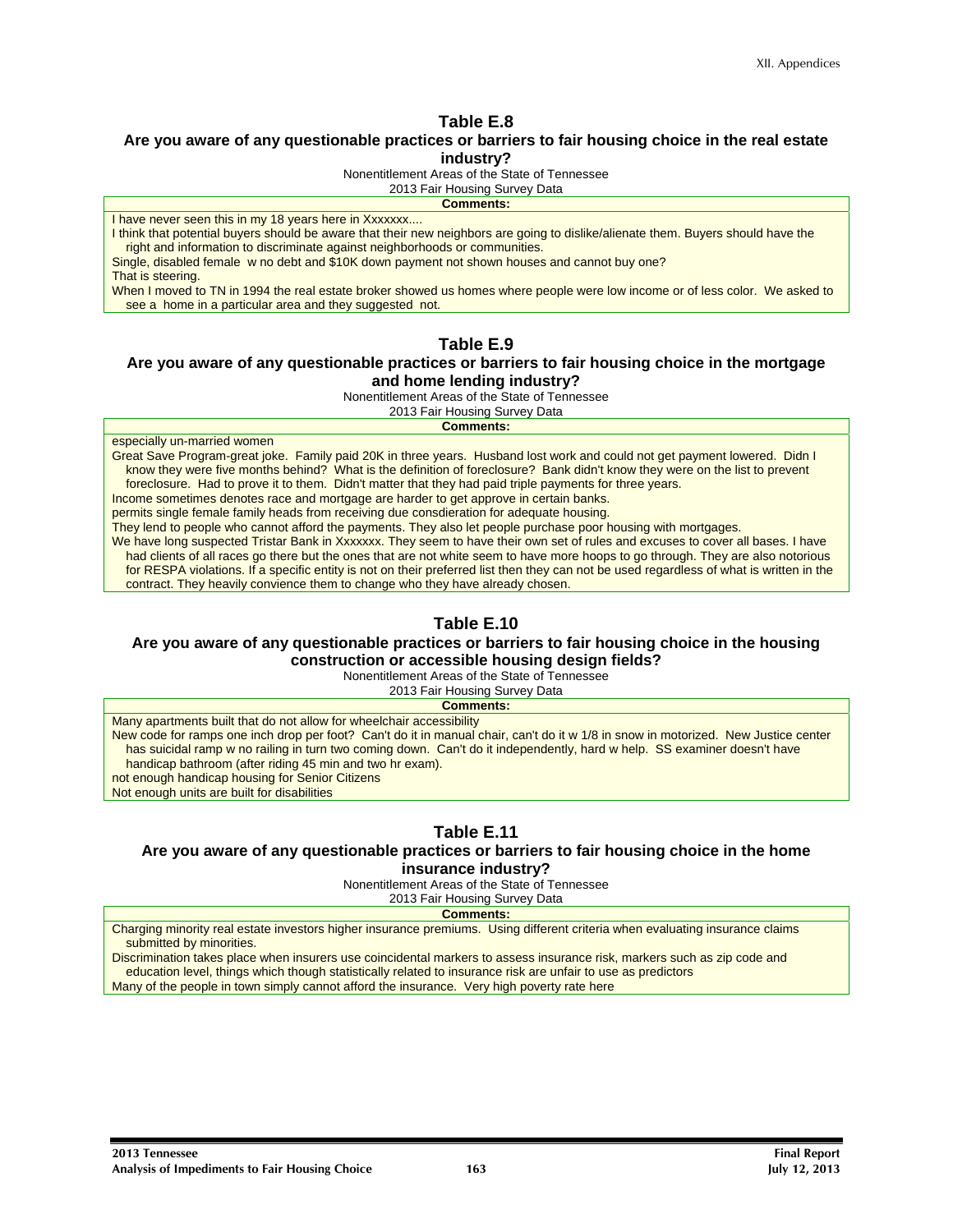#### **Are you aware of any questionable practices or barriers to fair housing choice in the home appraisal industry?**

Nonentitlement Areas of the State of Tennessee

2013 Fair Housing Survey Data

**Comments:**  Estimates are negatively skewed. However, to state in very exact terms that the ethnic composition of a neighborhood does not affect the "saleability" of a home is ridiculous. Appraisals are meant to be indicators of a home's "saleability".

It seems my house is based on the side of town I live on and not the quality of the house.

Look at the Minority ratio in Xxxxxxx County and compare to Xxxxxxx County or any County for the most part. Of course excluding Xxxxxxx County.

Low income Census Tract 9703 (with the exception of Xxxxxxx under valued.

Somewhat - areas that are largely minority owned are routinely assessed lower, though it isn't always the only factor. It is hard to prove since appraisals are largely subjective. The number of rental units in the area also routinely affects values, even with increasing numbers of rental units area-wide.

#### **Table E.13**

#### **Are you aware of any questionable practices or barriers to fair housing choice in any other housing services?**

Nonentitlement Areas of the State of Tennessee

2013 Fair Housing Survey Data

**Comments:** 

Discrimination against White Males, add that are single parents it is BLATANT.

I feel it is easier for minorities/ other ethnic groups to get financing or ohter federal help easier. Company's are afraid to turn them in fear of getting trouble.

It is very difficult for persons with felony records to find rental and/or subsidised housing even if the offense was over a decade old and non-violent. Safety should be a priority concern, but at some point even ex-felons deserve a place to live.

Rental agencies that do not rent if you are not married or same sex couples.

Section 8 and public housing are geared toward the deserving poor. The most vulnerable population cannot get housing. Cannot pass credit or police check.

There is not enough funding to help the people that need it.

## **FAIR HOUSING IN THE PUBLIC SECTOR**

#### **Table E.14**

#### **Are you aware of any questionable practices or barriers to fair housing choice in land use policies?**

Nonentitlement Areas of the State of Tennessee

2013 Fair Housing Survey Data

#### **Comments:**

City and County Zoning

In order to preserve the historical declaration of Xxxxxxx, it is necessary to have zoning restricting certain areas for certain activities Lack of desire by government agencies to assist landlords that are willing to tear down abandoned and old properties on small tracts of land and rebuild duplexes on those sites.

Single family zoning

Some zoning standards identify specific areas for multi-family housing but it is due to the access to public utilities versus private well or septic tank. This type of land use requires minimum standards for water, sewer, and/or gas. Therefore only specific areas have access to public infrastructure. Also, infill areas have to be examined to ascertain minimum lot size, access to public transportation, and access to public infrastructure.

The present zoning only permits multiple family dwellings in certain zones such as an R2 zone. Multiple family dwellings are not permited in the R1 zone only single family.

There is very little multi-family housing available in Xxxxxxx County--it is apparently a problem that our local and county

governments don't want to approve multi-family housing; the only multi-family housing that I'm aware of is for low-income families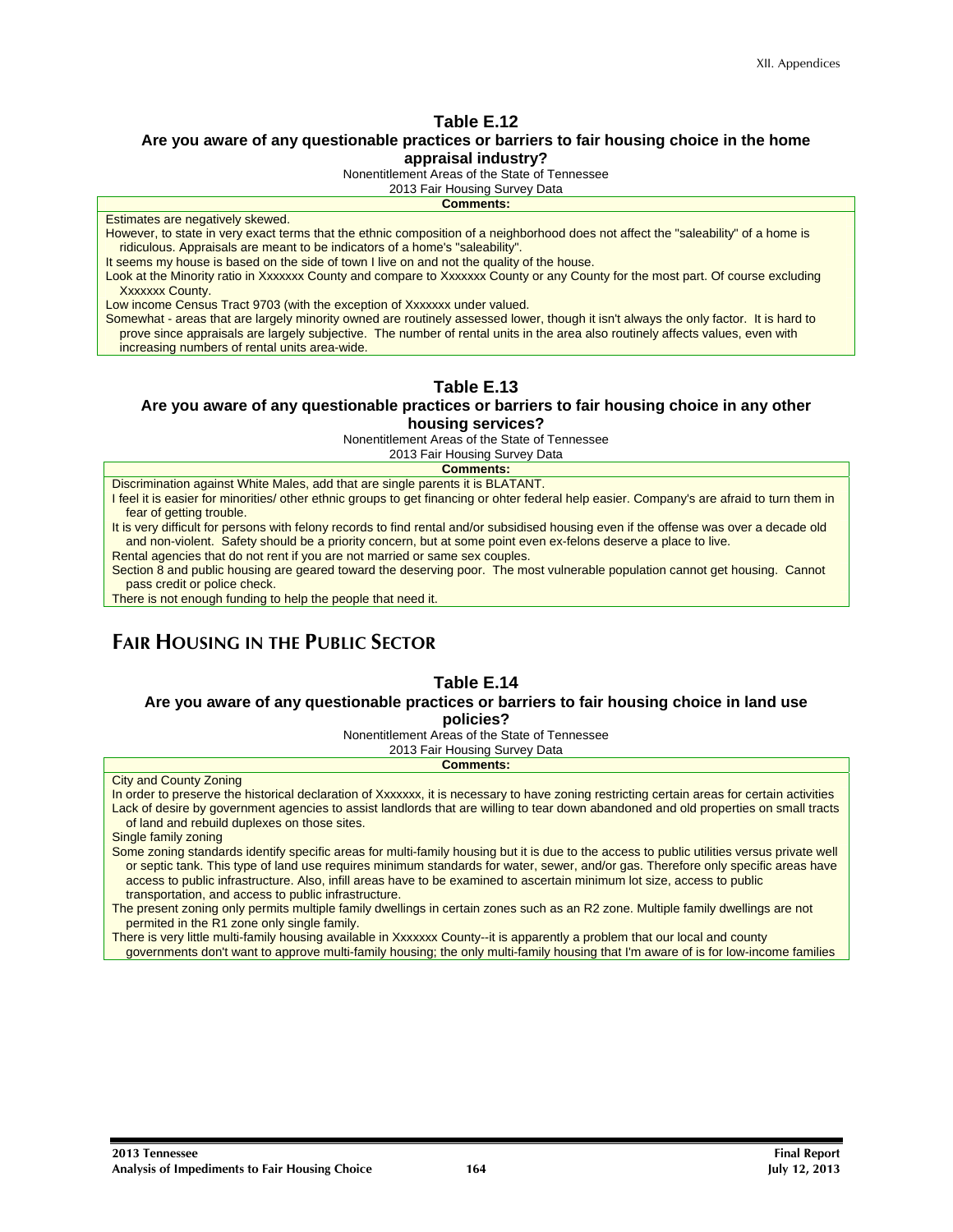#### **Are you aware of any questionable practices or barriers to fair housing choice in zoning laws?**

Nonentitlement Areas of the State of Tennessee

2013 Fair Housing Survey Data

**Comments:**  Can only be placed in designated areas for residential. Keeping the zoning to areas where other multi-housing is already in existance NIMBY same as above Single family zoning Some city limits have restrictions on what type of home can be build or operated inside the city limits. Some zoning standards identify specific areas for multi-family housing but it is due to the access to public utilities versus private well or septic tank. This type of land use requires minimum standards for water, sewer, and/or gas. Therefore only specific areas have access to public infrastructure. Also, infill areas have to be examined to ascertain minimum lot size, access to public transportation, and access to public infrastructure. If the group home is for someone within a half-way house (person with a specified conviction) then this type of group housing has to be a certain distance from a school or daycare.

#### **Table E.16**

#### **Are you aware of any questionable practices or barriers to fair housing choice in occupancy standards or health and safety codes?**

Nonentitlement Areas of the State of Tennessee

2013 Fair Housing Survey Data

**Comments:** 

Congregate living for immigrants; some living on land with no sanitation, just a campsite to pick for the season. /also have a homeless camp off Lantana Rd.

It has been my experience that safety codes are inadequately enforced in the rural areas of northern middle Tennessee. That applies to ALL communities, so there is no discrimination, but rather a lack of funding for proper inspection; or a general idea that safety codes only add unnecessary expense to a project, and are therefore ignored during construction.

The area codes are either not in place or not enforced by the local government against slum lords. Also there should be more

protection for a tenant that reports the awful property, many won't report because they are afraid of retaliation of the landlord.

## **Table E.17**

## **Are you aware of any questionable practices or barriers to fair housing choice in property**

**assessment and tax policies?**  Nonentitlement Areas of the State of Tennessee

2013 Fair Housing Survey Data

**Comments:** 

There is minimal housing available period although Xxxxxxx County is regularly one of the highest poverty levels in state. This type of information is rarely shared with minority investors.

#### **Table E.18**

#### **Are you aware of any questionable practices or barriers to fair housing choice in the permitting**

**process?** 

Nonentitlement Areas of the State of Tennessee

2013 Fair Housing Survey Data

**Comments:** 

I think this should be an English first country.

It is only offered in English

Many forms are not available in alternative languages.

Most hispanics do not read their own language, so counterproductive to give in Spanish

Sorry, if they can't speak English - should they be building here?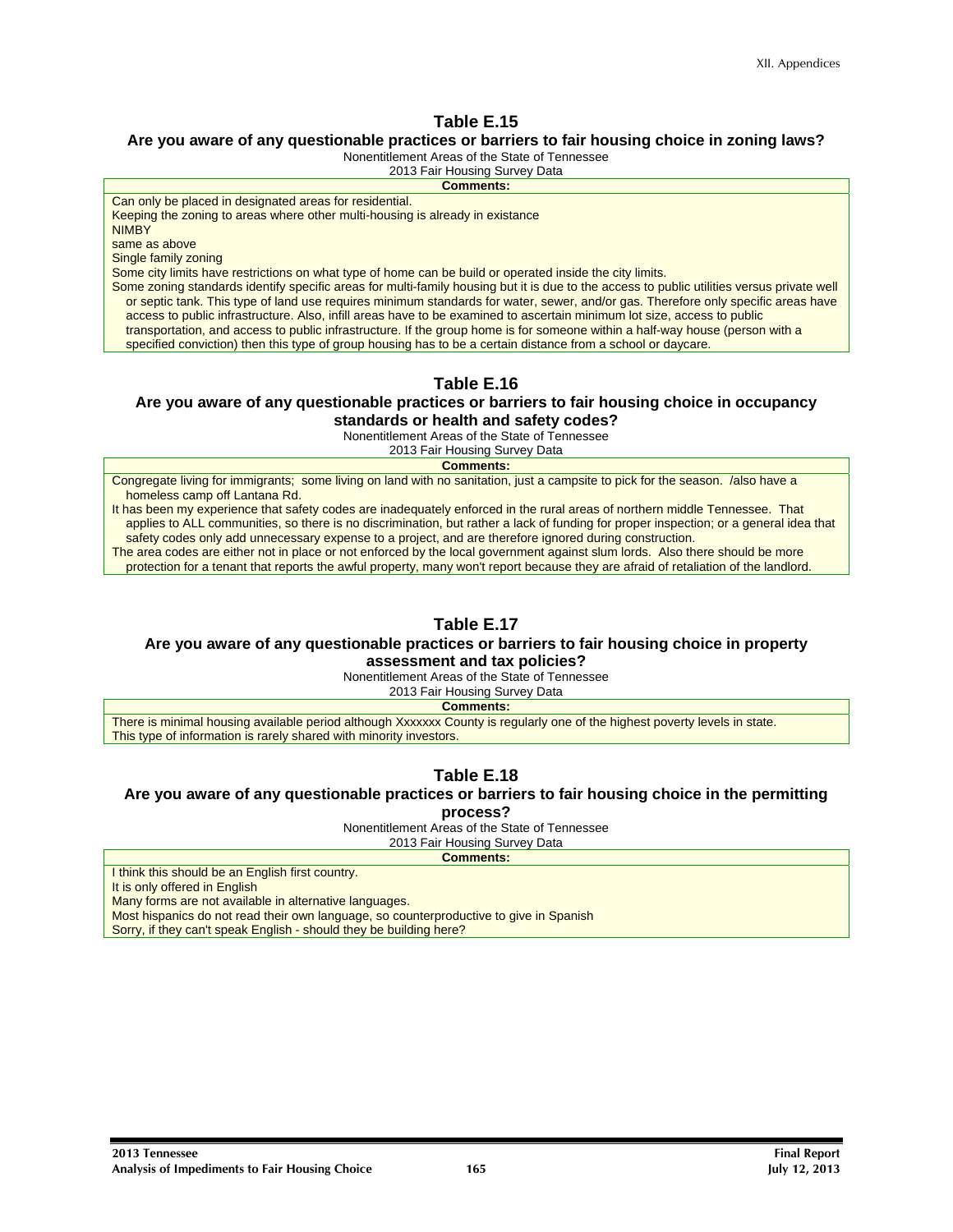## **Are you aware of any questionable practices or barriers to fair housing choice in housing**

**construction standards?**  Nonentitlement Areas of the State of Tennessee

2013 Fair Housing Survey Data

#### **Comments:**

A person that uses a wheelchair needs lower counters, counters that can be rolled under, accessible plug-ins, lowered closet rods, 6 x 8 space bathroom to transfer.....

Certain subdivisions have rules and regulations

Exterior facade has to be approved by the Historical Committee

Inspectors not trained

Poor policing of construction standards. Not enough oversight to enforce codes.

#### **Table E.20**

#### **Are you aware of any questionable practices or barriers to fair housing choice in neighborhood or community development policies?**

Nonentitlement Areas of the State of Tennessee

2013 Fair Housing Survey Data **Comments:** 

Census Tract 9703 has high disability rate.

In February 2013, Xxxxxxx City Council refused to provide a neighborhood revitalization certification to a developer proposing to apply for Low Income Housing Tax Credits. The site for the project was approved for multi-family housing, and the developers' market study demonstrated need. Since LIHTC applications are very competitive, the develop did not apply, knowing his/her application would not earn sufficient points absent the certification.

Xxxxxxx has been a Targeted area for all the nearly seven years I have been here.

What I've heard is that city and county governments do not want to approve multi-family dwellings, like apartment complexes, because they do not want them available for "section 8" families or do not want to have areas of concentrated crime potential Yard size requirements in our area restrict certain areas.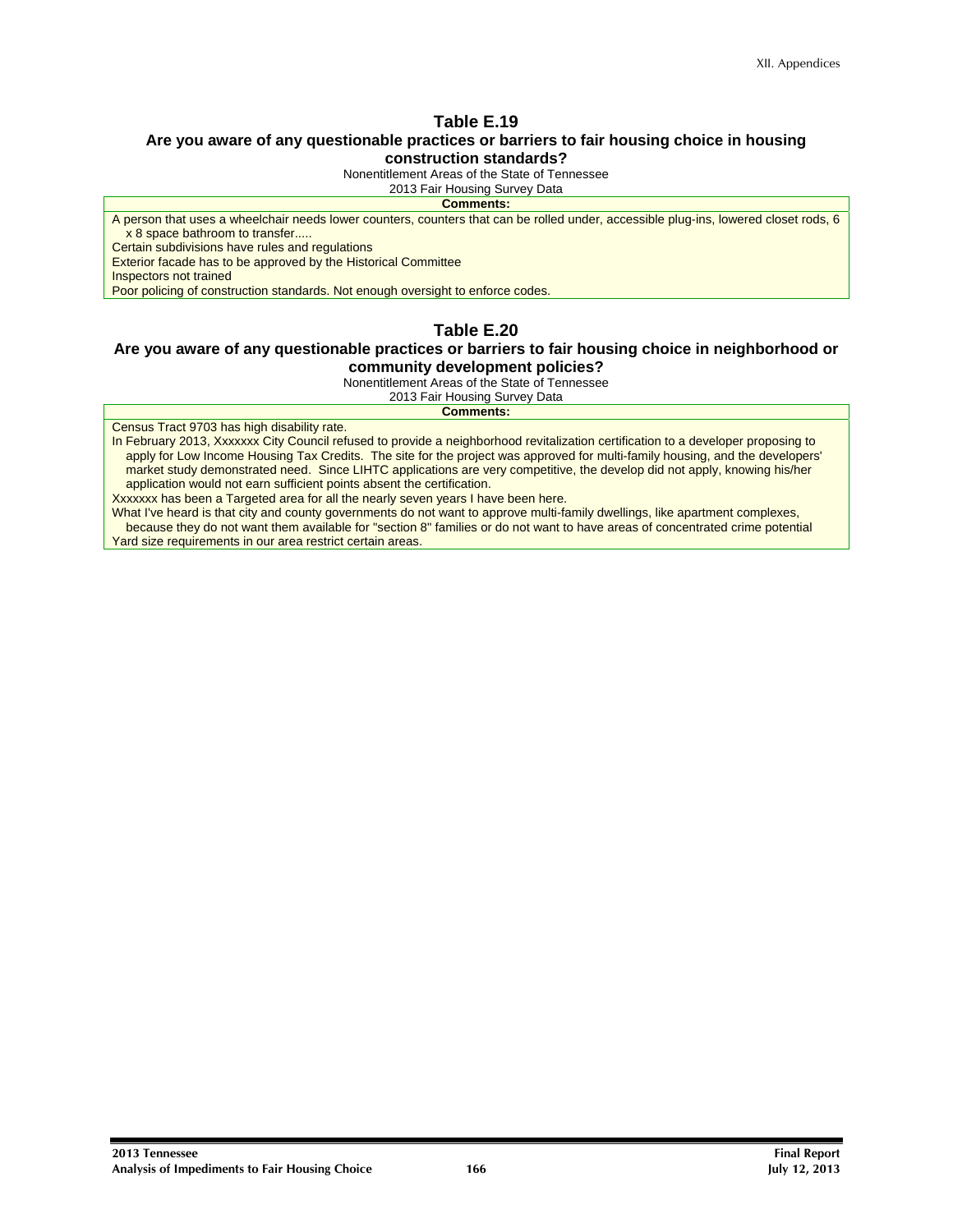#### **Are you aware of any barriers that limit access to government services, such as a lack of transportation or employment services?**

Nonentitlement Areas of the State of Tennessee

| <b>Comments:</b><br>Xxxxxxx is rural - ETHRA provides the only public transportation.<br>In this area the ability to get to appointments is very limited. No bus, limited taxi service.<br>It is typically more difficult for people to access government services in rural areas due to lack of adequate public transportation,<br>distance to agencies not readily available in the rural market and cost associated with appearing personally at such an agency. It<br>is equally frustrating for many to use the services via telephone with the amount of automation associated with calling these<br>agencies.<br>Ive experienced first hand law enforcement not being concerned with certain areas because of income and race.<br>Lack of a public transportation system.<br>Lack of public transportation<br>Limited everything transportation is borderline inhuman.<br>Limited transportation options in Xxxxxxx County unless you own a vehicle or can find someone who does and is willing to give you<br>a ride. Very little internet access. Lack of access to daily newspaper, although there is a good weekly paper. Very limited<br>employment opportunities.<br>Mainstream services are extremely limited in our rural counties. Public/mass transportation is almost non-existent. Citizens have<br>challenges reaching employment, let alone traveling to government offices.<br>no public transit<br>No public transportation system in my small city; lack of knowledge on how to access the system at times, whether employment<br>services/unemployment/welfare/health dept/etc<br>public transportation funding<br>Public transportation in the rural aras is very limited<br>Public transportation is a problem in rural areas. Most towns and counties do not have public transportation.<br>Rural communities have limited access to public transportation. It is a function of costs. Larger areas (i.e. Xxxxxxx, Xxxxxxx,<br>Xxxxxxx, Xxxxxxx, Xxxxxxx, Xxxxxxx) have access to a form of public transportation. You will not have this option if located in<br>Xxxxxxx, Xxxxxxx, Xxxxxxx, or Xxxxxxx). The NWTDD or SWTDD Human Resource Agency can provide assistance with this<br>type of access and maybe arrangement can be made.<br>sometimes, out transportation services it not serving all people.<br>There are not enough transportation options available for elderly and disabled in our area. They live on fixed incomes and can not<br>afford \$20 a trip to take a taxi.<br>There is a lack of transpotation in the Xxxxxxx City area.<br>There is no public transportation in the rural communities except ETHRA. However you must have insurance to use this or have the<br>ability to pay. This service is only for medical appointments and limited employment services. Is not used to access government<br>services.<br>Transportation available on Wednesday, and not during normal working hours. People w/out license, car, insurance, give up and<br>turn to drugs, stealing, or trying to get disability.<br>Transportation is a factor<br>Transportation is a major issue in our rural area.<br>We have no public transportation in Xxxxxxx County<br>we have no public transportation services in Xxxxxxx County | <u>NUMERIMENTE ALEAS OF THE STATE OF FEMILESSEE </u><br>2013 Fair Housing Survey Data |
|----------------------------------------------------------------------------------------------------------------------------------------------------------------------------------------------------------------------------------------------------------------------------------------------------------------------------------------------------------------------------------------------------------------------------------------------------------------------------------------------------------------------------------------------------------------------------------------------------------------------------------------------------------------------------------------------------------------------------------------------------------------------------------------------------------------------------------------------------------------------------------------------------------------------------------------------------------------------------------------------------------------------------------------------------------------------------------------------------------------------------------------------------------------------------------------------------------------------------------------------------------------------------------------------------------------------------------------------------------------------------------------------------------------------------------------------------------------------------------------------------------------------------------------------------------------------------------------------------------------------------------------------------------------------------------------------------------------------------------------------------------------------------------------------------------------------------------------------------------------------------------------------------------------------------------------------------------------------------------------------------------------------------------------------------------------------------------------------------------------------------------------------------------------------------------------------------------------------------------------------------------------------------------------------------------------------------------------------------------------------------------------------------------------------------------------------------------------------------------------------------------------------------------------------------------------------------------------------------------------------------------------------------------------------------------------------------------------------------------------------------------------------------------------------------------------------------------------------------------------------------------------------------------------------------------------------------------------------------------------------------------------------------------------------------------------------------------------------------------------------------------------------------------------------------------------------------------------------------------------------------------------------------|---------------------------------------------------------------------------------------|
|                                                                                                                                                                                                                                                                                                                                                                                                                                                                                                                                                                                                                                                                                                                                                                                                                                                                                                                                                                                                                                                                                                                                                                                                                                                                                                                                                                                                                                                                                                                                                                                                                                                                                                                                                                                                                                                                                                                                                                                                                                                                                                                                                                                                                                                                                                                                                                                                                                                                                                                                                                                                                                                                                                                                                                                                                                                                                                                                                                                                                                                                                                                                                                                                                                                                            |                                                                                       |
|                                                                                                                                                                                                                                                                                                                                                                                                                                                                                                                                                                                                                                                                                                                                                                                                                                                                                                                                                                                                                                                                                                                                                                                                                                                                                                                                                                                                                                                                                                                                                                                                                                                                                                                                                                                                                                                                                                                                                                                                                                                                                                                                                                                                                                                                                                                                                                                                                                                                                                                                                                                                                                                                                                                                                                                                                                                                                                                                                                                                                                                                                                                                                                                                                                                                            |                                                                                       |
|                                                                                                                                                                                                                                                                                                                                                                                                                                                                                                                                                                                                                                                                                                                                                                                                                                                                                                                                                                                                                                                                                                                                                                                                                                                                                                                                                                                                                                                                                                                                                                                                                                                                                                                                                                                                                                                                                                                                                                                                                                                                                                                                                                                                                                                                                                                                                                                                                                                                                                                                                                                                                                                                                                                                                                                                                                                                                                                                                                                                                                                                                                                                                                                                                                                                            |                                                                                       |
|                                                                                                                                                                                                                                                                                                                                                                                                                                                                                                                                                                                                                                                                                                                                                                                                                                                                                                                                                                                                                                                                                                                                                                                                                                                                                                                                                                                                                                                                                                                                                                                                                                                                                                                                                                                                                                                                                                                                                                                                                                                                                                                                                                                                                                                                                                                                                                                                                                                                                                                                                                                                                                                                                                                                                                                                                                                                                                                                                                                                                                                                                                                                                                                                                                                                            |                                                                                       |
|                                                                                                                                                                                                                                                                                                                                                                                                                                                                                                                                                                                                                                                                                                                                                                                                                                                                                                                                                                                                                                                                                                                                                                                                                                                                                                                                                                                                                                                                                                                                                                                                                                                                                                                                                                                                                                                                                                                                                                                                                                                                                                                                                                                                                                                                                                                                                                                                                                                                                                                                                                                                                                                                                                                                                                                                                                                                                                                                                                                                                                                                                                                                                                                                                                                                            |                                                                                       |
|                                                                                                                                                                                                                                                                                                                                                                                                                                                                                                                                                                                                                                                                                                                                                                                                                                                                                                                                                                                                                                                                                                                                                                                                                                                                                                                                                                                                                                                                                                                                                                                                                                                                                                                                                                                                                                                                                                                                                                                                                                                                                                                                                                                                                                                                                                                                                                                                                                                                                                                                                                                                                                                                                                                                                                                                                                                                                                                                                                                                                                                                                                                                                                                                                                                                            |                                                                                       |
|                                                                                                                                                                                                                                                                                                                                                                                                                                                                                                                                                                                                                                                                                                                                                                                                                                                                                                                                                                                                                                                                                                                                                                                                                                                                                                                                                                                                                                                                                                                                                                                                                                                                                                                                                                                                                                                                                                                                                                                                                                                                                                                                                                                                                                                                                                                                                                                                                                                                                                                                                                                                                                                                                                                                                                                                                                                                                                                                                                                                                                                                                                                                                                                                                                                                            |                                                                                       |
|                                                                                                                                                                                                                                                                                                                                                                                                                                                                                                                                                                                                                                                                                                                                                                                                                                                                                                                                                                                                                                                                                                                                                                                                                                                                                                                                                                                                                                                                                                                                                                                                                                                                                                                                                                                                                                                                                                                                                                                                                                                                                                                                                                                                                                                                                                                                                                                                                                                                                                                                                                                                                                                                                                                                                                                                                                                                                                                                                                                                                                                                                                                                                                                                                                                                            |                                                                                       |
|                                                                                                                                                                                                                                                                                                                                                                                                                                                                                                                                                                                                                                                                                                                                                                                                                                                                                                                                                                                                                                                                                                                                                                                                                                                                                                                                                                                                                                                                                                                                                                                                                                                                                                                                                                                                                                                                                                                                                                                                                                                                                                                                                                                                                                                                                                                                                                                                                                                                                                                                                                                                                                                                                                                                                                                                                                                                                                                                                                                                                                                                                                                                                                                                                                                                            |                                                                                       |
|                                                                                                                                                                                                                                                                                                                                                                                                                                                                                                                                                                                                                                                                                                                                                                                                                                                                                                                                                                                                                                                                                                                                                                                                                                                                                                                                                                                                                                                                                                                                                                                                                                                                                                                                                                                                                                                                                                                                                                                                                                                                                                                                                                                                                                                                                                                                                                                                                                                                                                                                                                                                                                                                                                                                                                                                                                                                                                                                                                                                                                                                                                                                                                                                                                                                            |                                                                                       |
|                                                                                                                                                                                                                                                                                                                                                                                                                                                                                                                                                                                                                                                                                                                                                                                                                                                                                                                                                                                                                                                                                                                                                                                                                                                                                                                                                                                                                                                                                                                                                                                                                                                                                                                                                                                                                                                                                                                                                                                                                                                                                                                                                                                                                                                                                                                                                                                                                                                                                                                                                                                                                                                                                                                                                                                                                                                                                                                                                                                                                                                                                                                                                                                                                                                                            |                                                                                       |
|                                                                                                                                                                                                                                                                                                                                                                                                                                                                                                                                                                                                                                                                                                                                                                                                                                                                                                                                                                                                                                                                                                                                                                                                                                                                                                                                                                                                                                                                                                                                                                                                                                                                                                                                                                                                                                                                                                                                                                                                                                                                                                                                                                                                                                                                                                                                                                                                                                                                                                                                                                                                                                                                                                                                                                                                                                                                                                                                                                                                                                                                                                                                                                                                                                                                            |                                                                                       |
|                                                                                                                                                                                                                                                                                                                                                                                                                                                                                                                                                                                                                                                                                                                                                                                                                                                                                                                                                                                                                                                                                                                                                                                                                                                                                                                                                                                                                                                                                                                                                                                                                                                                                                                                                                                                                                                                                                                                                                                                                                                                                                                                                                                                                                                                                                                                                                                                                                                                                                                                                                                                                                                                                                                                                                                                                                                                                                                                                                                                                                                                                                                                                                                                                                                                            |                                                                                       |
|                                                                                                                                                                                                                                                                                                                                                                                                                                                                                                                                                                                                                                                                                                                                                                                                                                                                                                                                                                                                                                                                                                                                                                                                                                                                                                                                                                                                                                                                                                                                                                                                                                                                                                                                                                                                                                                                                                                                                                                                                                                                                                                                                                                                                                                                                                                                                                                                                                                                                                                                                                                                                                                                                                                                                                                                                                                                                                                                                                                                                                                                                                                                                                                                                                                                            |                                                                                       |
|                                                                                                                                                                                                                                                                                                                                                                                                                                                                                                                                                                                                                                                                                                                                                                                                                                                                                                                                                                                                                                                                                                                                                                                                                                                                                                                                                                                                                                                                                                                                                                                                                                                                                                                                                                                                                                                                                                                                                                                                                                                                                                                                                                                                                                                                                                                                                                                                                                                                                                                                                                                                                                                                                                                                                                                                                                                                                                                                                                                                                                                                                                                                                                                                                                                                            |                                                                                       |
|                                                                                                                                                                                                                                                                                                                                                                                                                                                                                                                                                                                                                                                                                                                                                                                                                                                                                                                                                                                                                                                                                                                                                                                                                                                                                                                                                                                                                                                                                                                                                                                                                                                                                                                                                                                                                                                                                                                                                                                                                                                                                                                                                                                                                                                                                                                                                                                                                                                                                                                                                                                                                                                                                                                                                                                                                                                                                                                                                                                                                                                                                                                                                                                                                                                                            |                                                                                       |
|                                                                                                                                                                                                                                                                                                                                                                                                                                                                                                                                                                                                                                                                                                                                                                                                                                                                                                                                                                                                                                                                                                                                                                                                                                                                                                                                                                                                                                                                                                                                                                                                                                                                                                                                                                                                                                                                                                                                                                                                                                                                                                                                                                                                                                                                                                                                                                                                                                                                                                                                                                                                                                                                                                                                                                                                                                                                                                                                                                                                                                                                                                                                                                                                                                                                            |                                                                                       |
|                                                                                                                                                                                                                                                                                                                                                                                                                                                                                                                                                                                                                                                                                                                                                                                                                                                                                                                                                                                                                                                                                                                                                                                                                                                                                                                                                                                                                                                                                                                                                                                                                                                                                                                                                                                                                                                                                                                                                                                                                                                                                                                                                                                                                                                                                                                                                                                                                                                                                                                                                                                                                                                                                                                                                                                                                                                                                                                                                                                                                                                                                                                                                                                                                                                                            |                                                                                       |
|                                                                                                                                                                                                                                                                                                                                                                                                                                                                                                                                                                                                                                                                                                                                                                                                                                                                                                                                                                                                                                                                                                                                                                                                                                                                                                                                                                                                                                                                                                                                                                                                                                                                                                                                                                                                                                                                                                                                                                                                                                                                                                                                                                                                                                                                                                                                                                                                                                                                                                                                                                                                                                                                                                                                                                                                                                                                                                                                                                                                                                                                                                                                                                                                                                                                            |                                                                                       |
|                                                                                                                                                                                                                                                                                                                                                                                                                                                                                                                                                                                                                                                                                                                                                                                                                                                                                                                                                                                                                                                                                                                                                                                                                                                                                                                                                                                                                                                                                                                                                                                                                                                                                                                                                                                                                                                                                                                                                                                                                                                                                                                                                                                                                                                                                                                                                                                                                                                                                                                                                                                                                                                                                                                                                                                                                                                                                                                                                                                                                                                                                                                                                                                                                                                                            |                                                                                       |
|                                                                                                                                                                                                                                                                                                                                                                                                                                                                                                                                                                                                                                                                                                                                                                                                                                                                                                                                                                                                                                                                                                                                                                                                                                                                                                                                                                                                                                                                                                                                                                                                                                                                                                                                                                                                                                                                                                                                                                                                                                                                                                                                                                                                                                                                                                                                                                                                                                                                                                                                                                                                                                                                                                                                                                                                                                                                                                                                                                                                                                                                                                                                                                                                                                                                            |                                                                                       |
|                                                                                                                                                                                                                                                                                                                                                                                                                                                                                                                                                                                                                                                                                                                                                                                                                                                                                                                                                                                                                                                                                                                                                                                                                                                                                                                                                                                                                                                                                                                                                                                                                                                                                                                                                                                                                                                                                                                                                                                                                                                                                                                                                                                                                                                                                                                                                                                                                                                                                                                                                                                                                                                                                                                                                                                                                                                                                                                                                                                                                                                                                                                                                                                                                                                                            |                                                                                       |
|                                                                                                                                                                                                                                                                                                                                                                                                                                                                                                                                                                                                                                                                                                                                                                                                                                                                                                                                                                                                                                                                                                                                                                                                                                                                                                                                                                                                                                                                                                                                                                                                                                                                                                                                                                                                                                                                                                                                                                                                                                                                                                                                                                                                                                                                                                                                                                                                                                                                                                                                                                                                                                                                                                                                                                                                                                                                                                                                                                                                                                                                                                                                                                                                                                                                            |                                                                                       |
|                                                                                                                                                                                                                                                                                                                                                                                                                                                                                                                                                                                                                                                                                                                                                                                                                                                                                                                                                                                                                                                                                                                                                                                                                                                                                                                                                                                                                                                                                                                                                                                                                                                                                                                                                                                                                                                                                                                                                                                                                                                                                                                                                                                                                                                                                                                                                                                                                                                                                                                                                                                                                                                                                                                                                                                                                                                                                                                                                                                                                                                                                                                                                                                                                                                                            |                                                                                       |
|                                                                                                                                                                                                                                                                                                                                                                                                                                                                                                                                                                                                                                                                                                                                                                                                                                                                                                                                                                                                                                                                                                                                                                                                                                                                                                                                                                                                                                                                                                                                                                                                                                                                                                                                                                                                                                                                                                                                                                                                                                                                                                                                                                                                                                                                                                                                                                                                                                                                                                                                                                                                                                                                                                                                                                                                                                                                                                                                                                                                                                                                                                                                                                                                                                                                            |                                                                                       |
|                                                                                                                                                                                                                                                                                                                                                                                                                                                                                                                                                                                                                                                                                                                                                                                                                                                                                                                                                                                                                                                                                                                                                                                                                                                                                                                                                                                                                                                                                                                                                                                                                                                                                                                                                                                                                                                                                                                                                                                                                                                                                                                                                                                                                                                                                                                                                                                                                                                                                                                                                                                                                                                                                                                                                                                                                                                                                                                                                                                                                                                                                                                                                                                                                                                                            |                                                                                       |
|                                                                                                                                                                                                                                                                                                                                                                                                                                                                                                                                                                                                                                                                                                                                                                                                                                                                                                                                                                                                                                                                                                                                                                                                                                                                                                                                                                                                                                                                                                                                                                                                                                                                                                                                                                                                                                                                                                                                                                                                                                                                                                                                                                                                                                                                                                                                                                                                                                                                                                                                                                                                                                                                                                                                                                                                                                                                                                                                                                                                                                                                                                                                                                                                                                                                            |                                                                                       |
|                                                                                                                                                                                                                                                                                                                                                                                                                                                                                                                                                                                                                                                                                                                                                                                                                                                                                                                                                                                                                                                                                                                                                                                                                                                                                                                                                                                                                                                                                                                                                                                                                                                                                                                                                                                                                                                                                                                                                                                                                                                                                                                                                                                                                                                                                                                                                                                                                                                                                                                                                                                                                                                                                                                                                                                                                                                                                                                                                                                                                                                                                                                                                                                                                                                                            |                                                                                       |
|                                                                                                                                                                                                                                                                                                                                                                                                                                                                                                                                                                                                                                                                                                                                                                                                                                                                                                                                                                                                                                                                                                                                                                                                                                                                                                                                                                                                                                                                                                                                                                                                                                                                                                                                                                                                                                                                                                                                                                                                                                                                                                                                                                                                                                                                                                                                                                                                                                                                                                                                                                                                                                                                                                                                                                                                                                                                                                                                                                                                                                                                                                                                                                                                                                                                            |                                                                                       |

## **Table E.22**

#### **Are there any other public administrative actions or regulations in your community that act as barriers to fair housing choice?**

Nonentitlement Areas of the State of Tennessee

2013 Fair Housing Survey Data **Comments:** 

Controversy over whether or not single-wide manufactured homes are allowed and where.

Lack of desire by government agencies to assist landlords that are willing to tear down abandoned and old properties on small tracts of land and rebuild duplexes on those sites.

The entire system. Being a homeless male 100% disabled trying to get assistance nearly 7 years. With two special needs children. Finally getting a housing voucher after being denied then given one but told if I am so disabled then I won't be able to maintain as my qualifying requires very high maintenance. Then getting it only to be told all those who used there's are still valid all who have yet to use theirs are no longer valid as there is no money left. Get real.

Tourism. Tourism has made it such that there is little monthly rental property. Most rental property costs thousands of dollars per week making very difficult for seasonal workers to find residence.

Controversy over whether or not single-wide manufactured homes are allowed and where.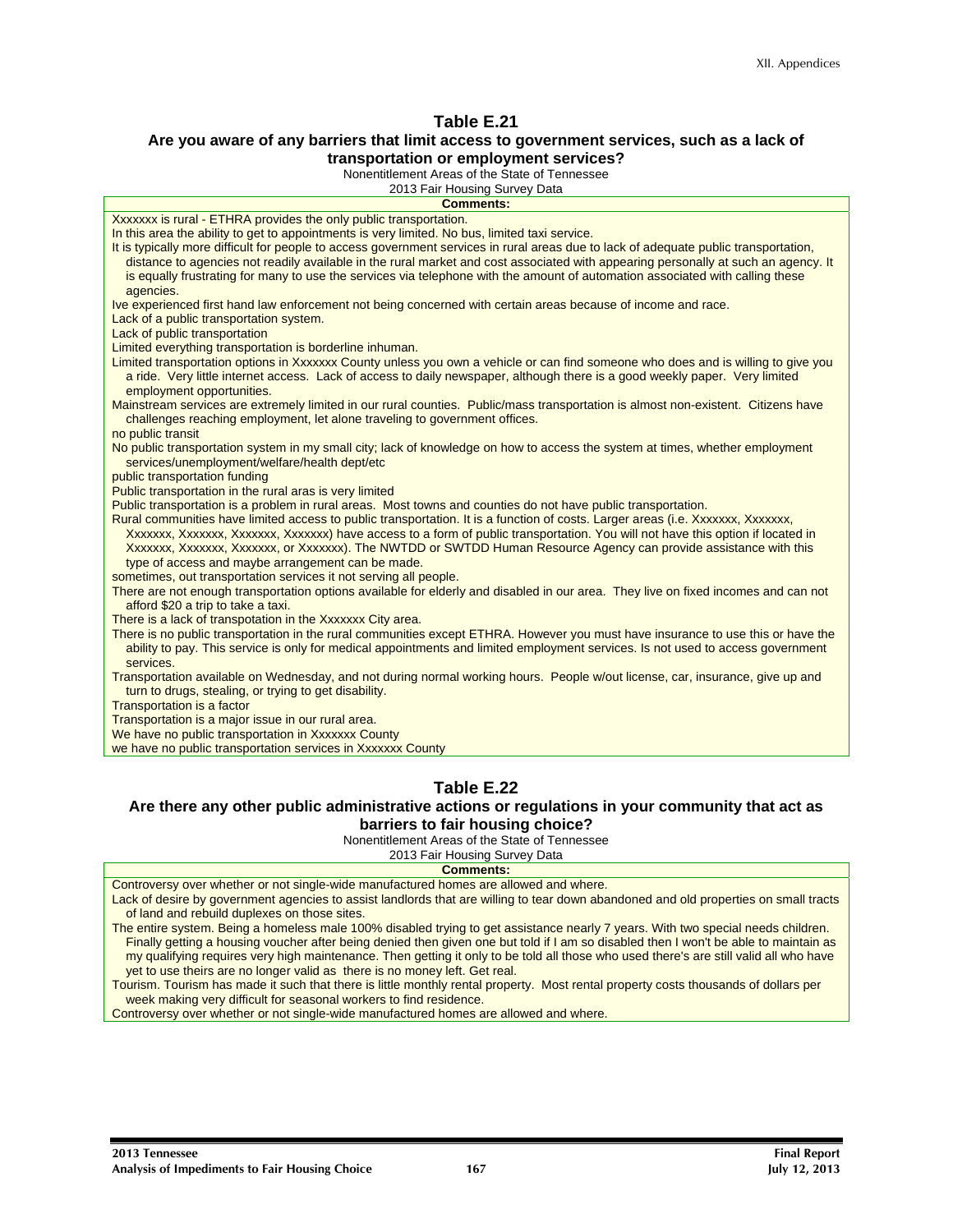## **F. ADDITIONAL SURVEY DATA: ENTITLEMENT AREAS**

#### **Table F.1 Role of Respondent**  Entitlement Areas of Tennessee 2013 Fair Housing Survey Data **Primary Role Total Total** Real Estate 164 **Property Management** 114 Advocate/Service Provider 50 Other Role 50 Homeowner 46 Banking/Finance 45<br>
Local Government 38 Local Government Construction/Development 31 Renter/Tenant 21 Law/Legal Services 6 Appraisal 1 Missing 1 and 1 and 1 and 1 and 1 and 1 and 1 and 1 and 1 and 1 and 1 and 1 and 1 and 1 and 1 and 1 and 1 and 1 and 1 and 1 and 1 and 1 and 1 and 1 and 1 and 1 and 1 and 1 and 1 and 1 and 1 and 1 and 1 and 1 and 1 and 1 an **Total 567**

#### **Table F.2 Protected Classes**

Entitlement Areas of Tennessee

| 2013 Fair Housing Survey Data |              |
|-------------------------------|--------------|
| <b>Protected Class</b>        | <b>Total</b> |
| Religion                      | 233          |
| <b>Family Status</b>          | 228          |
| Gender                        | 228          |
| <b>National Origin</b>        | 185          |
| Color                         | 128          |
| Age                           | 127          |
| <b>Sexual Orientation</b>     | 77           |
| <b>Disability</b>             | 48           |
| <b>Ethnicity</b>              | 25           |
| Race                          | 21           |
| <b>Military</b>               | 10           |
| Ancestry                      | 1            |
| Other                         | 79           |
| <b>Total</b>                  | 1,422        |

## **FEDERAL, STATE, AND LOCAL LAWS**

#### **Table F.3 How Familiar are you with Fair Housing Laws?**  Entitlement Areas of Tennessee

| <b>Familiarity</b>   | <b>Total</b> |
|----------------------|--------------|
| <b>Not Familiar</b>  | 25           |
| Somewhat Familiar    | 153          |
| <b>Very Familiar</b> | 216          |
| <b>Missing</b>       | 173          |
| <b>Total</b>         | 567          |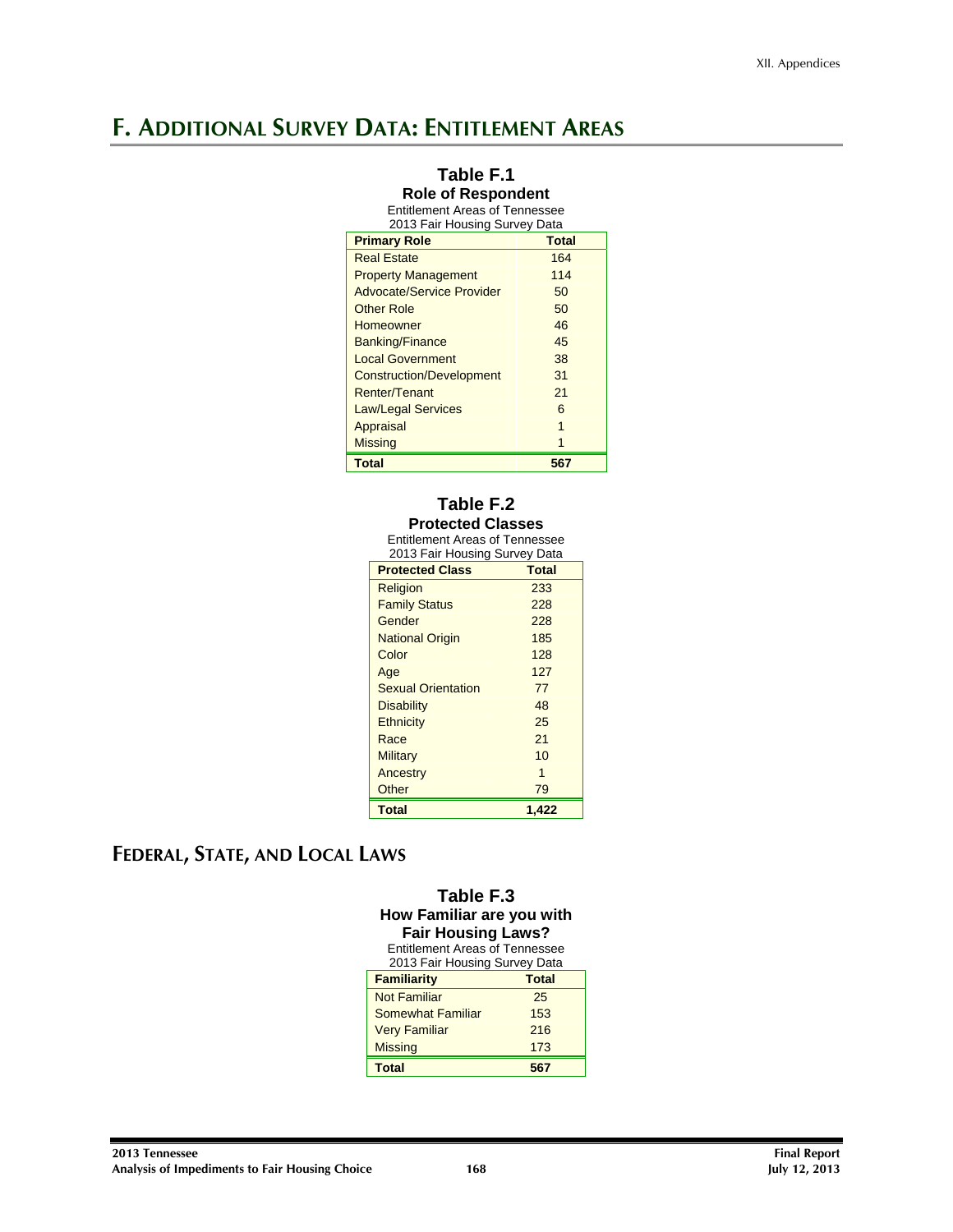#### **Table F.4 Federal, State, and Local Fair Housing Laws**  Entitlement Areas of Tennessee

2013 Fair Housing Survey Data

| Question                                                 | Yes | <b>No</b> | Don't<br><b>Know</b> | <b>Missing</b> | Total |
|----------------------------------------------------------|-----|-----------|----------------------|----------------|-------|
| Do you think fair housing laws are useful?               | 345 | 19        | 27                   | 176            | 567   |
| Are fair housing laws difficult to understand or follow? | 74  | 281       | 36                   | 176            | 567   |
| Do you think fair housing laws should be changed?        | 61  | 199       | 127                  | 180            | 567   |
| Do you thing fair housing laws are adequately enforced?  | 273 | 83        | 23                   | 188            | 567   |

## **FAIR HOUSING IN YOUR COMMUNITY**

#### **Table F.5 Fair Housing Activities**  Entitlement Areas of Tennessee

2013 Fair Housing Survey Data

| Question                                                                |                   | Yes                           | <b>No</b>          | Don't<br><b>Know</b> | <b>Missing</b> | Total        |
|-------------------------------------------------------------------------|-------------------|-------------------------------|--------------------|----------------------|----------------|--------------|
| Is there a training process available to learn about fair housing laws? |                   | 273                           | 83                 | 23                   | 188            | 567          |
| Have you participated in fair housing training?                         |                   | 253                           | 52                 | 8                    | 254            | 567          |
| Are you aware of any fair housing testing?                              |                   | 81                            | 209                | 88                   | 189            | 567f         |
| <b>Testing and education</b>                                            | <b>Too Little</b> | <b>Right</b><br><b>Amount</b> | Too<br><b>Much</b> | Don't<br>Know        | <b>Missing</b> | <b>Total</b> |
| Is there sufficient outreach and education activity?                    | 118               | 146                           | 9                  | 105                  | 189            | 567          |
| Is there sufficient testing?                                            | 53                | 50                            |                    | 267                  | 190            | 567          |

## **FAIR HOUSING IN THE PRIVATE SECTOR**

#### **Table F.6 Barriers to Fair Housing in the Private Sector**  Entitlement Areas of Tennessee

| Question                                                                           | Yes | <b>No</b> | Don't<br><b>Know</b> | <b>Missing</b> | Total |
|------------------------------------------------------------------------------------|-----|-----------|----------------------|----------------|-------|
| Are you aware of any questionable practices or barriers to fair housing choice in: |     |           |                      |                |       |
| The rental housing market?                                                         | 40  | 246       | 75                   | 206            | 567   |
| The real estate industry?                                                          | 22  | 236       | 100                  | 209            | 567   |
| The mortgage and home lending industry?                                            | 40  | 209       | 110                  | 208            | 567   |
| The housing construction or accessible housing design fields?                      | 25  | 214       | 119                  | 209            | 567   |
| The home insurance industry?                                                       | 21  | 192       | 147                  | 207            | 567   |
| The home appraisal industry?                                                       | 27  | 198       | 135                  | 207            | 567   |
| Any other housing services?                                                        | 17  | 204       | 136                  | 210            | 567   |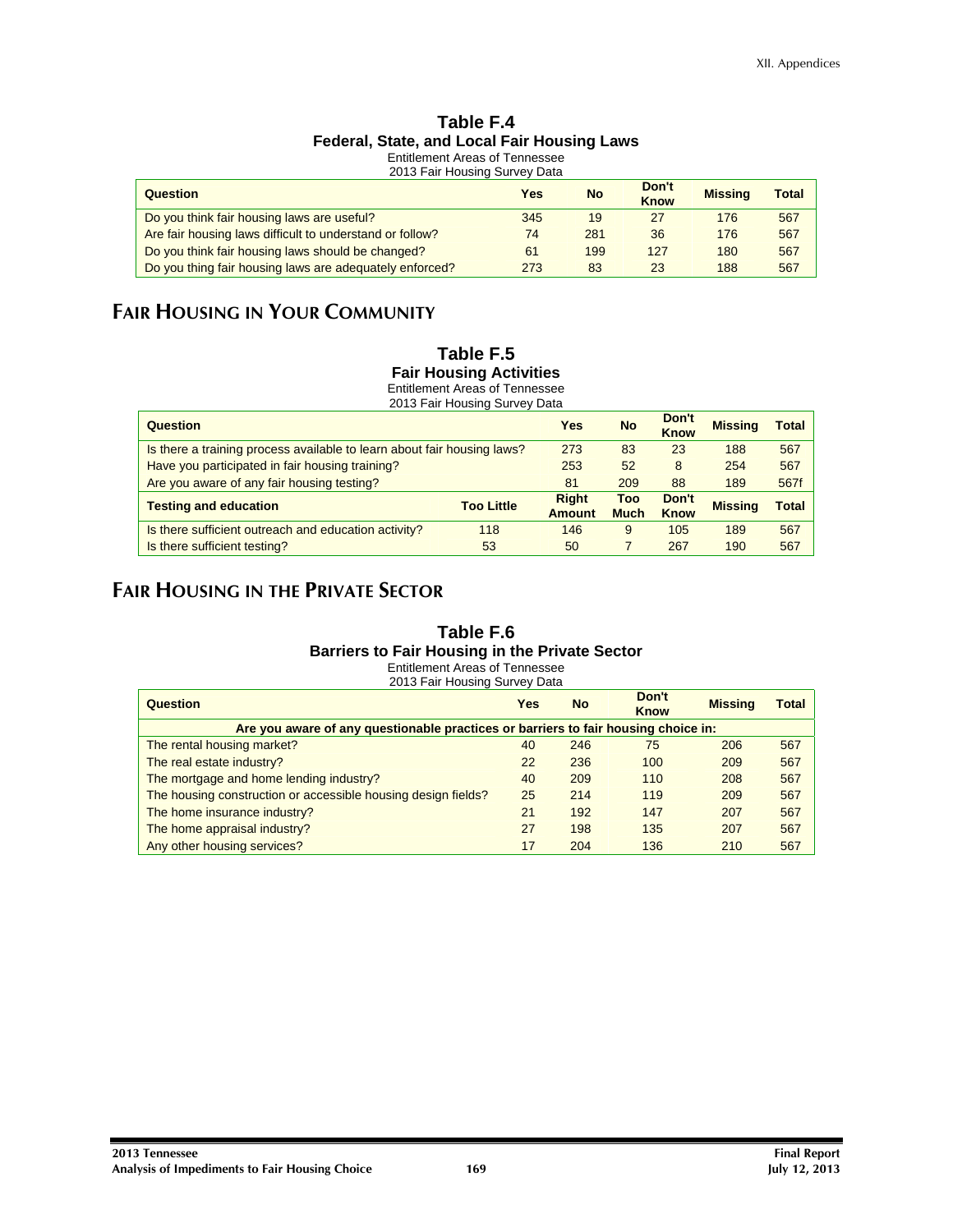## **FAIR HOUSING IN THE PUBLIC SECTOR**

## **Table F.7 Barriers to Fair Housing in the Public Sector**

Entitlement Areas of Tennessee 2013 Fair Housing Survey Data

| Question                                                                           | Yes | <b>No</b> | Don't<br><b>Know</b> | <b>Missing</b> | Total |
|------------------------------------------------------------------------------------|-----|-----------|----------------------|----------------|-------|
| Are you aware of any questionable practices or barriers to fair housing choice in: |     |           |                      |                |       |
| Land use policies?                                                                 | 38  | 197       | 102                  | 230            | 567   |
| Zoning laws?                                                                       | 29  | 191       | 118                  | 229            | 567   |
| Occupancy standards or health and safety codes?                                    | 28  | 179       | 129                  | 231            | 567   |
| Property tax policies?                                                             | 25  | 168       | 142                  | 232            | 567   |
| Permitting process?                                                                | 17  | 174       | 145                  | 231            | 567   |
| Housing construction standards?                                                    | 18  | 187       | 127                  | 235            | 567   |
| Neighborhood or community development policies?                                    | 21  | 189       | 126                  | 231            | 567   |
| Limited access to government services, such as employment services?                | 51  | 193       | 87                   | 236            | 567   |
| Public administrative actions or regulations?                                      | 13  | 171       | 149                  | 234            | 567   |

## **CONCLUDING QUESTIONS**

#### **Table F.8 Local Fair Housing**  Entitlement Areas of Tennessee

| 2013 Fair Housing Survey Data                                                    |     |           |                      |                |              |
|----------------------------------------------------------------------------------|-----|-----------|----------------------|----------------|--------------|
| Question                                                                         | Yes | <b>No</b> | Don't<br><b>Know</b> | <b>Missing</b> | <b>Total</b> |
| Are you aware of any city or county fair housing ordinance, regulation, or plan? | 61  | 182       | 74                   | 250            | 567          |
| Are there any specific geographic areas that have fair housing problems?         | 22  | 111       | 187                  | 247            | 567          |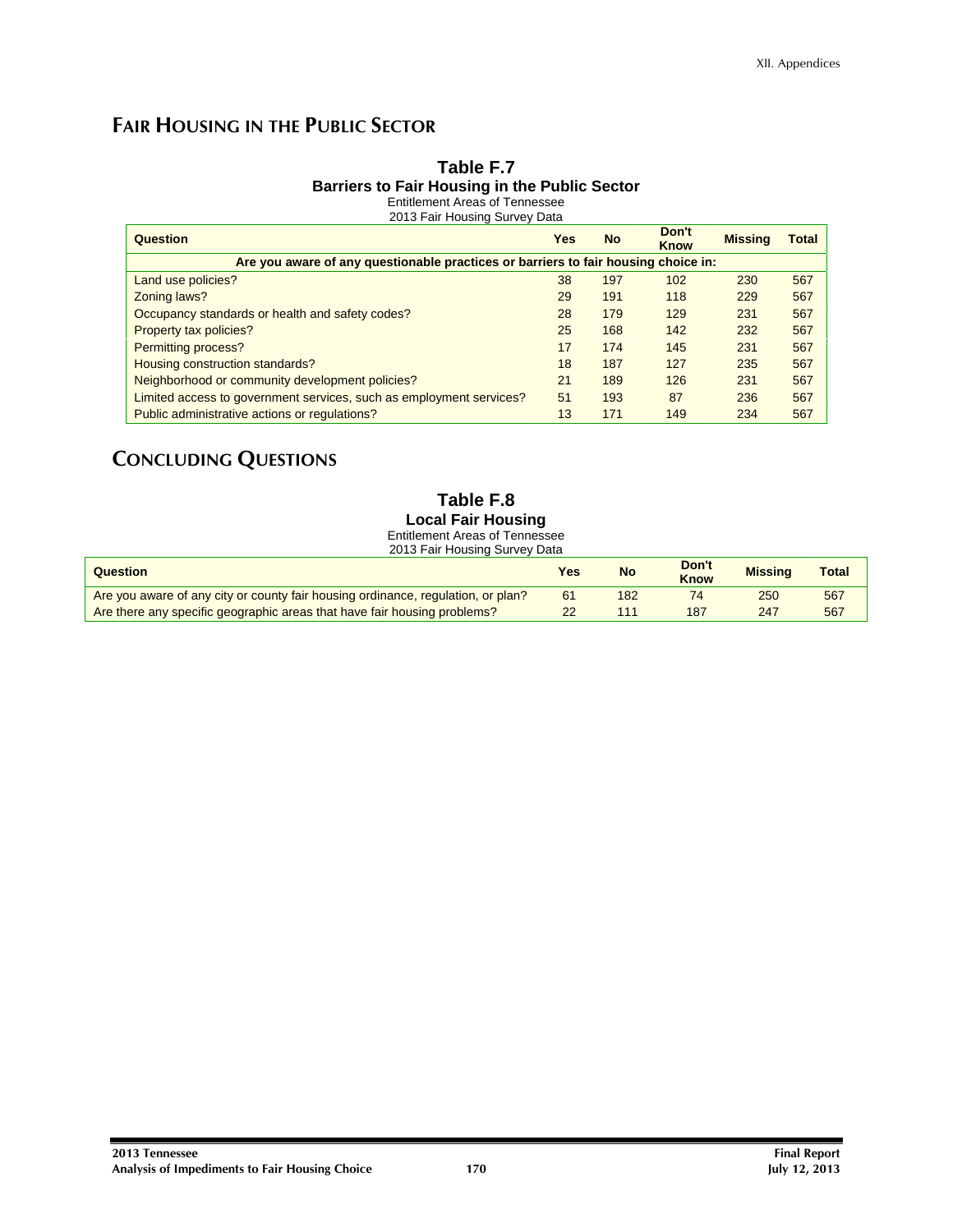## **COMMENTS: INTRODUCTORY QUESTIONS**

## **Table F.9**

#### **Please describe how you became aware of fair housing laws.**

Entitlement Areas of Tennessee 2013 Fair Housing Survey Data

| .<br><b>Comments:</b>                                                                                                                                                                                                                                                             |
|-----------------------------------------------------------------------------------------------------------------------------------------------------------------------------------------------------------------------------------------------------------------------------------|
| (Fair Housing Act), as amended, prohibits discrimination in the sale, rental, and financing of dwellings, and in other housing-related<br>transactions, based on race, color, national origin, religion, sex, familial status (including children under the age of 18 living with |
| parents or legal custodians, pregnant women, and people securing custody of children under the age of 18), and disability.<br>13 years as an employee of THDA, 20 years as a realtor & 13 years as a small business owner.                                                        |
| 20 years experience in commercial banking                                                                                                                                                                                                                                         |
| 30 years in property management                                                                                                                                                                                                                                                   |
| Adminstering grants on housing and attending fair housing activities                                                                                                                                                                                                              |
| Agency is charged with enforcing THRA<br>As a Habitat for Humanity affiliate, we have access to support through Habitat International. We also engage legal counsel for                                                                                                           |
| support such as understanding fair housing requirements.                                                                                                                                                                                                                          |
| As a Realtor, I am required to have continuing education, and this is a significant component of the core classes that is required for                                                                                                                                            |
| all agents.                                                                                                                                                                                                                                                                       |
| As an attorney.                                                                                                                                                                                                                                                                   |
| <b>AS Executive Director</b>                                                                                                                                                                                                                                                      |
| As part of my licensing requirements to become a real estate agent/broker, I had some training on the fair housing laws.                                                                                                                                                          |
| attend a lot of events<br>Attended training.                                                                                                                                                                                                                                      |
| attending seminars                                                                                                                                                                                                                                                                |
| Attending work shops                                                                                                                                                                                                                                                              |
| background in homebuyer education and responsible for answering realtor questions on fair housing at MAAR                                                                                                                                                                         |
| Basic real estate training                                                                                                                                                                                                                                                        |
| Broker in real estate you must have knowledge in the business.                                                                                                                                                                                                                    |
| By attending Fair Housing Seminars<br>By owning rental property                                                                                                                                                                                                                   |
| by reading it online                                                                                                                                                                                                                                                              |
| By taking classes at SAR                                                                                                                                                                                                                                                          |
| By working for local government                                                                                                                                                                                                                                                   |
| <b>CE Classes</b>                                                                                                                                                                                                                                                                 |
| classes                                                                                                                                                                                                                                                                           |
| <b>Classes</b><br>Classes for Real Estate License and Continueing ED                                                                                                                                                                                                              |
| classes taken in obtaining a real estate license                                                                                                                                                                                                                                  |
| classroom                                                                                                                                                                                                                                                                         |
| <b>Company Training, MBA website</b>                                                                                                                                                                                                                                              |
| Completed several classes on Fair Housing.                                                                                                                                                                                                                                        |
| compliance testing and review of policies.<br><b>Continuing Education Classes</b>                                                                                                                                                                                                 |
| Continuing education; press relases; news stories                                                                                                                                                                                                                                 |
| <b>CPO</b>                                                                                                                                                                                                                                                                        |
| Doing the course of many, many years in the finance industry.                                                                                                                                                                                                                     |
| During my training for the Registered Apartment Manager Certification back in 1995, Up and through my Certified Apartment                                                                                                                                                         |
| Manager Training in 2000 and the New York HUD office and the Miami HUD Field Office Fair Housing Cordinator and Fair<br>Housing Trainings held in 2001, 2002, 2003, 2005, 2006 and again in 2008 that I attended.                                                                 |
| During my work as a site manager.                                                                                                                                                                                                                                                 |
| education                                                                                                                                                                                                                                                                         |
| education and state seminars                                                                                                                                                                                                                                                      |
| Education classes, seminars, also instructed new agents in fair housing laws                                                                                                                                                                                                      |
| education for real estate                                                                                                                                                                                                                                                         |
| education through the board of realtors<br>Education through the Real Estate Commission.                                                                                                                                                                                          |
| employer                                                                                                                                                                                                                                                                          |
| experience                                                                                                                                                                                                                                                                        |
| Experience (30 years). Education thru Apt. Assoc. of Greater Xxxxxxx and SAHMA.                                                                                                                                                                                                   |
| Experience in Mortgage Lending.<br>Experience in working on public sector projects in housing.                                                                                                                                                                                    |
| Extensive training in ADA, Fair Housing and 504.                                                                                                                                                                                                                                  |
| Fair Housing 101 Training                                                                                                                                                                                                                                                         |
| <b>Fair Housing Classes</b>                                                                                                                                                                                                                                                       |
| Fair housing classes yearly for the last 20 years                                                                                                                                                                                                                                 |
| fair housing information that was made available thru HUD                                                                                                                                                                                                                         |
| <b>Fair Housing seminars</b>                                                                                                                                                                                                                                                      |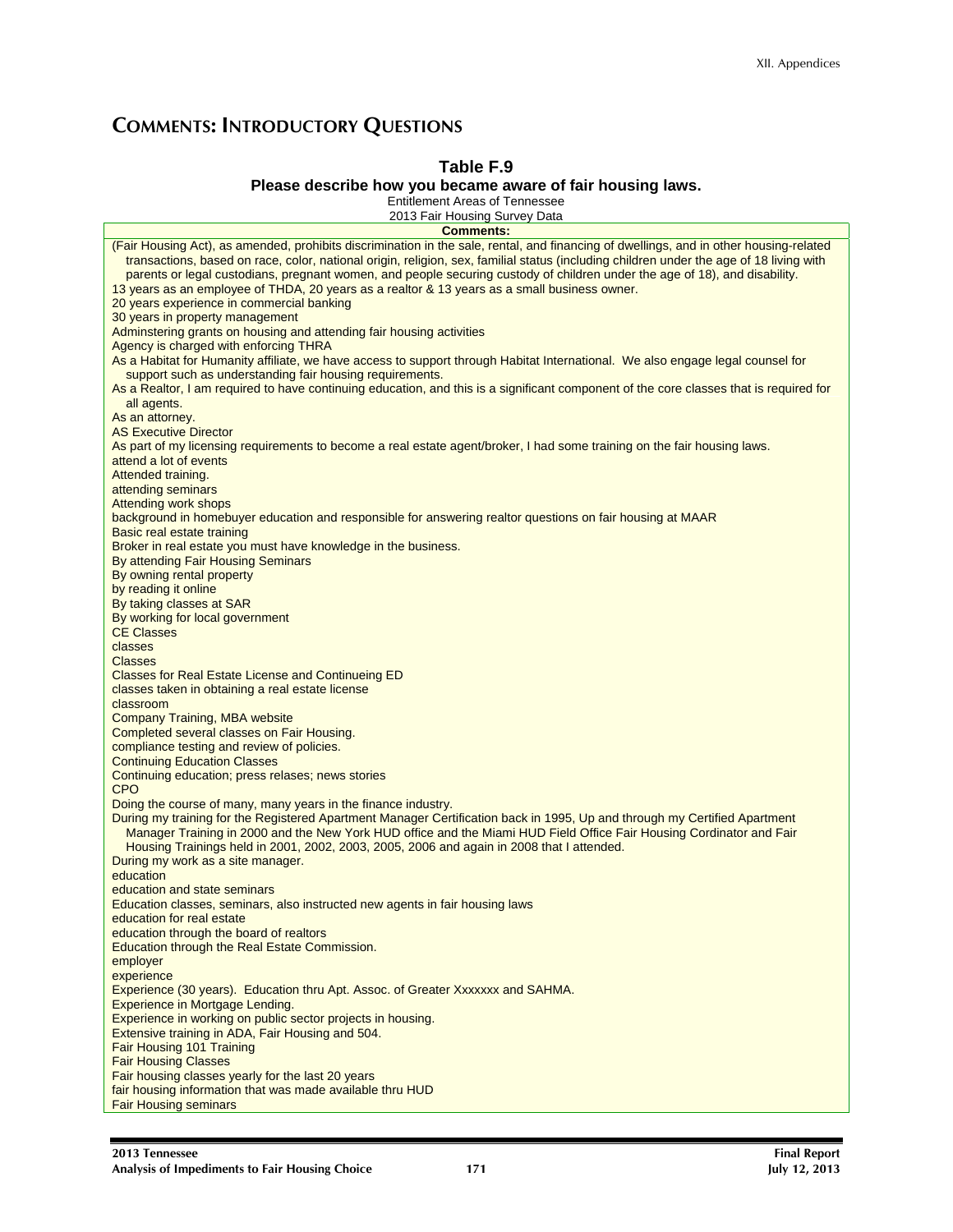Fair Housing Seminars and Fair Housing classes throught ECHO, AAGK etc. Fair Housing Siminars Fair Housing Training First as a renter then as a Realtor Former attorney with Dept. of Housing and Urban Development Frequent Training From classes at the Realtor ® Association. Ethics Training From experience in my position with a CHDO and working with HOME, Housing Trust Fund and other public and private grant programs. From property management activities From training for my position with the orginazation. General course of affordable housing advocacy and the directive of consumer choice as a provision of fair housing laws, although those laws are not fully enforced. General information Grace hill classes provided by our company Grace Hill Courses Grace Hill training and law school Had a complaint filed against me Have attended classes and use them in my marketing Have attended Fair Housing seminars. Have gone to Fair Housing training in Xxxxxxx Have Read the Fair housing handbook Have taken classes on it and our broker makes sure we understand the laws. HUD HUD - Workplace - West Tennessee Legal Services **HUD Training** I am a certified housing counselor and a social worker I am a landlord and have rented my house to 3 women who were in the program. Please note that in dealing with ALL 3 women, I have concluded that Section 8 is abused claiming they have no men in their lives and sneak them in after lease signing. This presents serious risks to me as a landlord and these women are literally stealing from the pockets of hard working Americans. How "fair" is this? The MDHA program, like all similar programs, needs to have time limits/caps and greater oversight to prevent said abuse. Details can be provided upon request. I am a Landlord. I used to be a mortgage banker. I am a LIcensed Real Estate Agent I am a licensed real estate agent that is in the commercial real estate industry; I do not sell residential real estate. I am a licensed real estate agent/ affiliate broker. I am a Owner/Manager of my investment properties as well as a licensed real estate professional in Tennessee. I am a real estate developer and managed development of 4 subdivisions with 495 single-family homedditional new homes when the market and financing allows my re-start of development. I am a Realtor and have attended various educational classes and forums. I am also a licensed real estate agent. I am aware of affirmatively furthering fair housing from my work as Director of a PJ. I am Community Development Program Manager for the City of Xxxxxxx and I receive and investigate fair housing complaints and provide community education and outreach. I am familiar through my job and involvement with a non-profit housing organization I am Realtor. I am the Fair Housing Specialist for the City of Xxxxxxx. I investigate complaints and do education and outreach in the city on fair housing. I am the owner of several rental units I attend Fair Housing Seminars at least 3 to 4 times per year and I am currently on the Fair Housing Board here in Xxxxxxx, TN. I have a real estate license, I have attended several fair housing training seminars. I have become aware of fair housing as a result of the occupation. I have been in affordable housing management for 35 years and try to attend training every year. I have been in property management for a lot of years I have been in the lending business for almost 40 years. I have been involved in Mortgage Banking, Investor, Home Owner and Housing Counselor- Attended Seminars several times. I have been to fair housing seminars in the State in conjuntion with my job. I have studied in my work I have taken classes at the Association Of Realtors I learned about the fair housing laws from the seminar I took to list my house with Section 8 in Xxxxxxx, TN. I read the acts and laws I still need a lot of training in this area. I take yearly courses on Fair Housing to refresh and update myself on the laws. I teach homebuyer education and it is part of the curriculum I was a realtor for about ten years. I was licensed as a real estate broker in 1988 and also owned the 3rd largest private mortgage company in Xxxxxxx. I was made aware in a college class and then I looked it up. I work for a Housing grant administration company submitting both CDBG & HOME housing grant applications. I work in the affordable housing industry, and obtain information from transactions, attorneys, as well as trade journas.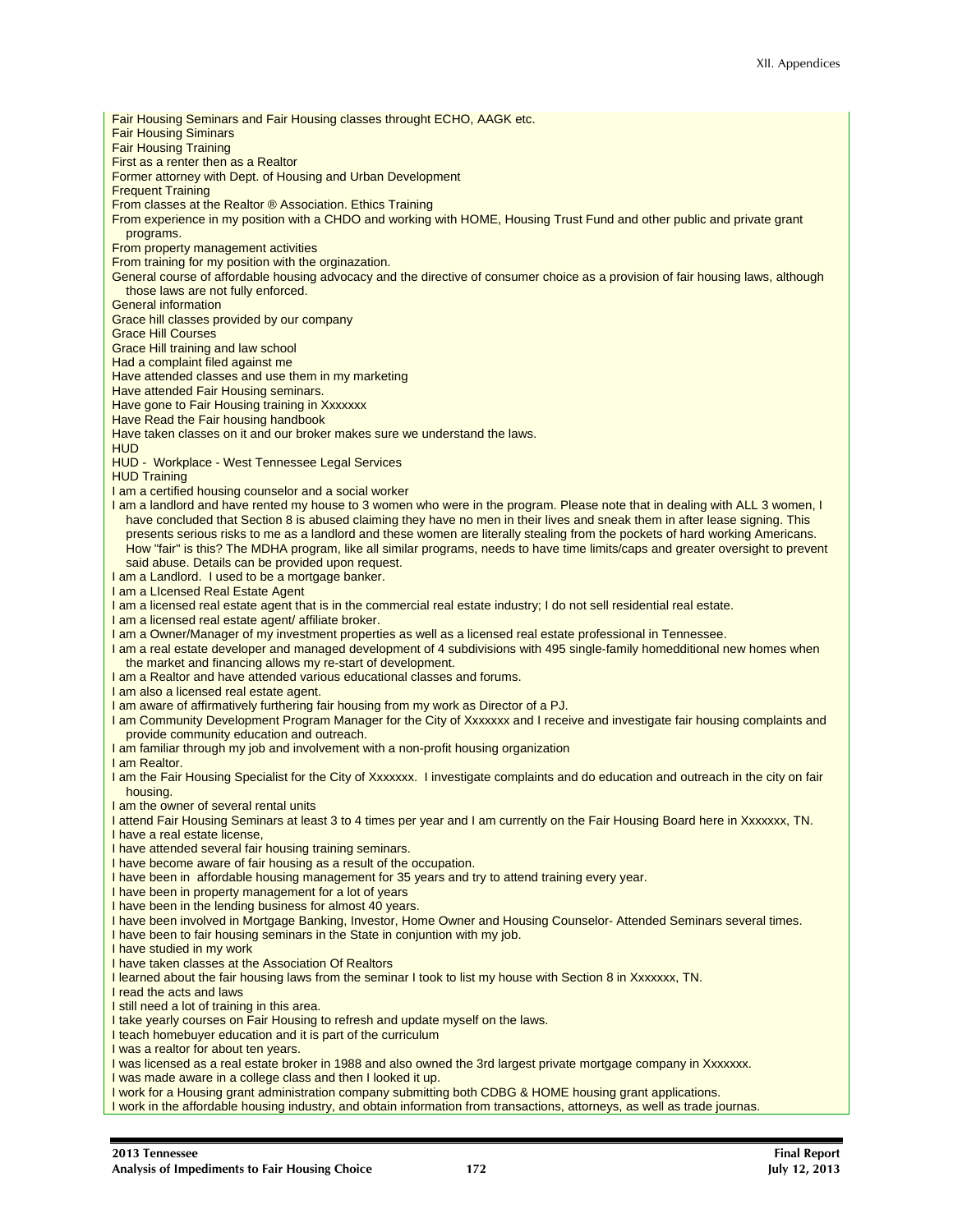I work with the Public in providing rehabilitation to homes and Fair Housing laws have to be followed. I worked as a Property Manager for a Real Estate Company for 14 years I'm a property manager of low income elderly housing I've been a Realtor for 25 years In my role/job I am required to review and report on fair housing compliance for affordable housing properties throughout the state. I also attend Fair Housing training at least annually. In real estate classes while preparing for my license. In the Real Estate business In the real-estate field Industry Training Information provided with Legal Aid attorney. Involvement in local government Involvement with income housing issues job related training Just through classes at the MAAR board landlord tenant act Laws are "supposed" to prevent discrimination of who can or cannot rent. Licensing preparation, Realtor training, HUD seminars, etc. Mandatory Continueing Education requirements Mass media Masters degree in Social Work; Fair Housing & Tenant/Landlord Act seminar on 6/29/12 by Legal Aid of East TN; NeighborWorks Trainings; Fair Housing Laws presentation on 9/12/12 by T. McCartney of Fair Housing Council; reading of written material on the subject Materials from the U. S. Department of Housing and Urban Development Mortgage banking career demands to be familiar. Mortgage licensing requirements and working in the mortgage industry multiple annual seminars on fair housing laws Multiple training classes and through studying the laws. my job My organization does community education about fair housing and is active in local fair housing activities. News. Obtaining Real Estate license and Continuing Education On the job Ongoing education Our agency is a HUD certified housing counseling agency. We provide information on fair housing laws to clients, teach rental workshops and homebuyer education classes that include fair housing subjects Our broker always required us to take a fair housing course/test Our Broker goes over this with us in sales meeting on a regular basis Our local Community Development Office has Fair Housing as part of our HUD CDBG program responsibilities so we deal with Fair Houing Laws, education and complaints as well as working to respond to impediments to Fair Housing that we have identified. Paralegal studies, working with the Ryan White Program, workshops facilitated by West Tennessee Legal Services pre licesning in REal Estate and your presentations Property management Ran a nonprofit community development corporation for 8 years. Reading government documents. Reading literature and talking with HUD representatives Reading the statutes, the regulations and the local codes. I further became aware of fair housing laws by consulting with other lawyers. Reading, educational seminars by HUD, THDA. Real estate Real Estate agent training Real estate agent. It is part of our training Real estate and housing research Real Estate Broker Real Estate clases & CE Real estate classes Real Estate Classes Real estate classes. Real Estate education Real Estate Education. Real Estate guidelines for steering and how houses can and cannot be sold. real estate licencing classes real estate school and ce Real estate school, classes and emails such as this one. real estate school, seminars and in my job Real Estate school, training. Real estate seminars, ethics classes, etc. Real Estate training classes that are required in Tennessee. Realtor Realtor classes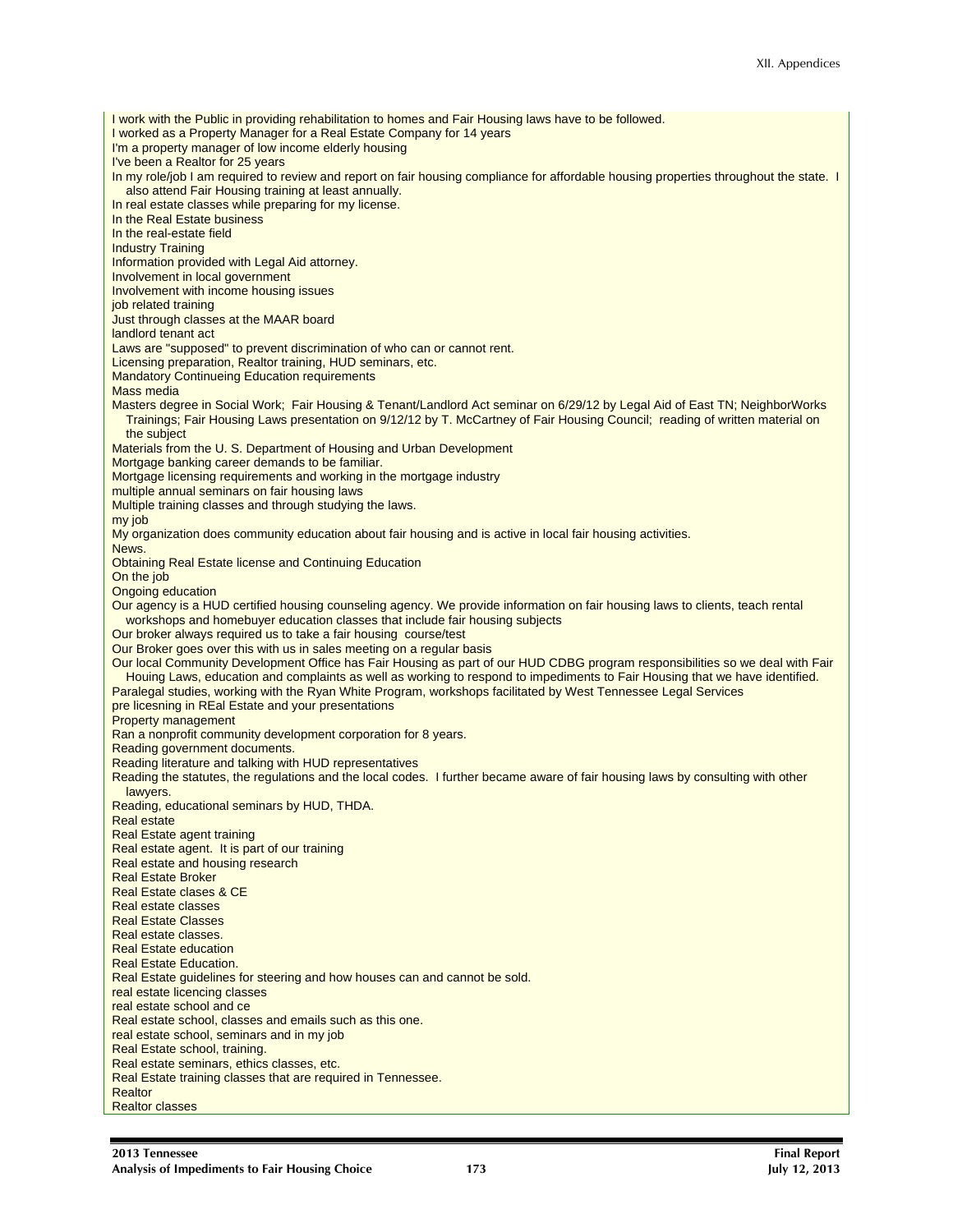Realtor classes. Regular training sessions through SAMAH, TAAH, etc. Required courses Required Fair Housing courses within the industry - annual up-dates and regulatory reviews. Required for all Real Estate licensees. Required for Real Estate licensees. required in order to be a Licensed Loan Originator Required to update education hours. Requisite classes, additional continuing education, AHWD training Routine training during 26 years in property management SAHMA courses and classes given on a yearly basis, GraceHill training required yearly and attorney. SAHMA, Corporate Training, Previously CA for HUD. Section 8 Section 8 paperwork self study seminars and reading materials Seminars/ongoing education Served as Xxxxxxx Area Association of Realtors' Fair and Affordable Housing Chairperson for 3 years. Several classes offered through the Xxxxxxx Area Association of Realtors several HUD, SAHMA, and Rural Development trainings SRVS seeks out and provides rental housing to people with disabilities and I have become somewhat familiar with the laws as I have worked with our folks to find housing State programs Studying for an exam; through my employer (development district) taking seminars, webinars, training, etc.. TAR Class ,KAAR Class taught to us in real estate classes. Tennessee Core Class THDA Classes, classes at Xxxxxxx Board THDA Peer Sessions, Governor's Summit Though Real Estate education Though working with CDBG grants Through applying for grants and requirements from agencies who finance housing. An employee has attended training. Through Bank Training and Lender laws THROUGH CDBG Through education as a REALTOR® Through education at our local REALTOR association. Through Fair Housing meetings conducted by THDA Through grant requirements Through HUD and TN Real Estate Commission through Xxxxxxx Area Homebuilders Association through mortgage regulation training Through my compliance work at the bank and also through my work with the affordable hosuing providers in our assessment area. Through my job. Through my position at the Realtor's Association Through my Real Estate Education Through my work through property management classes Through real estate licensing and continuing education Through seminars Through THDA Housing Grants through the administration and management of CDBG and HOME Programs Through training, and presentations from TN Human Rights Commission Through various Fair Housing Seminars over the past 20 years. Through working with grants, local zoning issues with housing, and research. through working with homeless mentally ill clients through years of learning throught work Thru real estate classes thru real estate courses when I studies for my license plus refresher courses, and TAR digest, NAR magazine Thru working in the industry Tim Matheson has held multiple in-services on the topic. TN Fair Housing organization **Training** Training & OJT Training through Karen Graham Consulting, A.J Johnson, Apartment Association, Windsor Consulting training, reading Training, workshops, webinars. Use to work in Property Management We have attended several trainings hosted by THDA, HUD, and our attorney.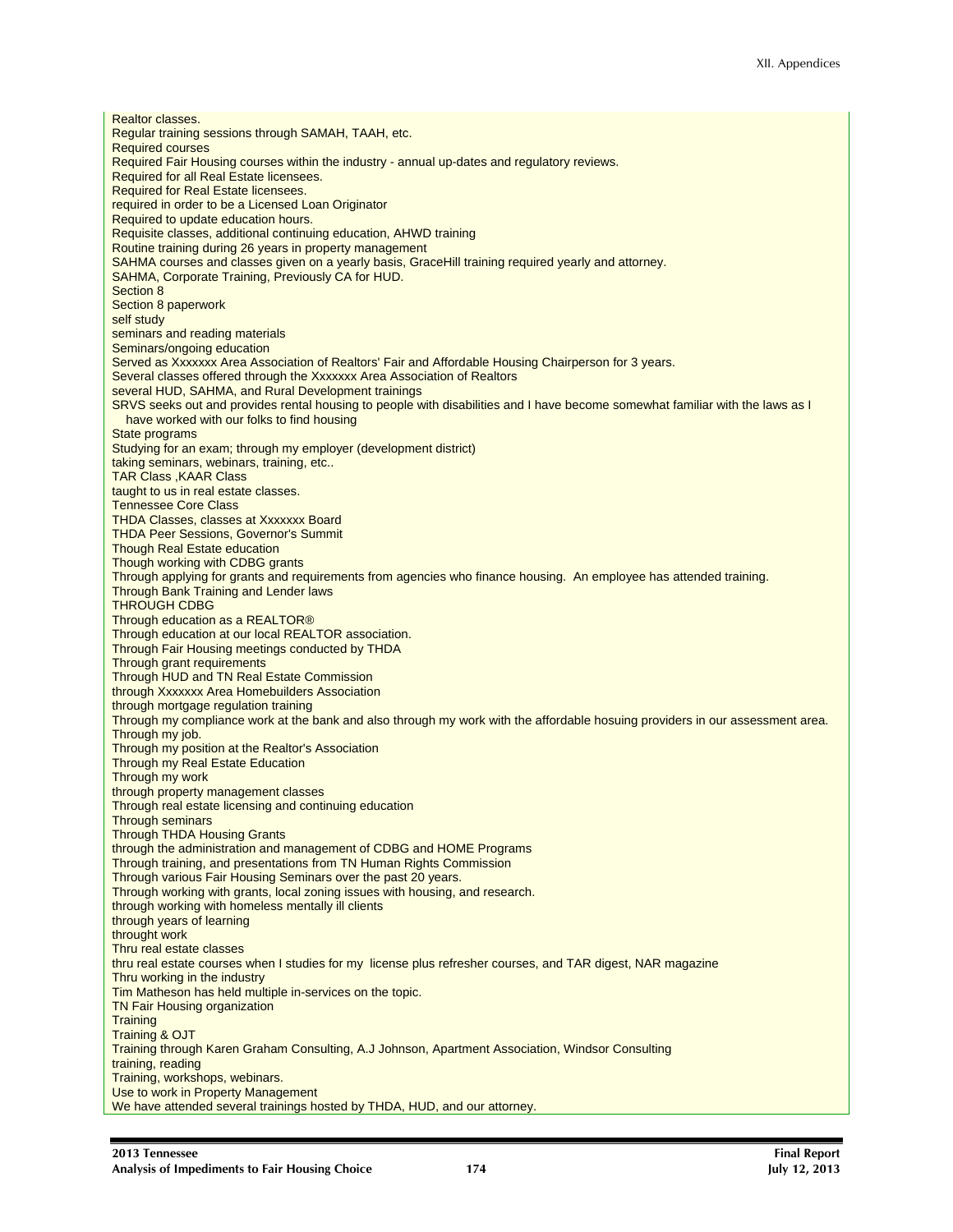#### websites, advertisements work Work and school work-related materials Worked in the field of disability and was requiared to know aspects of Fair Housing. Also am a landlord and try to keep up on stipulations so as not to discriminate against renters. Working at a Public Housing Authority that handles Public Housing and Housing Vouchers. Working at Habitat for Humanity, because we follow the Fair Housing Laws. Working for a property management company Working for various governmental agencies. Workshops and meetings attended years ago when I was doing neighborhood organizing and advocacy work. years of being in real estate Years of industry involvement. **Table F.10 How Should Fair Housing Laws be Changed?**  Entitlement Areas of Tennessee 2013 Fair Housing Survey Data **Comments:**  Add LGBT add Sexual Orientation additional protected class - sexual orientation. Already adopted by Code of Ethics by NAR but not by Federal Law Age should be reduced for the "Housing for Older persons act". Because I think the pendulum has swung far enough back to the center and is fair at this time. I believe the "disparate impact" language that is "buzzing around" is going to the extreme. Both sies of the situation should be looked into before there is a decision made. Can't think of a reason why they should be changed. Change as needed to match current housing industry and changing population trends Due to unintended consequences implementation for Lenders have far reaching impact that are not beneficial to consumer **Eliminated** I believe that they are now obsolete I believe the changes required to meet all accessibility needs is an overburden for a small percentage of residents. It is very difficult to make older properties accessible. By doing so, I feel it sometimes creates issues for the non-disabled residents. I do believe in TN that sexual orientation should be a protected class. I do believe that in a complex where there is at least 50% of the apartments available to all, there should be some that can be considered without children. I feel that we should have housing available with a certain age criteria. I think fair housing should add sexual orientation as a protected class. As a Realtor, I occassionally represent gay clients and couples, and have felt they were not always treated the same as heterosexual couples by potential sellers or their agents. I think fair housing should begin with construction of homes and neighborhoods and include laws protecting communities as well as individuals. I, as a responder, felt that I was guilty until I proved myself innocent. Interviews seemed slanted against responder. If a complaint is filed then the person accused is considered guilty. The cost of defending even when I am compliant is \$15k. It should be the burden of the complaintant to show the infraction not the burden of the accused to show they didn't do it. In my experience and opinion, laws need to not disadvantage landlords. If people lie about status on section 8 programs etc and wrongfully take the money of the citizenry, then they should be on file and never have the ability to participate in any "hand-out" programs. include gay, lesbian, transgender, other life style choices Include Sexual Orientation as a protected class. included in protected class should be sexual orientation. Increase penalties for violations Increase the level of awards/penalty for violations Landlords should have some protection from unfair claims, violators of lease agreements that follow fair housing laws. Although I have not experienced any problems, it appears that there is some over reach by some tenants to milk the system. Landlords/owners have no rights to reasonably demand payment and property maint without taking legal action. managers are able to use social security requirement not to rent a unit to a national without a social security even if there is a cosigner for that individual. Maybe not changed, but our communities might benefit from encouraging greater diversity among housing. Maybe not necessarily changed, but applied in a more consistant manner and to make sure jurisdictions and other entities make the public more aware that fair housing laws do exist on both the Federal and State levels. More strictly enforced..... Need to encompasseore individuals with difficult housing needs Obviously sexual orientation is a huge hole that HUD's new regulations do not address completely. The TURLTA is woefully deficient. Feel free to call me if you want to discuss law reform re the TURLTA. Often economically challenged individuals are often discriminated against for their choice of housing, as well. We descriminate against classes of individuals, due to their perceived education levels, race or poverty levels and then penalize them again, by limiting or restricting their choice of housing. Other protected classes should be included, such as source of income, gender identity, sexual orientation and marital status. People should have to work if they are able to work. Free housing is abused and has been for 30 years. In these 30 years, I have yet to have one HUD tenant that was unable to work...just satisfied with living off the government.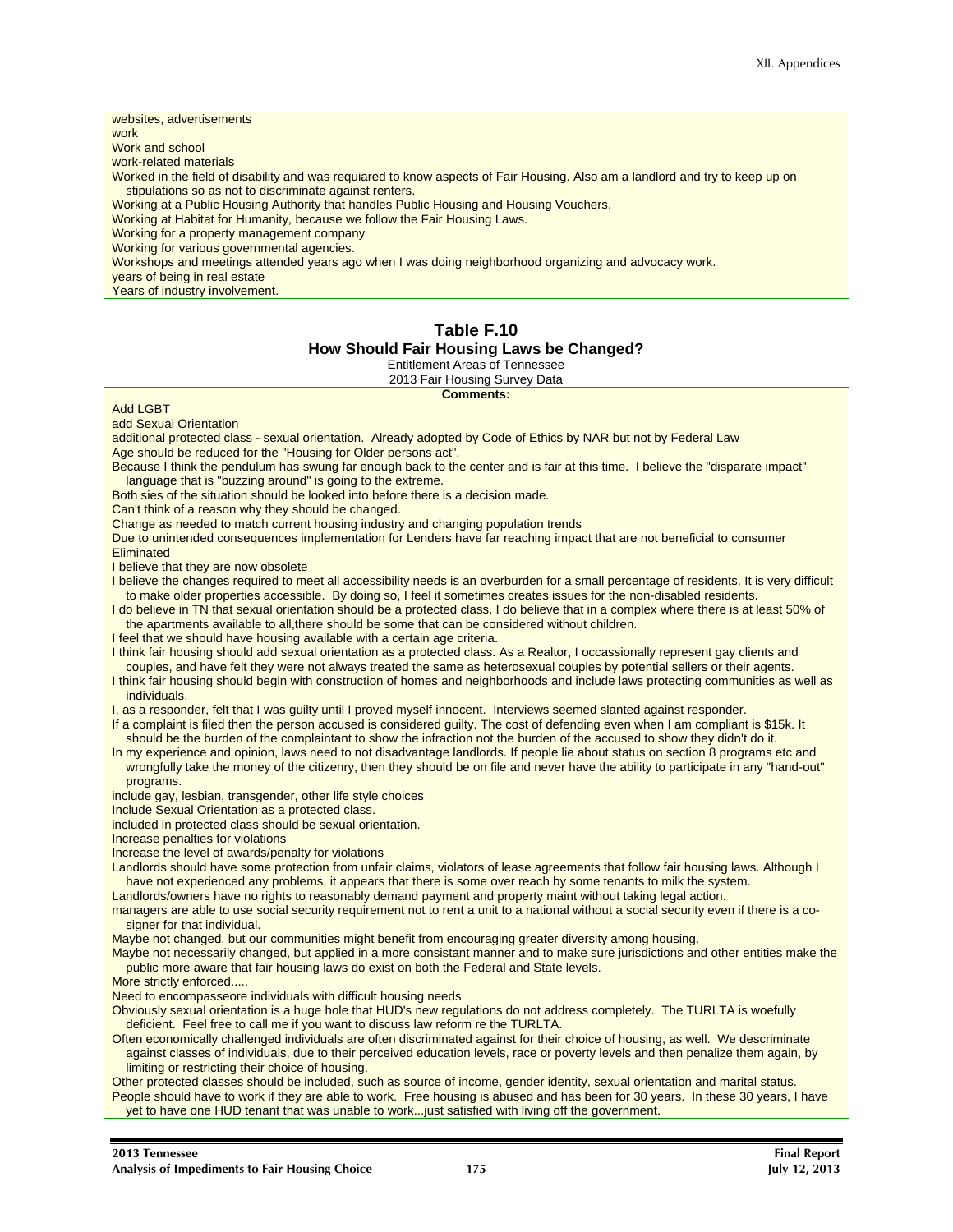Probably should also include age, as the Equal Credit Opportunity Act does protect by age sexual orientation Should be expanded to include sexual orientation. Should include sexual orientation as a protected class. Should include Sexual Orientation. Simplify the rules and regulation. They are entirely to difficult to understand all the different rules and regulations. Since I'm unfamiliar with all of the laws; I will only suggest that Housing opportunities should be fair across the board regardless of the persons nationality, sex, misdemeandor criminial history, credit history, and or family sizes. I feel their work ethics, and lifestyles habits should be observed for a period of time to determined if the person(s) truly want a fair and equitable chance at living a good life in a safe and productive community. So easy to skirt around them... Some of the expectations for "reasonable accommodations" actually infringe on other tenant's rights to "peaceful and quiet" enjoyment of the premises. The Fair Housing Act should include sexual orientation. The law should also include specification under familial status to include same-sex couples and families. It should also specify that there should be no discrimination of those who receive housing choice vouchers. The law does not address protection to the home,house or rental unit The law may not need to be changed. It should, however, be policed more. There should be a longer window to file a compliant There should be less of them there should be more places for 55 and over people to live with out having to livein the projects or more voucher progeams for just 55 and over. They should be abolished. They should be inclusive of more social justice. TN Fair Housing Law ought to include Age and Sexual Orientation/Gender Identity to add more classes To be simple enough for everyone to understand. To include sexual orientation as I believe that gays and transgenders need protection from discrimination as well. If families with children are not included, they should be protected as well.

Way too liberal... unfair to Housing Authorities & landlords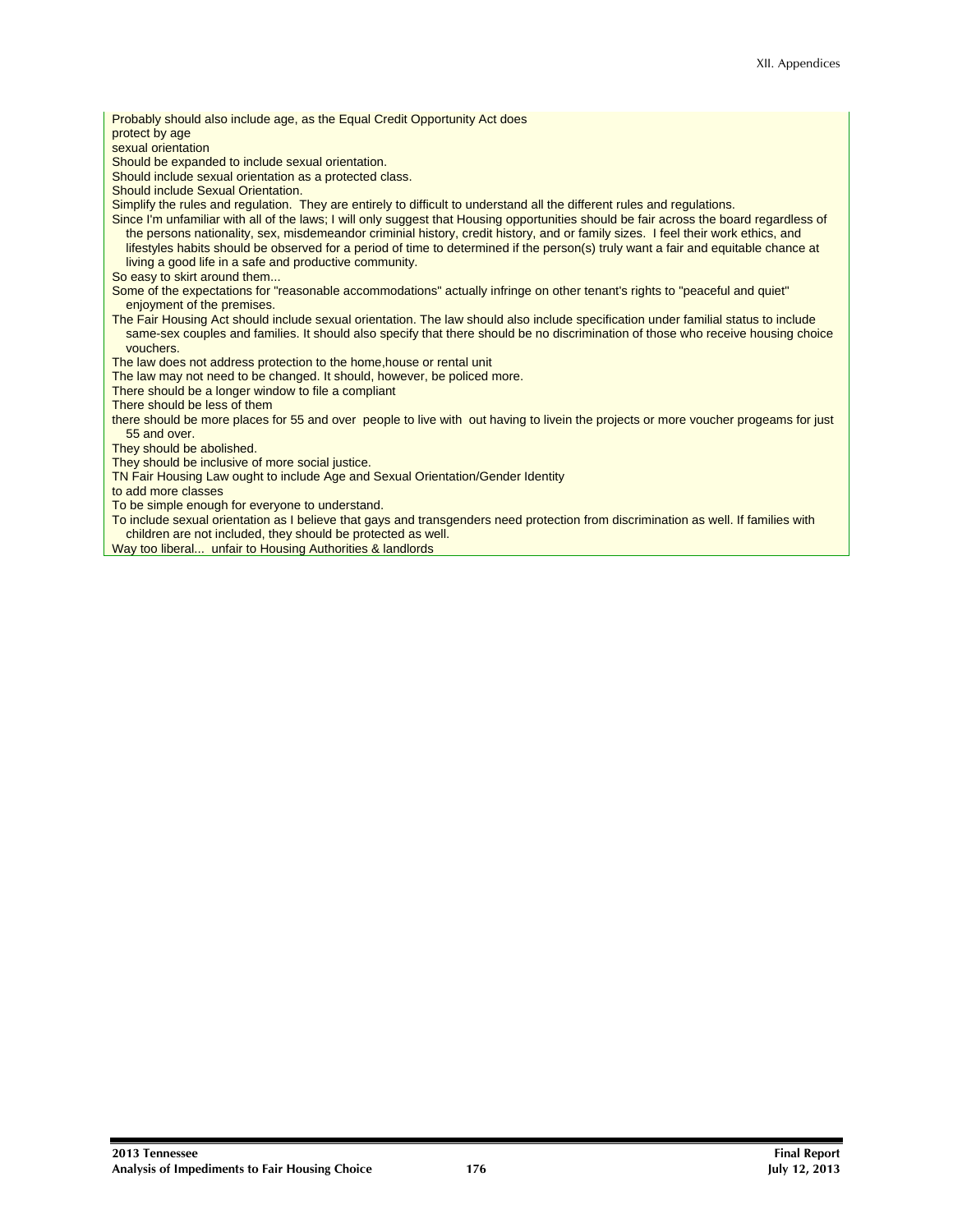#### **Table F.11 Please describe the fair housing plan in your area.**

Entitlement Areas of Tennessee

| Liitileilleilt Aleas VI Teililessee<br>2013 Fair Housing Survey Data                                                                                                                                            |
|-----------------------------------------------------------------------------------------------------------------------------------------------------------------------------------------------------------------|
| <b>Comments:</b>                                                                                                                                                                                                |
| <b>Xxxxxxx Fair Housing Ordinance</b>                                                                                                                                                                           |
| City and County Fair Housing in the Consolidated Plan.                                                                                                                                                          |
| city follows suit with state                                                                                                                                                                                    |
| City of Xxxxxxx 's Commmmunity Development develops annual action plans.                                                                                                                                        |
| City of Xxxxxxx fair housing adds public assistance income as a protected class                                                                                                                                 |
| City's ordinance prohibits discrimination in the sale, renting, financing, brokerage services etc. Complaints can be filed with the                                                                             |
| Tennessee Human Rights Commission. Can also be enforced by local courts.                                                                                                                                        |
| Fed fair housing act                                                                                                                                                                                            |
| <b>HUD Consolidated Plan</b>                                                                                                                                                                                    |
| <b>HUD requirements</b>                                                                                                                                                                                         |
| I am not sure what the City of Xxxxxxx has, but at the housing authority we comply with all Federal State, and Local                                                                                            |
| nondicrimination laws, the Americans with Disablities Act and US Dept. of Housing and Urban Development Regulations                                                                                             |
| concerning Fair Housing and Equal Opportunity.                                                                                                                                                                  |
| I believe gender is now a protected class in Xxxxxxx County, but only in government                                                                                                                             |
| I believe our city passed an ordinance or resolution regarding fair housing due to eligibility requirements for CDBG grants.                                                                                    |
| I impliment fair housing ordinances in every town in West TN where I work. Most towns have them.                                                                                                                |
| Many local governments have passed Fair Housing Resolutions.                                                                                                                                                    |
| Xxxxxxx adds age and source of income to the protected classes                                                                                                                                                  |
| Xxxxxxx Fair Housing includes source of income and elderliness.                                                                                                                                                 |
| Xxxxxxx has a Fair Housing Ordinance that was passed in 2003                                                                                                                                                    |
| Xxxxxxx has a fair housing ordinance.                                                                                                                                                                           |
| Xxxxxxx has an AI and an Action Plan                                                                                                                                                                            |
| prohibition of source of income restrictions                                                                                                                                                                    |
| same in city as Federal law                                                                                                                                                                                     |
| Sect 8 youcher holders                                                                                                                                                                                          |
| Seminars upcoming                                                                                                                                                                                               |
| Several communities in the midstate with fair housing plans.                                                                                                                                                    |
| Several communities in the region have passed fair housing ordinances.                                                                                                                                          |
| Xxxxxxx County has an active fair housing plan that includes ordinances, and regulations.                                                                                                                       |
| The city agrees to follow all fair housing laws sent out by the designated grant.<br>The City of Xxxxxxx is a member of the HOME Consortium which completed an Analysis of Impediments to Fair Housing in 2009. |
| The City of Xxxxxxx has a Fair Housing Program and has adopted a Fair Housing Opportunities Ordinance.                                                                                                          |
| The City within my area has adopted a fair housing plan and Its Fair Housing Assistance Program is to assure decent and suitable                                                                                |
| living conditions for every citizen and to prevent discrimination in sale and rental of property                                                                                                                |
| Their is a Fair Housing Ordinance to meet HUD regulations only                                                                                                                                                  |
| There are many                                                                                                                                                                                                  |
| There is a fair housing ordinance and analysis of impediments, and an action plan is being developed.                                                                                                           |
| Yes - Tenn. Code Ann. §§ 4-21-601 ? 4-21-607                                                                                                                                                                    |
|                                                                                                                                                                                                                 |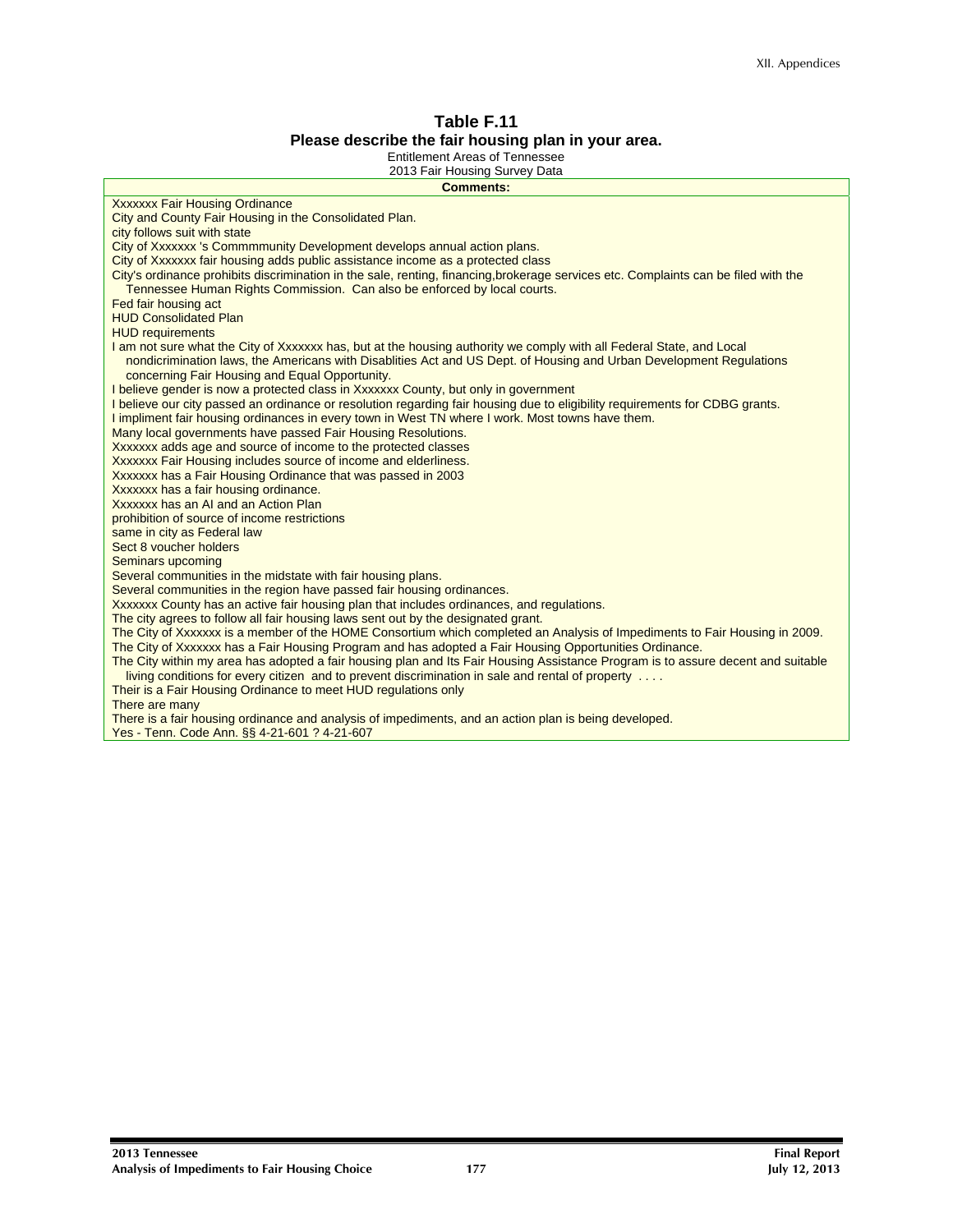#### **Are you aware of any policies or practices for "affirmatively furthering fair housing" in your designated area?**

Entitlement Areas of Tennessee

| 2013 Fair Housing Survey Data<br><b>Comments:</b>                                                                                                                                                                                                                                                                                                                                                                                                                                    |
|--------------------------------------------------------------------------------------------------------------------------------------------------------------------------------------------------------------------------------------------------------------------------------------------------------------------------------------------------------------------------------------------------------------------------------------------------------------------------------------|
| advocacy and education                                                                                                                                                                                                                                                                                                                                                                                                                                                               |
| Applications and help lines in multiple languages, programs requiring accessability in new construction, posting fair housing signs<br>and logos, websites available in Spanish, training of housing providers in fair housing laws.<br>As part of the Analysis of Impediments to Fair Housing completed by the HOME Consortium in 2009, there are recommendations to<br>address the impediments identified.<br>City adopts a proclamation designating fair housing month each year. |
| city affirmative action plan and city office of fair housing and accessibility.<br>City and County Fair Housing in the Consolidated Plan.                                                                                                                                                                                                                                                                                                                                            |
| Eastern Eight community development<br>Fair HOusing Assistance Program. Annually holds fair housing workshops within in the community. Send out notices to all involved<br>in Fair Housing Assistance information discussed on web site along with the City's goals for Fair Housing.<br><b>HUD Consolidated Plan</b><br>HUD's                                                                                                                                                       |
| I understand there is a plan for a housing trust fund. I hope it develops.                                                                                                                                                                                                                                                                                                                                                                                                           |
| LIHTC program.<br>LMI housing in the Xxxxxxx, 5th & Main, and on 11th Ave N<br>Local CDBG program. Also have housing programs available through partnership of city and Habitat program.<br>Many local governments have passed Fair Housing Resolutions.<br>Xxxxxxx and Xxxxxxx County have both completed studies<br>Most towns do a FH activity in conjunction with adopting ordinances.                                                                                           |
| Organizations such as the municipalities and Eastern 8 Comm. Dev. Corp. are very conscious of assisting all populations.<br>Our organization has an Affirmatively Furthering Fair Housing Marketing Plan in place.<br>Our policies                                                                                                                                                                                                                                                   |
| policies set forth by grant guidelines<br>Public Housing Authority building/modifying additional dwelling units to be usable by people with mobility and audio/visual<br>difficulties.                                                                                                                                                                                                                                                                                               |
| Same as above<br>sect 8 youcher holders<br>Seminars upcoming                                                                                                                                                                                                                                                                                                                                                                                                                         |
| several apt complexes in the area have policies for furthering fair housing<br>Xxxxxxx County has an active fair housing plan that includes ordinances, and regulations.<br><b>THDA and HUD</b>                                                                                                                                                                                                                                                                                      |
| the City is attempting to implement an Action Plan<br>The City of Xxxxxxx 's Fair Housing Program.                                                                                                                                                                                                                                                                                                                                                                                   |
| The only plan I am aware of is the affirmative action plan our agency follows per the guidance of THDA<br>The use of Affirmative Fair Housing Marketing plans for rental communities<br>Training opportunities exist through THDA.                                                                                                                                                                                                                                                   |
| We foolow the recommendations in our Impediments to fair Housing document which covers a multi-jurisdictional area under HUD<br>program mandate and policy. We are required in our office to "affirmatively further fair housing" in our jurisdictions covered by<br>this document.                                                                                                                                                                                                  |
|                                                                                                                                                                                                                                                                                                                                                                                                                                                                                      |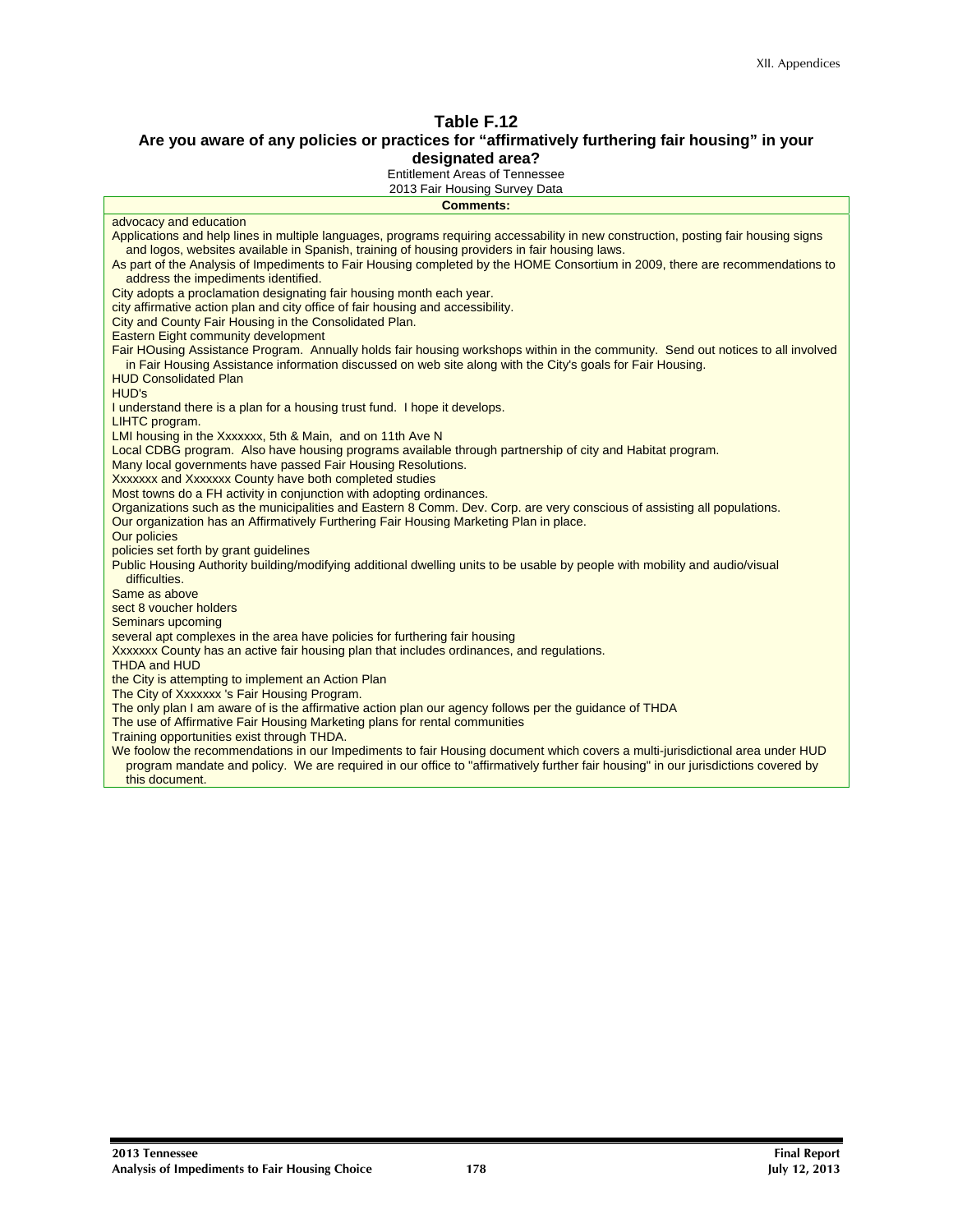#### **What are the geographic areas with fair housing problems and what types of issues do these areas have?**

Entitlement Areas of Tennessee

| <b>Comments:</b>                                                                                                                                                                                                                                                                                                       |  |
|------------------------------------------------------------------------------------------------------------------------------------------------------------------------------------------------------------------------------------------------------------------------------------------------------------------------|--|
| all over the state                                                                                                                                                                                                                                                                                                     |  |
| Areas rented to minorities.                                                                                                                                                                                                                                                                                            |  |
| Consumers both in and outside of the fair housing protected class groups have a general issue with discriminatory practices against<br>them because of their choice of affordable housing, and the perception of those in charge of providing or denying other services<br>to them, because of that choice of housing. |  |
| East TN - specifically Xxxxxxx County and surrounding counties.                                                                                                                                                                                                                                                        |  |
| I have looked at Xxxxxxx's.                                                                                                                                                                                                                                                                                            |  |
| Limited ADA eqqupped rental housing with existing stock.                                                                                                                                                                                                                                                               |  |
| Xxxxxxx, Xxxxxxx area, south Xxxxxxx and North Xxxxxxx and etc.                                                                                                                                                                                                                                                        |  |
| Most of Xxxxxxx - all neighborhoods                                                                                                                                                                                                                                                                                    |  |
| Xxxxxxx New apartments are being built in downtown Xxxxxxx that exceed \$900 a month. Apartments with reasonable rates of<br>\$650-\$750 are in demand. It seems the housing and apartment market downtown is not economically accessible to lower to<br>moderate income families                                      |  |
| North and South Xxxxxxx                                                                                                                                                                                                                                                                                                |  |
| <b>Numerous</b>                                                                                                                                                                                                                                                                                                        |  |
| Rural and Urban areas lack adequate affordable and safe housing                                                                                                                                                                                                                                                        |  |
| <b>Rural areas</b>                                                                                                                                                                                                                                                                                                     |  |
| Xxxxxx county                                                                                                                                                                                                                                                                                                          |  |
| Small rural counties.                                                                                                                                                                                                                                                                                                  |  |
| Various counties in the Xxxxxxx MSA                                                                                                                                                                                                                                                                                    |  |
| Xxxxxxx and Xxxxxxx Co.                                                                                                                                                                                                                                                                                                |  |
|                                                                                                                                                                                                                                                                                                                        |  |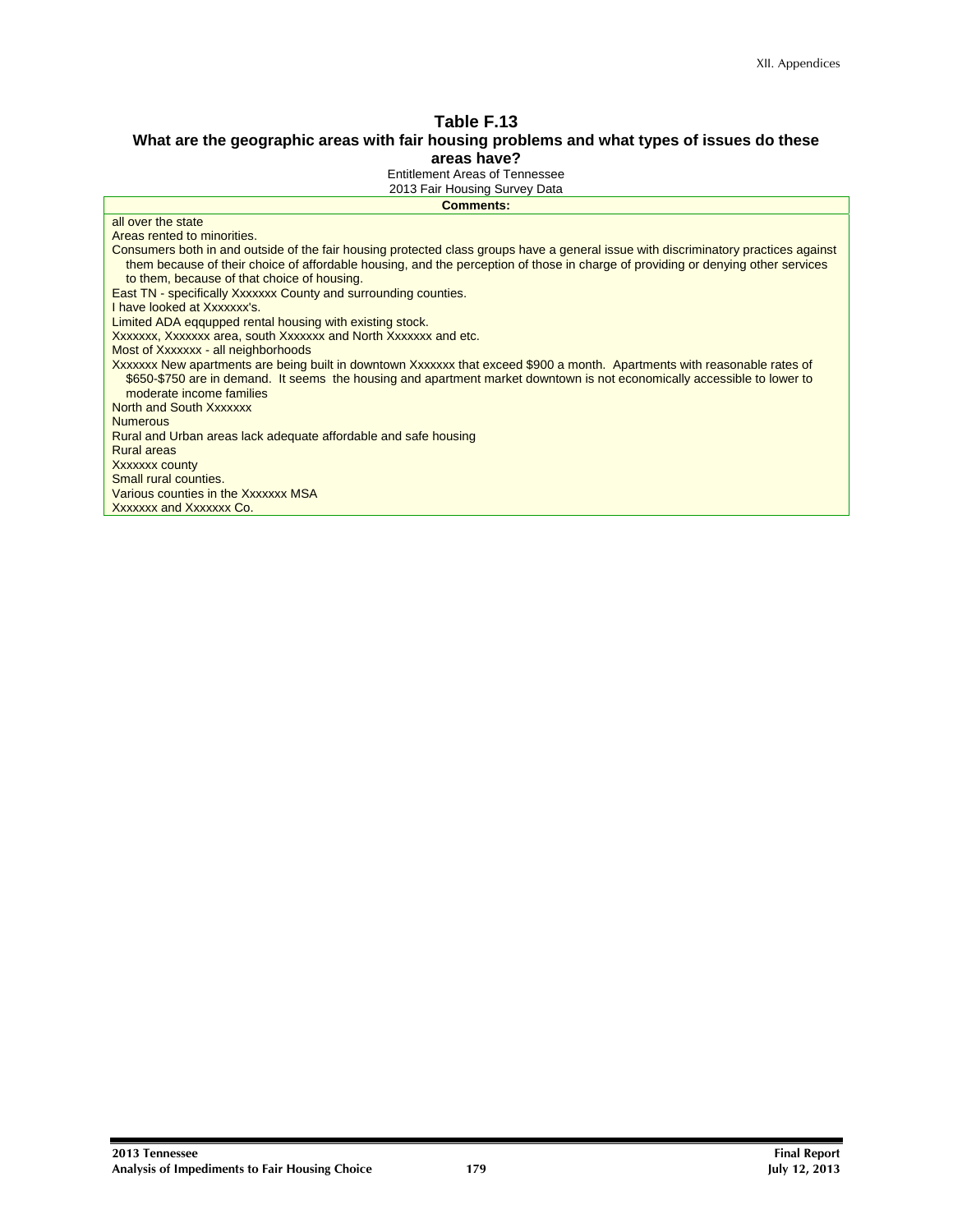#### **Table F.14 Please share any additional comments regarding fair housing.**

Entitlement Areas of Tennessee

| <b>Comments:</b>                                                                                                                                                                                                                                                    |
|---------------------------------------------------------------------------------------------------------------------------------------------------------------------------------------------------------------------------------------------------------------------|
| All landlords I know, rent based on ability to pay without regard to race, sex, religion, or any other reason.                                                                                                                                                      |
| All Training for a property manager is very helpfull when it comes to fair housing.                                                                                                                                                                                 |
| Xxxxxxx, TN housing and building codes certainly make it difficult if not impossible for lower income to live in the community. Since I                                                                                                                             |
| work in the community I will pass on providing name and phone. thank you.<br>Xxxxxxx Housing and Redevelopment Corporation would be willing to host Fair Housing training in Xxxxxxx, TN.                                                                           |
| Feel that interview questions are slanted towards person making complaint. Responder is made to feel he is guilty until proven                                                                                                                                      |
| innocent. Responder has burden of proof of innocence rather that person complaining having burden of proof of quilt.                                                                                                                                                |
| HUD currently has a home construction program under its umbrella and as such, homes produced under that program should be                                                                                                                                           |
| considered a viable home choice/option for all individuals, but especially our protected class individuals and the low to moderate                                                                                                                                  |
| income individuals. HUDs fair housing law specifically addresses impediments to housing choice or restricting housing choice,                                                                                                                                       |
| but entities outside of HUD which benefit from federal funds disseminated through HUD programs, discriminate against HUDs                                                                                                                                           |
| own housing construction program. The choice of housing, and removing barriers to the choice of ALL housing  is furthering                                                                                                                                          |
| Fair Housing.                                                                                                                                                                                                                                                       |
| I am not familiar enough with the previous issues to answer                                                                                                                                                                                                         |
| I believe more education should be presented to neighborhood groups related to the fair housing act.                                                                                                                                                                |
| I do think the Fair Housing laws have gone a little overboard in some areas i.e. advertising - when creating a picture of a property                                                                                                                                |
| we are supposed to all genres - blacks, seniors, children, etc. At Open Houses we have to remember to offer everybody that                                                                                                                                          |
| comes through the door a cookie. These rules have just gotten way out of hand.                                                                                                                                                                                      |
| I have been in Apartment Rental / Property Management for 5 years now. I have always had some kind of classes offered to me by<br>the company that I worked for to insure that I was fully aware of Fair housing quidelines. In Apartment homes it is to the owners |
| benefit to supply this education to their employees.                                                                                                                                                                                                                |
| I have not worked in Real Estate since 1996. I just have three rental properties that I rent.                                                                                                                                                                       |
| I know from recent discussions with our HUD-Xxxxxxx CPD staff that Fair Housing Impediments and responding to the                                                                                                                                                   |
| impediments that are identified througih education, complint referrals and proactive involvement in removing local impedimants is                                                                                                                                   |
| going to be more of a focus at the federal, state and local levels for those involved in coordinating and implementing HUD funded                                                                                                                                   |
| programs.                                                                                                                                                                                                                                                           |
| I think, in the private sector in our area, a lot of landlords still operate under the "good ole boy" system and are not adequately                                                                                                                                 |
| educated with regard to Fair Housing laws and Landlord-Tenant law in general. Or, if they are educated, they are ignoring them.                                                                                                                                     |
| I would like to see some consideration given to senior citizens and think potential participants should have to pass a drug screen.                                                                                                                                 |
| Living in a rural area there are some issues of low income housing. Unfortunately, I am not well enough as to what is available                                                                                                                                     |
| My knowledge and experence in the arena of Fair Housing is very limited. The County Mayor wears many hats. Fair Housing is not<br>included.                                                                                                                         |
| N/A                                                                                                                                                                                                                                                                 |
| No comment                                                                                                                                                                                                                                                          |
| Our state leads the nation in attracting new retirees. Where are they going to live in ten years? In twenty years, will they be trapped                                                                                                                             |
| in their bedrooms.                                                                                                                                                                                                                                                  |
| Overall, I don't think there is enough education to the public about "what is fair housing" and how does it protect them. I also think                                                                                                                              |
| the "Fair Isaac" credit reporting could be look at as being discrimminating to a degree.                                                                                                                                                                            |
| please share more advertisement so people knows when seminars are held. Maybe put ads on TV mags, local papers and throw                                                                                                                                            |
| ads in homes.                                                                                                                                                                                                                                                       |
| Rent prices are increasing and availability is decreasing, and this impacts fair housing or affordable housing.                                                                                                                                                     |
| THDA requires "compliance with" its Fair Housing Policy in several of its programs, but I am unable to locate any such published                                                                                                                                    |
| policy on the website. THDA should go ahead and complete this policy and make it available to those of us who use the                                                                                                                                               |
| programs.<br>this area is a very rural area so probably some of the issues encountered in heavily populated areas do not apply here.                                                                                                                                |
| We manage two properties in Xxxxxxx (affordable) and have Section 8 residents. I am not familiar with the overall state or Xxxxxxx                                                                                                                                  |
| area other than these properties.                                                                                                                                                                                                                                   |
| While I can not answer for other industries, I can state that in multi-family housing, we are overly trained about fair housingso                                                                                                                                   |
| much that some people are scared to death of it.                                                                                                                                                                                                                    |
|                                                                                                                                                                                                                                                                     |
|                                                                                                                                                                                                                                                                     |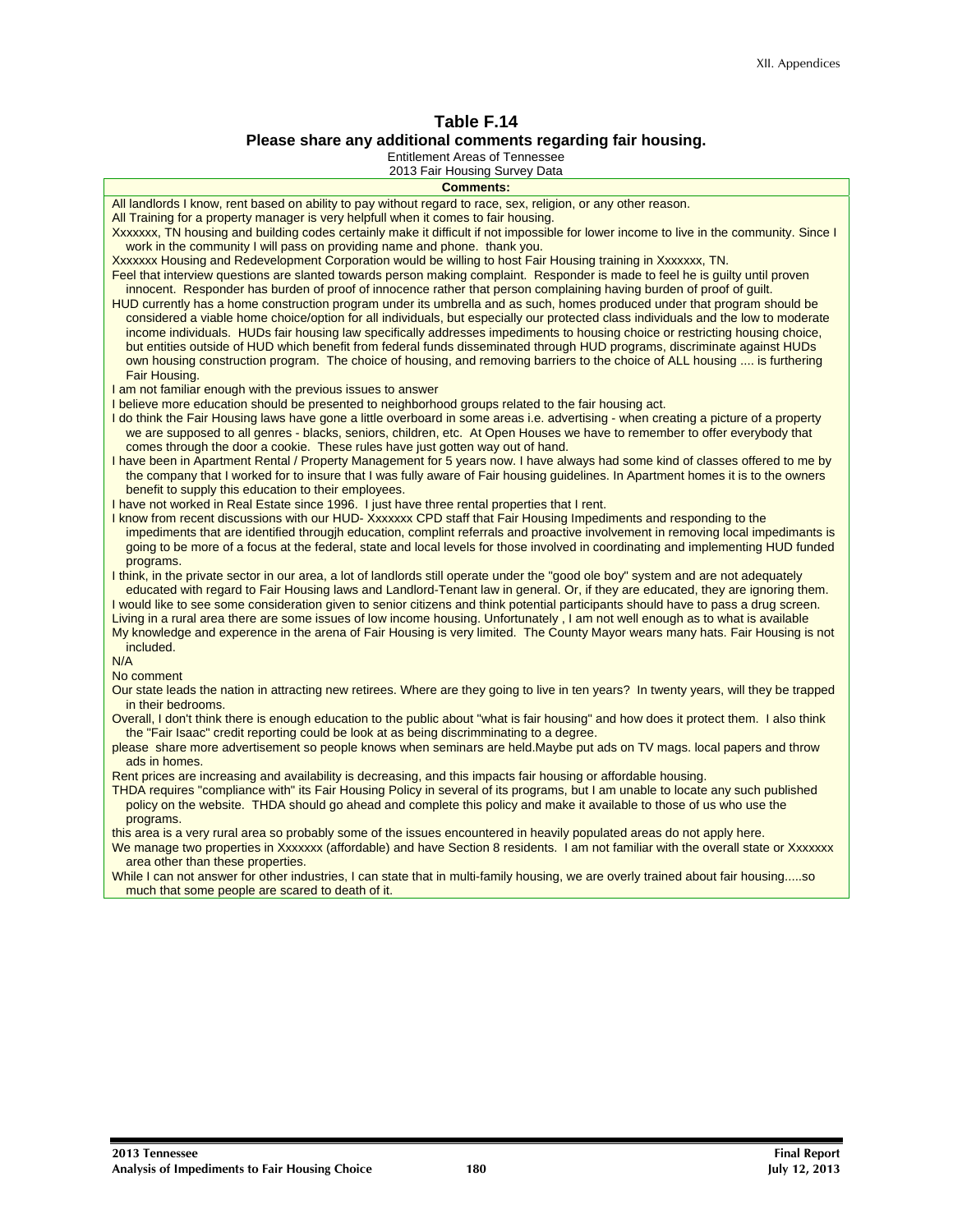## **COMMENTS: FAIR HOUSING IN THE PRIVATE SECTOR**

#### **Table F.15**

#### **Are you aware of any questionable practices or barriers to fair housing choice in the rental housing market?**

Entitlement Areas of Tennessee

2013 Fair Housing Survey Data **Comments:**  accessibility to mobility impaired; apparent discrimination based upon national origin; city not interested in addressing lack of accessible units **Affordability** Apartment complexes are using a new system that supposedly calculates rental rates based on supply and demand. However, there is no way to know if they make up rates based on who's inquiring about an apartment. The process lacks transparency. based on arrest record. or bad credit. (have you seen the banking/mortgage news lately?) depending on the number of units owned Have heard examples of persons saying that they were refused a rental unit based on race and having a housing choice voucher. I also owned a property management company years ago and the same problems still exist. The use of the internet is a wolf in sheeps clothing. I believe some individuals in Xxxxxxx are declined for rental property based on race/culture but it is "unspoken" and other reasons are given. I have seen families turned away, with very plausible excuses, but I was aware of the real reasons. Mostly due to the number of children in the family,and the perceived national origin. Assumptions are made of national origin and those perceived to be "illegals" are only shown the worst properties since it's assumed they will take anything. Insufficient ADA equipped units. Need is greater than supply. It has been years back but knew of a complex that did not allow children No overt barriers/impediments just renters being "overly" selective. These renters also have no idea about the actual law/requirements. Not enough affordable housing, income limits too restrictive, criminal record too often used against a renter when record is not related to renter's ability to be a good tenant, not enough public transportation frequency and stops in areas of affordable housing, attitudes of some landlords and other tenants including racist and sexist attitudes NOT ENOUGH AVAILABLE FOR ALL On more than one occasion, I have spoke with a person on the phone who asked me "do you rent to Hispanics?" After i asked them why they would ask such a question, I was informed that some landlords in Xxxxxxx apparently "don't rent to Hispanics." Owners who manage their own rental properties often think they have the right to choose WHO can live in their properties. past criminal records, 20 plus years people with last names that may indicate race or different national origin being told there were no vacancies and another person with different name being told there were vacancies people with limited English are charged more and sometimes not rented to at all protected by attorney-client privilege and confidentiality rules race creed disability Race, Disability - mental and physical Gender - domestic violence victims National Origin refusing to house someone based on too many issues -- disability causes (mental health, HIV/AIDS status, etc) Refusing to rent to persons with criminal records that are greater than 15 to 20 years. refusing to rent without a social security to certain nationals although there is a co-signer with a social security Rental places not available Segregation is still occurring in rental communities. Statement: one can not detect the about question, because they usually says if they do not want you to rent " It has been rented". You have no way of knowing if it rented at that particular time or they rented it later. Unless tested Tenants do not know what the laws allow and do not allow the landlords to do to them. the only awareness is based on customer calling stating this is happening and asking who should they contact There have been complaints related to sex, familial status, race and disability.

There is a huge gap in housing for people with disabilities, especially physical disabilities and accessible neighborhoods To few affordable housing for low and moderate income

Too many leeches enrolled.

transportation options

Who the heck do you think is going to say out loud, "I'm not going to rent to you, you're ..." Fill in with race, sexual persuasion, whatever you want. This is an exercise in futility. They have all kinds of ways to get around renting if they don't like the way you look, sound, etc.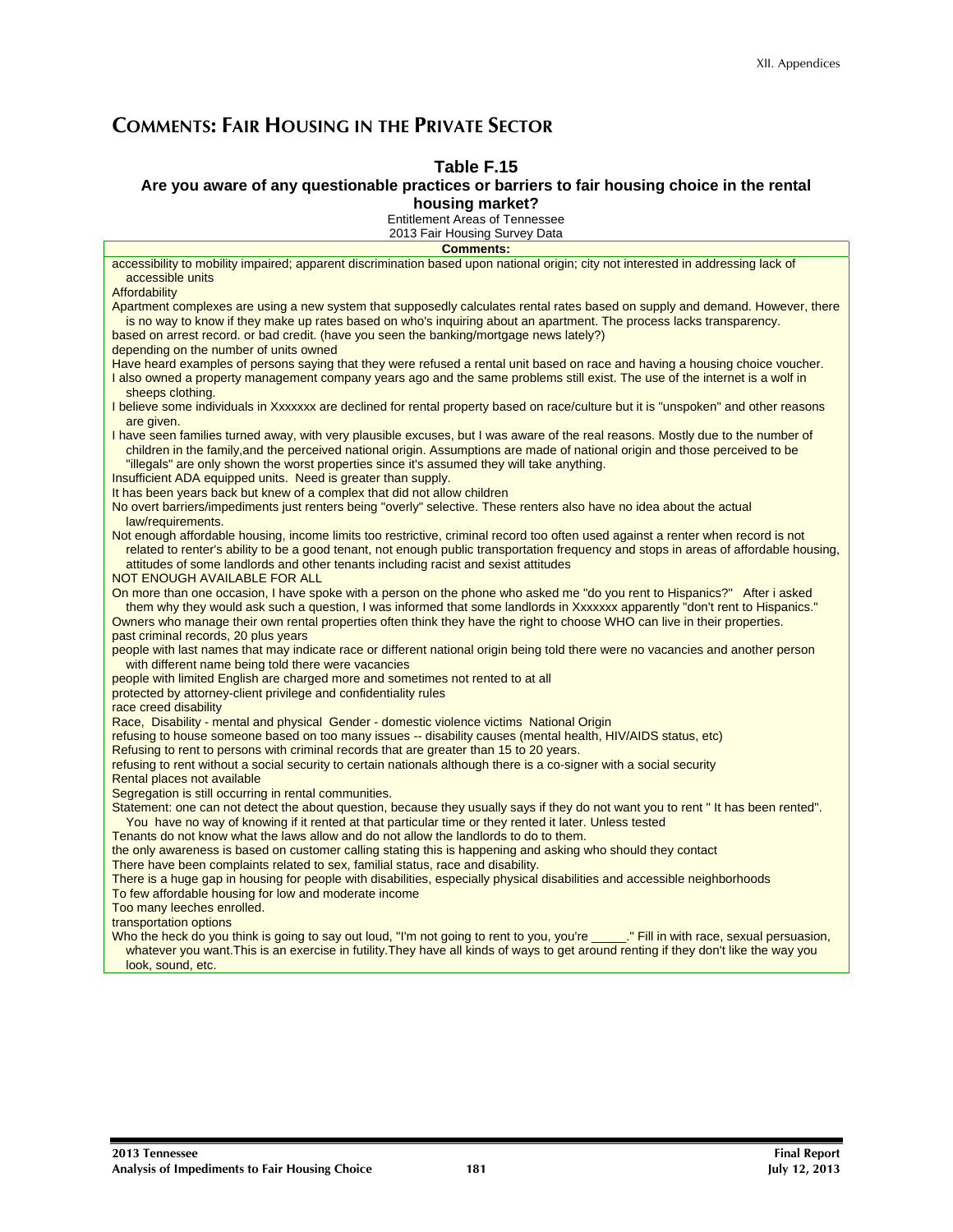## **Are you aware of any questionable practices or barriers to fair housing choice in the real estate**

**market?** 

Entitlement Areas of Tennessee 2013 Fair Housing Survey Data

| <b>Comments:</b>                                                                                                                                                                                         |
|----------------------------------------------------------------------------------------------------------------------------------------------------------------------------------------------------------|
| accessibility to mobility impaired; no interest in building of accessible units; no one is qualified to make appropriate retrofits                                                                       |
| age restricted communities                                                                                                                                                                               |
| Buyers of certain races are often assumed to want to live in areas with a high concentration of buyers of the same race.                                                                                 |
| <b>CATEGORIZING PEOPLE</b>                                                                                                                                                                               |
| Have heard anecdotal information about people moving to Xxxxxxx only being shown housing in certain areas.                                                                                               |
| I have not heard of a direct case that has come to our attention, however I have haerd that this has happened in our jurisdiction<br>before.                                                             |
| It is appparent when we realize how diverse some areas in TN have become however that diversity is not reflected in<br>homeownership. In other words, most neighborhoods are still very much segregated. |
| Local realtors "seem" to steer certain invidivuals to specific areas based on socioeconomic circumstances.                                                                                               |
| Problems still exist.                                                                                                                                                                                    |
| same as above                                                                                                                                                                                            |
| schools                                                                                                                                                                                                  |
| Some realtors do not want to reprsnet buyers/sellers that are moderate to low income becasue of low commissions.                                                                                         |
| Statement: another thing that can not be detected, due to unable to determine at the time of showings, unless tested                                                                                     |
| Steering is still prevalent                                                                                                                                                                              |
| Steering minorities to certain areas                                                                                                                                                                     |
| steering, RealEstate broker seleting agents based on race.                                                                                                                                               |
| The realtors do not know what the laws are pertaining to them and need to know how they are breaking the law. In addition, they<br>allow local customs to dictate practices.                             |
| There is statements issued regarding realtors "guiding" clients                                                                                                                                          |
| When showing a potential home to an African American client, the next door neighbor turned on music very high that included                                                                              |
| profanity and racial slurs, and brought out a big dog that he chained on the property line and allowed to bark at my client during                                                                       |
| the entire showing. I did make the seller's agent aware of it, but it was neighbor discrimination and an attempt to intimidate (which                                                                    |
| was successful.) My buyer elected not to buy a home (that he liked and could afford) because of the neighbor's blatant behavior.                                                                         |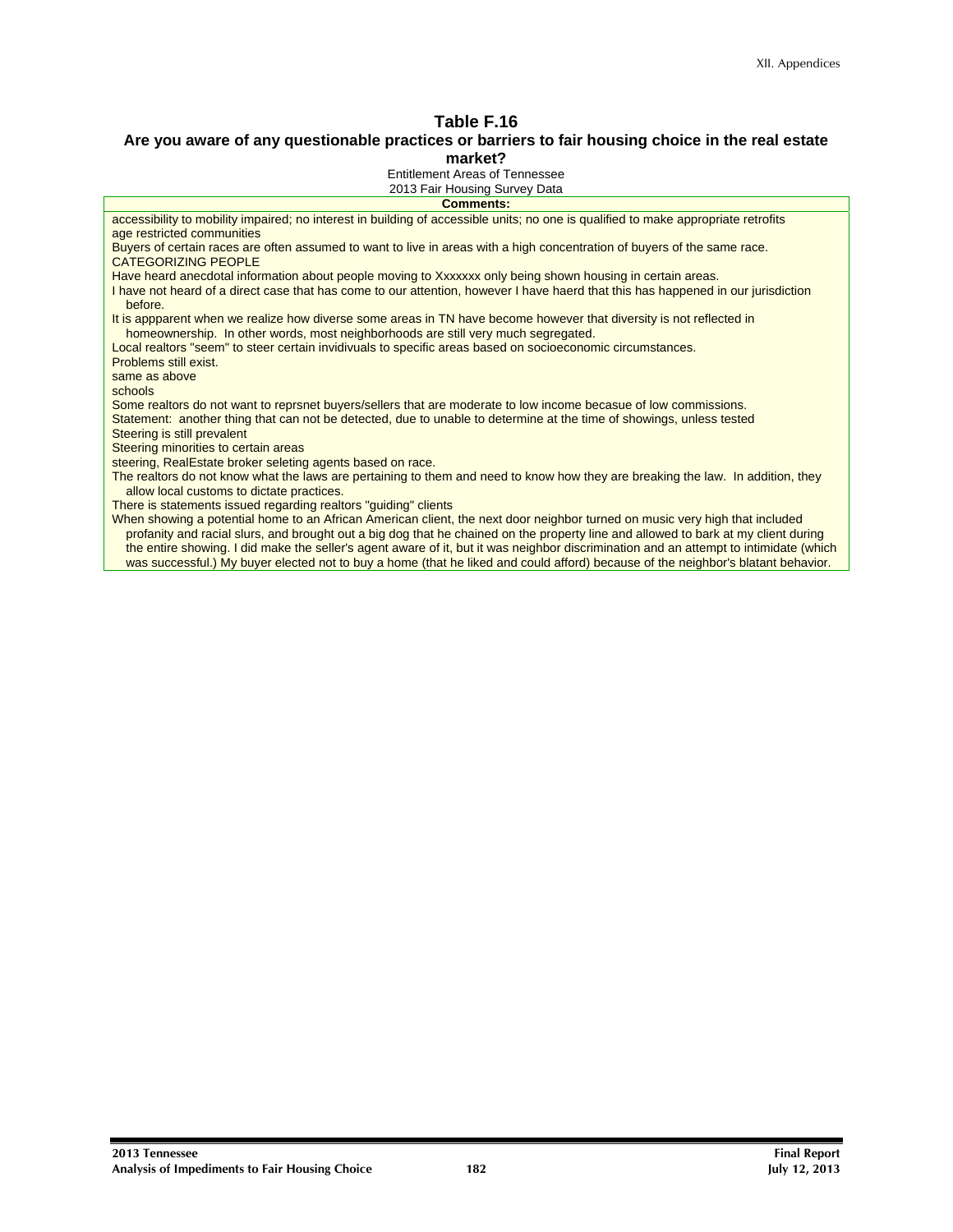#### **Are you aware of any questionable practices or barriers to fair housing choice in the mortgage and home lending industry?**

Entitlement Areas of Tennessee

| <b>Comments:</b>                                                                                                                                                          |
|---------------------------------------------------------------------------------------------------------------------------------------------------------------------------|
| As a foreclosure and housing counselor, I constantly come across evidence of predatory lending to people of color.                                                        |
| As mentioned above                                                                                                                                                        |
| barriers to persons based upon language and apparent national origin                                                                                                      |
| Based on a study performed over the last few years, it has been determined that women and racial minorities are unable to acquire<br>home mortgages in this area.         |
| Certain companies took advantage of open opportunities. I was responsible and had a reputation for helping those people that had<br>been taken advantage of.              |
| <b>Credit ratings</b>                                                                                                                                                     |
| Data shows that this is occuring, but I am not personally aware of this.                                                                                                  |
| During the height of the subprime lending market, African American neighborhoods were targeted by brokers and lenders.                                                    |
| Either approving minorities' loan with higher fees and rates over their counter parts with same credentials or denying minorities at a<br>higher rate                     |
| Fraudelent and predatory loans, especially to minorities. Note various lawsuits.                                                                                          |
| Have seen evidence in Fair Lending reports that are compiled annually.                                                                                                    |
| Higher interest interest are still offered to women and racial minorities living in certain areas.                                                                        |
| Higher interest rates are assigned to those with poor credit. Often that applies to women and racial minorities but it is based on<br>credit.                             |
| Higher rates to minorities or higher denial rates for minorities.                                                                                                         |
| higher rates to minorities or low-income                                                                                                                                  |
| I know by heresay only.                                                                                                                                                   |
| I've heard instances of minorities being steered into higher interest rate mortgages, even when they qualify for better rates. It<br>happened to my mom, but she refused. |
| Interest rates are arbitrarily adjusted by mortgage companies in a manner that would make it impossible to prove violations of the<br>fair housing code.                  |
| It has been proved that historically that people of color have been discriminated against by being given higher interest rates and<br>closing costs.                      |
| Lack of education in minority and low income areas particular in the rural areas of the state.                                                                            |
| MAKING IT IMPOSSIBLE FOR AN INDIVIDUAL ON A FIXED INCOME TO QUALIFY.                                                                                                      |
| Xxxxxxx has been targeted by Bank of America and Wells Fargo in unfair lending based on race and sex causing massive                                                      |
| foreclosures and deterioration of property values.                                                                                                                        |
| Mortgage companies are being very strict due to the previous problems however, they are pull at every hair and chickens tooth to                                          |
| screen you out of the fair housing market when it comes to buying a home. They say it is a requirement of the goverment and it                                            |
| may be but, it is also a means of either discriminating or discourgaing home onwership by minorities. Although the President has                                          |
| in place options to help push the market forwards the lending institutions are using it to hamper/stop the ownership of homes by                                          |
| women and minorities races.                                                                                                                                               |
| notice that based on location of property, rates and modifications varies                                                                                                 |
| offering only sub-prime loans to people who would qualify for prime loan products                                                                                         |
| PREDATORY LENDING AND REDLINING, I.E., TARGETING THE AFRICAN AMERICAN COMMUNITIES                                                                                         |
| Price discrimination - higher fees/percentage for homes of lower values that some protected classes are more likely to purchase.                                          |
| The credit scoring system and credit score based lending as protected class members tend to have lower scores.                                                            |
| Statement: another one that can not be detected, unless a tester go through the motion of getting a loan.                                                                 |
| still happens                                                                                                                                                             |
| The recent local issue of predatory lending                                                                                                                               |
| They don't know they are breaking the law and also allow local customs to dictate practices.                                                                              |
| this is historical, been happening for decades and still is                                                                                                               |
| This was done in one of my subdivisions on a large scale by lenders represented by mortgage broker paid bonuses for putting                                               |
| people into higher interest rate loans.                                                                                                                                   |
|                                                                                                                                                                           |
|                                                                                                                                                                           |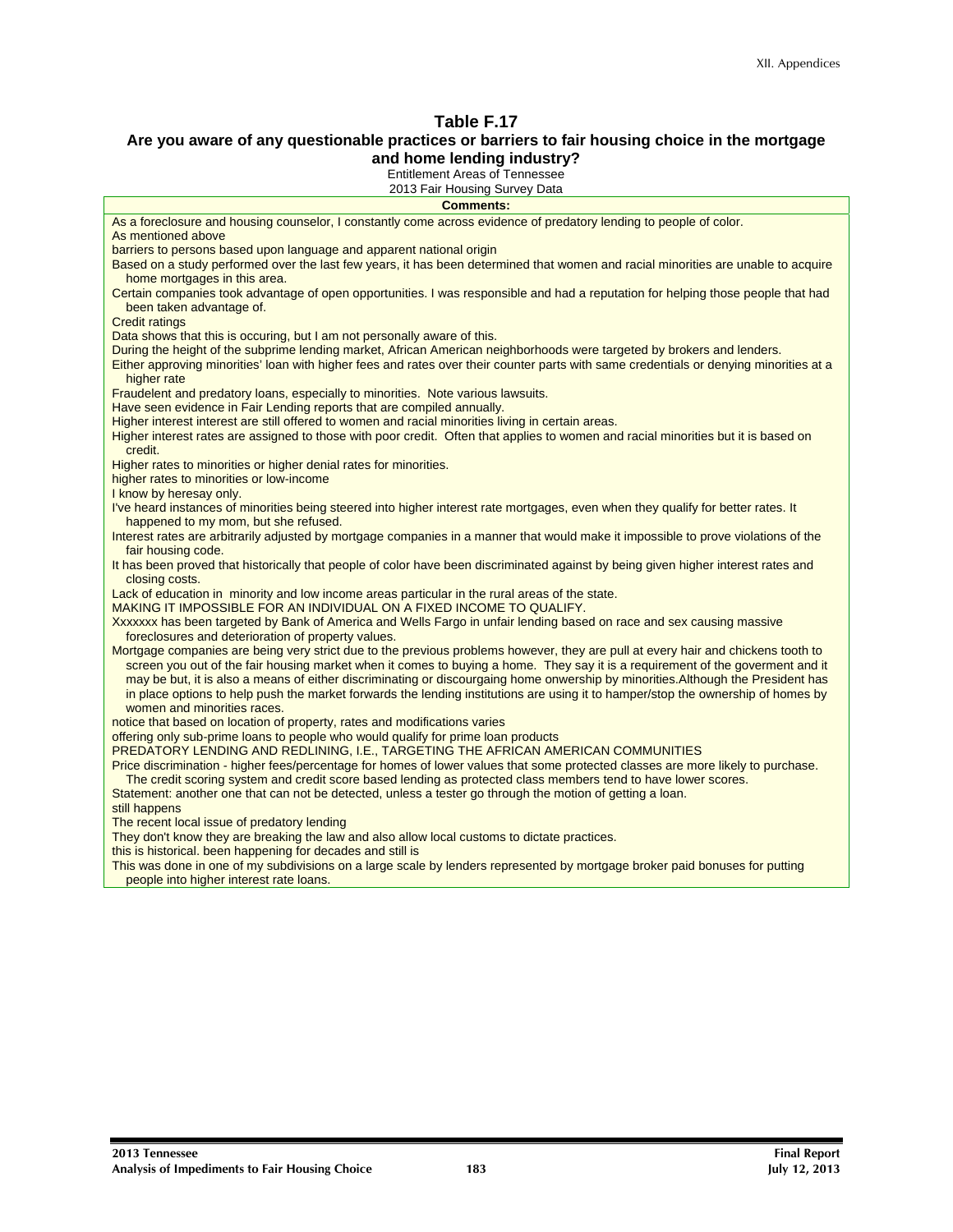#### **Are you aware of any questionable practices or barriers to fair housing choice in the housing construction or accessible housing design fields?**

Entitlement Areas of Tennessee

2013 Fair Housing Survey Data

| <b>Comments:</b>                                                                                                               |
|--------------------------------------------------------------------------------------------------------------------------------|
| A lack of accessible designs in new subdivisions and accessible parks, neighborhoods, etc.                                     |
| accessability                                                                                                                  |
| an apt complex in town is redoing doorways and sidewalks                                                                       |
| Construction companies don't build homes for people with disabilities normally, it's not a common practice                     |
| Construction in violation of the Design and Construction requirements of the Fair Housing Act.                                 |
| Have heard from advocacy groups that ADA/504 requirements aren't being followed.                                               |
| I am unawarde of newly built properties being built to accomadate handicap accessability                                       |
| I have noticed LOTS of 2- and 3- story residences, but have not personally explored whether they have wheelchair access.       |
| If it were a handicaped building it would have to be constructed according to codes specification.                             |
| If there has been any new construction in the past five years in my town that is accessible, or visitable, I am unaware of it. |
| Lack of zoning in the city, all construction is lets make a deal                                                               |
| Most contractors know better and their work should not be cleared by code                                                      |
| Most disability cases invlove denial or delay of reasonable accommodation/modification                                         |
| need testing by a tester                                                                                                       |
| Not enough accessible housing units                                                                                            |
| Our local government ensures that new construction is built to required specifications.                                        |
| refusal or delay in providing reasonable accommodation/modification                                                            |
| same as above                                                                                                                  |
| Steps built in new construction                                                                                                |
| Very little attention is given to efficient layout and truly, not cheap, economical construction with proper usage of space.   |
| We need more handicap accessible homes for the disabled and for senior citizens                                                |

#### **Table F.19**

#### **Are you aware of any questionable practices or barriers to fair housing choice in the home insurance industry?**

Entitlement Areas of Tennessee

2013 Fair Housing Survey Data

**Comments:** 

|  | And charge more. |  |
|--|------------------|--|
|--|------------------|--|

certain zip codes or street names charge higher insurance rates

Cost

Credit Score / Insurance Score based insurance as protected class members tend to have lower scores

Higher premiums for certain neighborhoods where minorities live

Higher rates based on zip codes

I don't know specific allegations but with the trends being as they are I'm sure you may find some barrier in this area..

In certain areas the premiums are higher or the company state they don't insure for cars or home in the particular area or community.

Insurance companies are quick to cancel policies and coverage in certain areas of the city that are predominantly black. Insurance companies prrey on the low to moderate low incomes and increase their premiums even without a claim due to

percentage of claims filed by others in the area.

Insurance rates are skyrocketing on rental properties and have been for the last 3 years

Insurers charge higher rates in some areas.

need testing by a tester

Rates are arbitrarily adjusted by insurance companies in a manner that would make it impossible to prove violations of the fair housing code.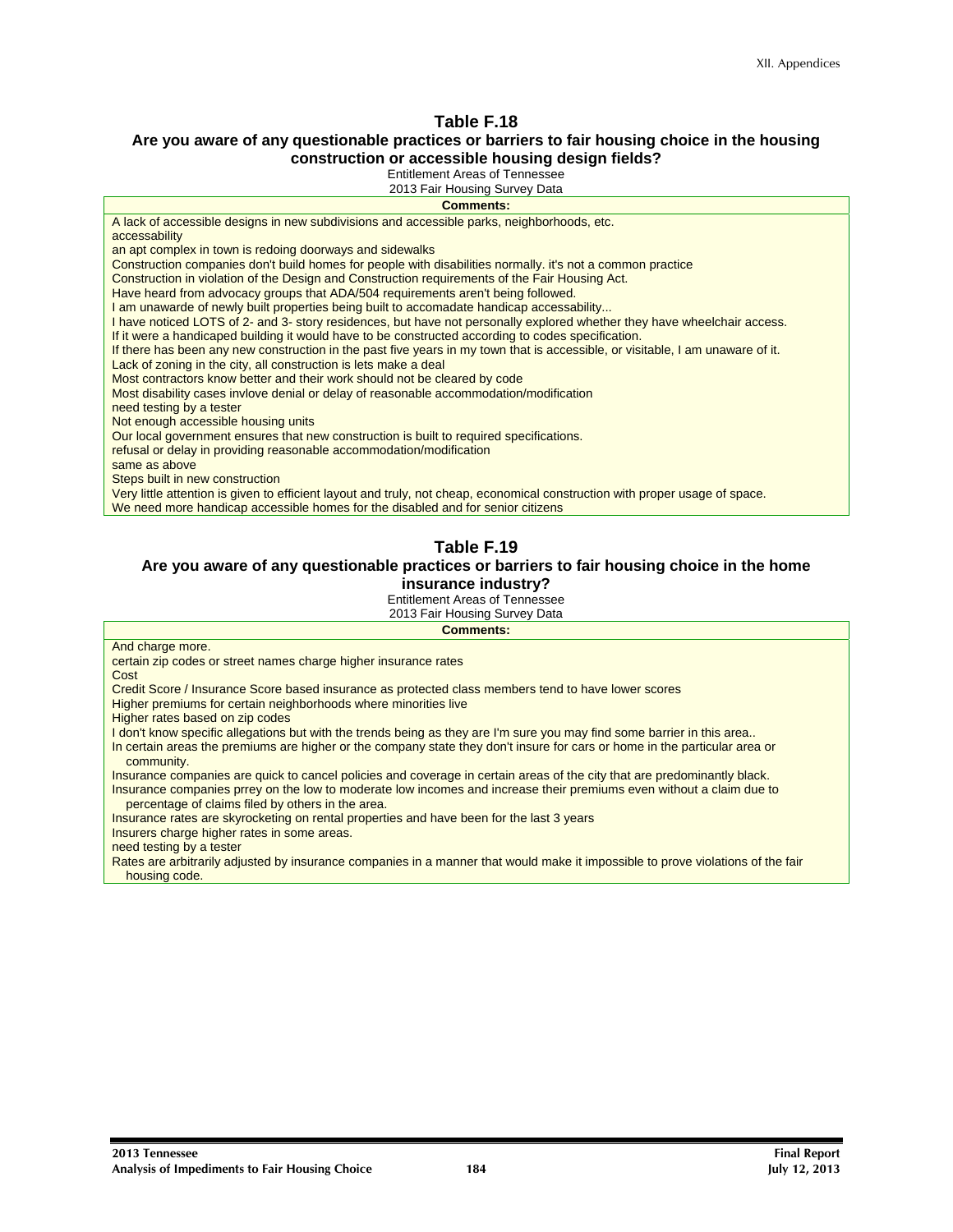#### **Are you aware of any questionable practices or barriers to fair housing choice in the home appraisal industry?**

Entitlement Areas of Tennessee

2013 Fair Housing Survey Data

#### **Comments:**

| I cannot understand how certain areas (really nice subdivisions) northwest of downtown did not appreciate in value while the rest of    |
|-----------------------------------------------------------------------------------------------------------------------------------------|
| Xxxxxx was booming.                                                                                                                     |
| I don't know specific allegations but with the trends being as they are I'm sure you may find some barrier in this area.                |
| I knwo it has happened in the past and most lilley continues to happen presently due to the nature of the business                      |
| In Xxxxxxx I believe this plays a big role but it would be difficult to provide direct proof. Neighborhoods, even quite affluent areas, |
| often border very poor, racially diverse neighborhoods which affects appraisals. I have personal experience with this as an             |
| appraiser told me he had to account for "the neighbors."                                                                                |
| Initial values within my development were held down because it was ablack neighborhood                                                  |
| It appears that this is happening.                                                                                                      |
| Market value appears to be less in areas with people                                                                                    |
| need testing by a tester                                                                                                                |
| Our home was incorrectly appraised and compared to homes with far less amenities, land, and square footage when we attempted            |
| to refinance it. The house was comped with houses in "lower income" areas outside of the five mile radias because our house             |
| happens to be much larger than surrounding properties and the appraiser assessed the home at less than half of the worth of the         |
| home. The bank refused to do another appraisal even though we could prove otherwise.                                                    |
| Over appraising homes so that the loans can be a higher amount - more than the houses are worth, resulting in upside down               |
| mortgages.                                                                                                                              |
| Sometimes appraisal come in lower than what my own market analysis says, but I can't say that it's related to the ethnic makeup of      |
| the neighborhood, though I have suspected it.                                                                                           |
| The homes are evaluated at a lower appraisal in black community. An example is a home that would be evaluated in a different            |
| community at 160,000 thu 200,000. in the black would be evaulated at 130,000. This keeps the value of the black community               |
| property low for sales/resale purposes and refinance valuse. Then the domino effect begins with Insurance coverage, low income          |
| housing, lace of care provided form garbages pickup, street up keep, and an increase in the cost of utilities.                          |
| There is an effort to destroy the values of certain areas based upon racial makeup.                                                     |
| This is a huge problem across the country. Middle class African-American neighborhoods are routinely valued as lesser than              |
| similarly situated white neighborhoods. I know it happens a great deal in Xxxxxxx.                                                      |
| We have had this happen for a fact in some of our transitional neighborhoods that we are helping with redevelopment efforts and         |
| that have significant minority resident percentages.                                                                                    |
|                                                                                                                                         |

### **Table F.21**

#### **Are you aware of any barriers in other housing services?**

Entitlement Areas of Tennessee

|  | 2013 Fair Housing Survey Data |
|--|-------------------------------|
|  |                               |

| <b>Comments:</b>                                                                                                                           |
|--------------------------------------------------------------------------------------------------------------------------------------------|
| a lot of apartments will not rent to anyone if they have an arrest record, this does not apply to me, but, this is discrimatory because it |
| limits where people who have made a minor mistake in the past can live                                                                     |
| By eliminating a choice of housing (specific type of housing option) which is available to all qualified individuals, you may not be       |
| directly descriminating against a protected class of individuals, but you are effectively restricting housing choices or the availability  |
| of housing choices for all of those protected classes of individuals.                                                                      |
| I think the ongoing challange that we face at the local level in making sure that we provide adequate housing choice for folks,            |
| partcularly that fall into the low/mod and special needs catagories of our population.                                                     |
| in renting to Section 8 candidates, time frames of each step in the process is too long.                                                   |
| Many Apartment complexes are still not educated on the familial status law I deal with mostly families with chidren and at least           |
| monthly, I meet someone who tells me about a landlord that would not allow two childen to share a room or a child to share a               |
| room with a parent, 2 bedroom unit a parent and 3 children, will be turned down 8 out of ten times in the convention housing               |
| market.                                                                                                                                    |
| Quality of construction materials and workmanship was lower than normal by builders becuase it was a balck community                       |
| realtors selling homes for sellers and banks, under estimating their value, in order to purchase for themself or family members, need      |
| testing by a tester                                                                                                                        |
| same as above                                                                                                                              |
| There are issues regarding zoning within the City of Xxxxxxx                                                                               |
| When we purchased a home last year we were denied a 30-year mortgage even though we have good credit and excellent payment                 |
| history, because we are senior citizens. They made us pay a high interest on a fifteen year mortgage. (Apparently since my                 |
| husband is 67 and Lam 58 they figured we would die before we could pay our full 30 years!) We could not prove this but we were             |

husband is 67 and I am 58 they figured we would die before we could pay our full 30 years!) We could not prove this but we were asked by the bank how old we were when we were putting the deal together.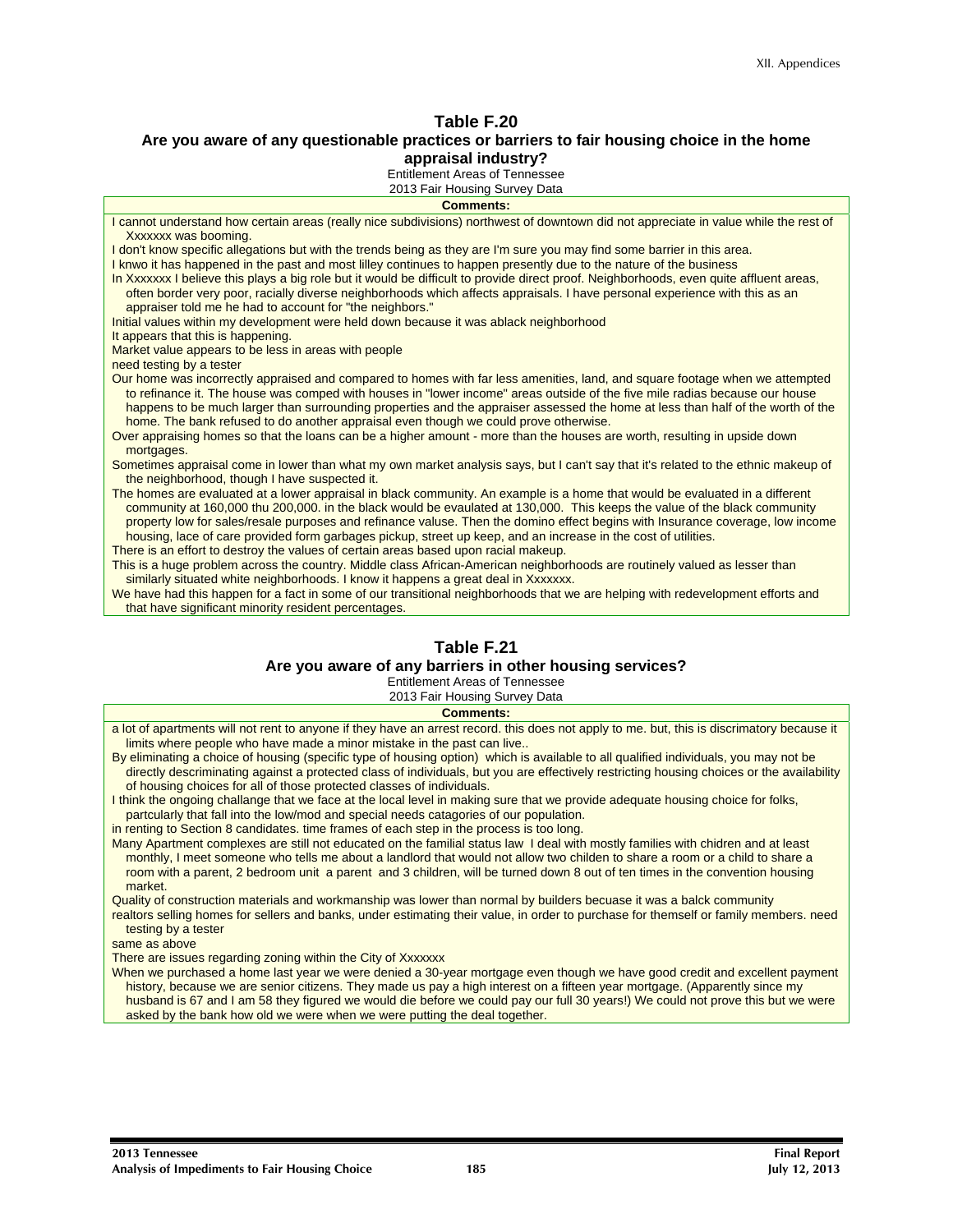## **COMMENTS: FAIR HOUSING IN THE PUBLIC SECTOR**

#### **Table F.22**

#### **Are you aware of any questionable practices or barriers to fair housing choice in land use**

**policies?** 

Entitlement Areas of Tennessee

| 2013 Fair Housing Survey Data                                                                                                                                                                                                                                                                                                                                                                                     |
|-------------------------------------------------------------------------------------------------------------------------------------------------------------------------------------------------------------------------------------------------------------------------------------------------------------------------------------------------------------------------------------------------------------------|
| <b>Comments:</b>                                                                                                                                                                                                                                                                                                                                                                                                  |
| A city here locally has just lost a lawsuit involving this issue and the court awarded a judgment against the city for 5.3 million dollars.<br>Any zoning system or design that is not inclusive as it limits the development of property suitable for protected class members and<br>isolates non-protected class members from the protected class members.<br>Area plans are often probihitive for multifamily. |
| Xxxxxxx, TN limits areas where multi family housing can be built and certainly limits building rental property to keep lower income<br>individuals from living in the city of Xxxxxxx.                                                                                                                                                                                                                            |
| Education in communities, apathy, and lack of advocacy particularly in rural areas.<br>Generally put in the poorer sections and built less well                                                                                                                                                                                                                                                                   |
| I feel that too many multi-family housing units are built in concentrated areas and it actually overloads the area. Everyone deserves<br>a nice place to live without being overcrowded.                                                                                                                                                                                                                          |
| Just opposition when it is suspected that tenants would be low-income individuals or families<br>Land Use limits usage to preclude many social areas                                                                                                                                                                                                                                                              |
| Limiting a certain kind of housing in certain area, such as accessible housing and affordable housing<br>Low income and subsidized housing in specified areas and there is a failure to accept Section 8 vouchers in certain neighborhoods.                                                                                                                                                                       |
| Many cities and even counties have purposely zoned land so that no multifamily land is available.                                                                                                                                                                                                                                                                                                                 |
| Multi-family housing was torn down and the occupants sent to targeted areas causing the neighborhoods to decline.<br>need testing by a tester                                                                                                                                                                                                                                                                     |
| New low-income housing often gets concentrated in areas that lack access to grocery stores, public transit, and social services.<br>NIMBY is m from neighbors and HOA's that do not want group homes, senior centers or other people with mental disabilities living in<br>their neighborhoods                                                                                                                    |
| NIMBYism, when it comes to constructing affordable housing.<br>policies and zoning laws that limit single family home building only on larger lots, that concentrate multi-family housing in limited                                                                                                                                                                                                              |
| areas.                                                                                                                                                                                                                                                                                                                                                                                                            |
| reasonable accommodation to existing zoning is difficult                                                                                                                                                                                                                                                                                                                                                          |
| Some cities or counties specifically prohibit affordable homes built under the HUD program, as a viable housing options within their<br>communities. Some areas require large acreage (15+) or other prohibitive cost requirements.                                                                                                                                                                               |
| some suburbs do not allow multifamily housing or officially allow them, but they are never approved                                                                                                                                                                                                                                                                                                               |
| The city of Xxxxxxx has placed great in helphing development downtown, but help to develop black communities has been sorely<br>lacking. Street improvements are delayed, sidewalk construction is put off and the list goes on and on.                                                                                                                                                                           |
| There are many issue here that need to be covered and discussed. There is a real need for how and where housing is done to be<br>discussed at length.                                                                                                                                                                                                                                                             |
| This area is looked after by zoining. Tax payers and residents usually must vote to change the land use.                                                                                                                                                                                                                                                                                                          |
| Universities and surrounding land are being used to develop student housing. Off campus housing that provide dorm like facilities<br>are targeting students only. This affords little opportunity for aging, family housing. This applies pressure to the smaller property<br>owners who take up the overflow of tenants that do not or cannot live in those facilities.                                          |
| <b>Zoning laws</b>                                                                                                                                                                                                                                                                                                                                                                                                |
| Zoning policies historically have segregates land uses.                                                                                                                                                                                                                                                                                                                                                           |
| Zoning prevents muli-family development in a great deal of Xxxxxxx                                                                                                                                                                                                                                                                                                                                                |
|                                                                                                                                                                                                                                                                                                                                                                                                                   |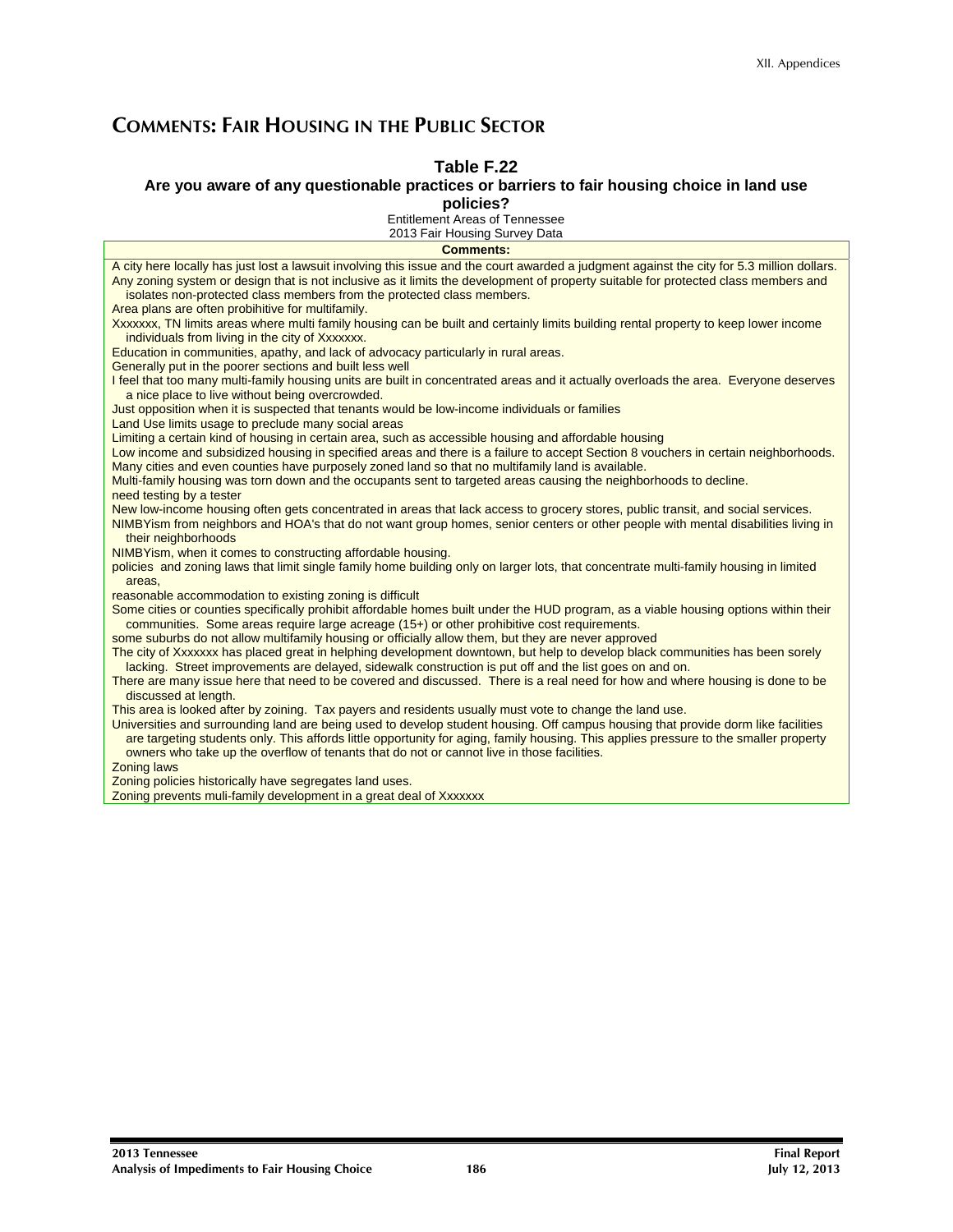#### **Are you aware of any questionable practices or barriers to fair housing choice in zoning laws?**

Entitlement Areas of Tennessee

| 2013 Fair Housing Survey Data                                                                                                                                                                                                                                                                                                                                           |
|-------------------------------------------------------------------------------------------------------------------------------------------------------------------------------------------------------------------------------------------------------------------------------------------------------------------------------------------------------------------------|
| <b>Comments:</b>                                                                                                                                                                                                                                                                                                                                                        |
| Any zoning system or design that is not inclusive as it limits the development of property suitable for protected class members and<br>isolates non-protected class members from the protected class members.                                                                                                                                                           |
| Both State & Federal limits per site; zoning residental but local codes required higher code enforcements not applicable to<br>residential; local utilities charging commerical rates not residential rates                                                                                                                                                             |
| Xxxxxxx, TN new building codes                                                                                                                                                                                                                                                                                                                                          |
| Cities are quick to not allow group homes or multi family homes                                                                                                                                                                                                                                                                                                         |
| group homes                                                                                                                                                                                                                                                                                                                                                             |
| I don't know specific allegations but with the trends being as they are I'm sure you may find some barrier in this area.                                                                                                                                                                                                                                                |
| In Xxxxxxx, in Xxxxxxx County the rules restrict placement of "group homes" if there are a number in a predominantly ethnic<br>neighborhood, but all the neighborhoods are predominantly "ethnic" if based on race. In addition, the definitions of group home,<br>supported living home, medical residential homes, etc. are changing and the rules should change too. |
| Local government appears to have responded appropriately to NIMBYism in my town.                                                                                                                                                                                                                                                                                        |
| Many cities and even counties have purposely zoned land so that no multifamily land is available.                                                                                                                                                                                                                                                                       |
| Most zoning ordinances allow for group homes, however, depending on the neighborhood the public outcry against such housing<br>normally trumps zoning.                                                                                                                                                                                                                  |
| Nashvile does not have inclusionary zoning                                                                                                                                                                                                                                                                                                                              |
| need testing by a tester                                                                                                                                                                                                                                                                                                                                                |
| <b>NIMBYism</b>                                                                                                                                                                                                                                                                                                                                                         |
| No zoning for a number of social issues                                                                                                                                                                                                                                                                                                                                 |
| reasonable accommodation to zoning is still difficult                                                                                                                                                                                                                                                                                                                   |
| Right now we have several residential zones that can accomodate small group homes, however these are constantly being looked<br>at and there is an element in our community that would like the City to look at restricting these type of uses to fewer residential<br>zones.                                                                                           |
| Strong study and change needed here.                                                                                                                                                                                                                                                                                                                                    |
| There is a case in our county where residents are protesting the proximity of a group home to schools.                                                                                                                                                                                                                                                                  |
| There is nimby issue with permanent supportive hosuing in Xxxxxxx and Xxxxxxx County and the homeless issue is a mess and<br>unresiolved due to some governments not being on board with finding a suitable plan.                                                                                                                                                       |
| This has got better but still exist unfortunately.                                                                                                                                                                                                                                                                                                                      |
| Zoning and NIMBY are serious fair housing issues.                                                                                                                                                                                                                                                                                                                       |
| Zoning appears to be restrictive in some areas.                                                                                                                                                                                                                                                                                                                         |
| Zoning in Xxxxxxx is a huge barrier for housing development. Current multi-plex properties are empty and for sale but can only be<br>used for single-family housing since the Zoning downgrades to R-1 once the property is vacant for over 30 days.                                                                                                                    |
| zoning that requires more land than is necessary to build small muti-family projects limiting innovative affordable housing solutions<br>in urban areas                                                                                                                                                                                                                 |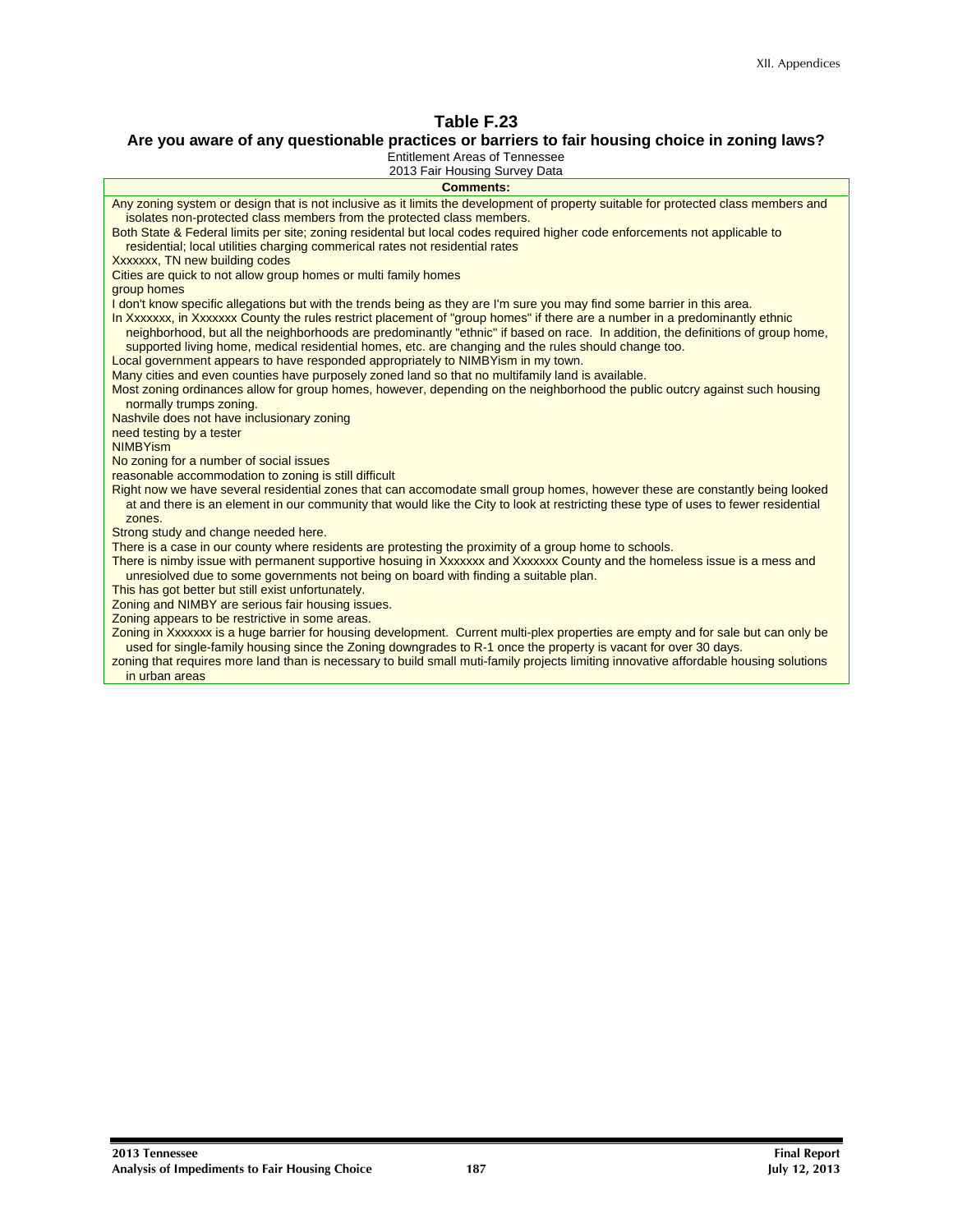#### **Are you aware of any questionable practices or barriers to fair housing choice in occupancy standards or health and safety codes?**

Entitlement Areas of Tennessee

| 2013 Fair Housing Survey Data                                                                                                                                                                    |
|--------------------------------------------------------------------------------------------------------------------------------------------------------------------------------------------------|
| Comments:                                                                                                                                                                                        |
| As I answered on the previous page, if national origin is perceived to be one that may suggest someone may not be legal, they are                                                                |
| only shown the worst house which does have health and safety violations.                                                                                                                         |
| bedroom standards again, it there are a number of childen in the household.                                                                                                                      |
| Codes being inadequately enforced in immigrant and low-income communities                                                                                                                        |
| Codes being inadequately enforced in immigrant communities                                                                                                                                       |
| Codes enforcement is lacking in communities of color and immigrants.                                                                                                                             |
| I have seen a sort of reverse discrimination against white landlords in predominantly minority neighborhoods, they are being held to                                                             |
| a higher standard of renovation/rental housing repairs than similar landlords and properties owned by minorities. I think this is just                                                           |
| as wrong as the opposite: all landlords should be held to the same standards.                                                                                                                    |
| I would not say in our jurisdiction that it has been done in immigrant communities, but rather in some of our more low income and                                                                |
| minority neighborhods there hyave been some tendencies to not be consistant with some health/safety codes particularly in rental<br>housing, for fear of forcing a household to become homeless. |
| In an effort to not be targeting minorities, overcrowding housing is ignored until absolutely necessary, or formal complaint or criminal<br>activity is found.                                   |
| In areas where the population is lower income there is a problem with sub standard living conditions going unchecked by authorities.                                                             |
| Many immigrant families are living in substandard conditions (i.e. too many people in one household). This is a cultural issue.                                                                  |
| minority and low income areas, due to apathy, lack of education and advocacy.                                                                                                                    |
| need testing by a tester                                                                                                                                                                         |
| No inforcement of building codes.                                                                                                                                                                |
| Not just for immigrant communities but across the board in this community. (Xxxxxxx especially)                                                                                                  |
| Often see homes rented or purchased by one family, but subsegently have other family members move in to a house not designed                                                                     |
| for that many occupants                                                                                                                                                                          |
| regulating renter, buyers on how many adults can live in the home in non-white areas                                                                                                             |
| Same in black, poor, and hispanic<br>some areas are over crowded. No way or inability to check and verify, or just plain overlooked or ignored until problems arise.                             |
| Some areas have below-standard housing owned by "slumlords" and rented to minorities.                                                                                                            |
| Tenants using section 8 voucheers in rental units are intimidated by landlords and reluctant to report code violations for fear of                                                               |
| losing their voucher                                                                                                                                                                             |
| There are no occupancy standards and there are units with too many people living in them.                                                                                                        |
|                                                                                                                                                                                                  |

**2013 Tennessee Final Report Analysis of Impediments to Fair Housing Choice** 188 **188 188 189 12, 2013 Analysis of Impediments to Fair Housing Choice**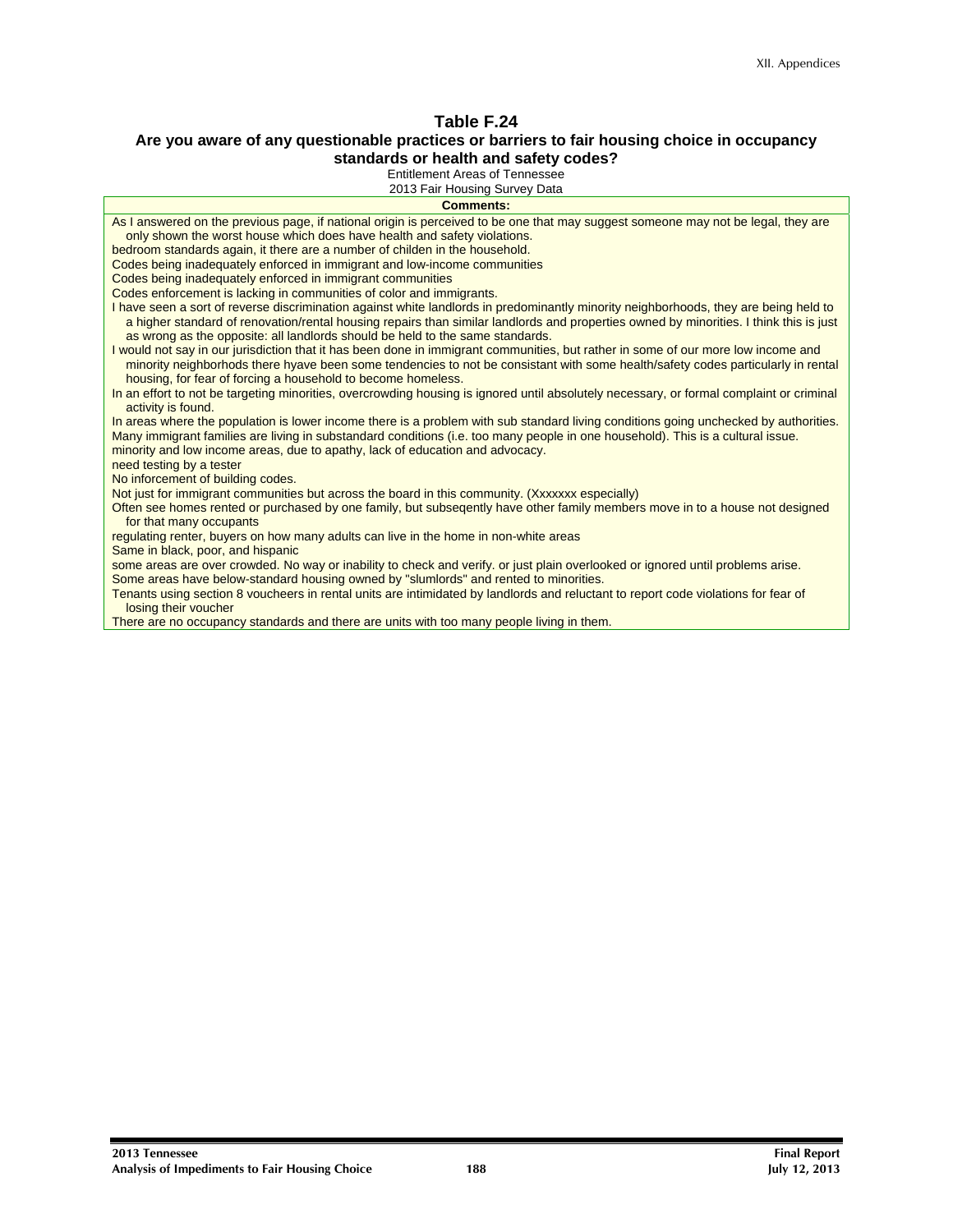#### **Are you aware of any questionable practices or barriers to fair housing choice in property tax policies?**

Entitlement Areas of Tennessee

| 2013 Fair Housing Survey Data                                                                                                                                                                                                                                                                                                                                                                                                                                            |
|--------------------------------------------------------------------------------------------------------------------------------------------------------------------------------------------------------------------------------------------------------------------------------------------------------------------------------------------------------------------------------------------------------------------------------------------------------------------------|
| <b>Comments:</b>                                                                                                                                                                                                                                                                                                                                                                                                                                                         |
| Affordable housing developments (LIHTC) are taxed typically the same as "market rate" developments. This makes it hard for<br>developers to continue to provide an affordable product. It is an expense that the developers can only estimate, but have no<br>control over. It oftens makes a development hard to finance.                                                                                                                                               |
| Aggressive tax assessment and collection of public housing facilities                                                                                                                                                                                                                                                                                                                                                                                                    |
| Are there any? I am not aware of any.                                                                                                                                                                                                                                                                                                                                                                                                                                    |
| As far as I know there are no tax incentives for modifications                                                                                                                                                                                                                                                                                                                                                                                                           |
| Favored valuations for "higher priced" property including land are subsidies and create barriers to affordable housing by<br>proportionately allocating a higher burden to protected class members than would otherwise be allocated if everyone paid a fair<br>assessment tax. I.E., \$50K home valued at \$50K whereas a \$750K home might be valued at \$400K for tax valuation;<br>Commercial land may be valued as agricultural allowing a lower tax burden; other. |
| I don't know of any incentives for modifications or accommodation given to rental prop owners by local gov or state                                                                                                                                                                                                                                                                                                                                                      |
| I don't know specific allegations but with the trends being as they are I'm sure you may find some barrier in this area.                                                                                                                                                                                                                                                                                                                                                 |
| In Xxxxxxx, city residents pay more in property taxes than Xxxxxxx County residents. This encourages more well-off families to<br>abandon the city for cheaper county living.                                                                                                                                                                                                                                                                                            |
| Insufficient funds for community programs                                                                                                                                                                                                                                                                                                                                                                                                                                |
| lack of incentives for housing developers that would create more opportunities for people to purchase or rent affordable housing in<br>better neighborhoods closer to community resources and better schoole                                                                                                                                                                                                                                                             |
| LIHTC projects that are in a Nonprofit Set-Aside are taxed as "for profit" enterprises due to LIHTC requirements. This is our biggest<br>issue.                                                                                                                                                                                                                                                                                                                          |
| need testing by a tester                                                                                                                                                                                                                                                                                                                                                                                                                                                 |
| No such grants available in my area                                                                                                                                                                                                                                                                                                                                                                                                                                      |
| No tax incentives or relief for elderly on fixed incomes<br>Property Assessments overvalued so I can't offer affordable housing. I am recently trying to offer a home for rent to a Disabled<br>Senior Citizen and the taxes on the property are way out of line.                                                                                                                                                                                                        |
| State property assessors should use rental income (NOI) to calculate the assessed value of LIHTC properties when determining<br>property taxes. High Property taxes are making it hard for communities to function.                                                                                                                                                                                                                                                      |
| Taxes may not be the best mode of proper housing encouragement and other methods may need to be considered.                                                                                                                                                                                                                                                                                                                                                              |
| Tennesse does not give homestead exemptions                                                                                                                                                                                                                                                                                                                                                                                                                              |
| The City of Xxxxxxx is overly focusing on downtown and public housing and refuse to help for profit developers rebuild the city for<br>the inside.                                                                                                                                                                                                                                                                                                                       |
| There should not be a lack of tax incentives for corporate properties being able to make accomodations. They get a tax credit for<br>doing that                                                                                                                                                                                                                                                                                                                          |

#### **Table F.26**

#### **Are you aware of any questionable practices or barriers to fair housing choice in the permitting process?**

Entitlement Areas of Tennessee

2013 Fair Housing Survey Data

**Comments:** 

A simple google translate button on a website would be better than nothing.

access to permit process

At this point many places are offering documents at least in Spanish, but in my area there are many languages spoken. It's difficult to have documents in every single language but there are definitely a few others that are a majority and they are not represented. Documents are not offered in alternate languages but we have recently enacted the AVAZA Interpretation Service.

I don't think it's reasonable to expect documents in another language UNLESS all languages are available and represented. I think it's wrong to offer Spanish literature, but not Kurdish for example, when we have one of the highest populations of Kurdish immigrants in the nation. Each aspect should offer EVERY potential language, otherwise, it should just be English, which is our national language.

If they are getting government assistance they need to learn the US language of English

In most cases I have seen, an interpreter was used to discuss product. Should it be mandatory to offer Spanish documents in the USA. If so do you offer documents in Chinese, Korean, French?

Lack of consistency on a variety of fronts

Most contracts and addendums written in English. No translators availble in offices to assist people who do not speak English NIMBYism with group homes

Not reviewing submitted plans for possible fair housing violations specifically

one barrier is cost. Agencies and smaller governments that try to help persons of limited means most often do not have the money to have many of their documents translated.

Talk of English only in this state.

That should not be a violation if it is, we should not pander to those who won't learn English. If it benefits the agency doing the permitting to put it in Spanish they should be allowed to do so, but not be required to do so.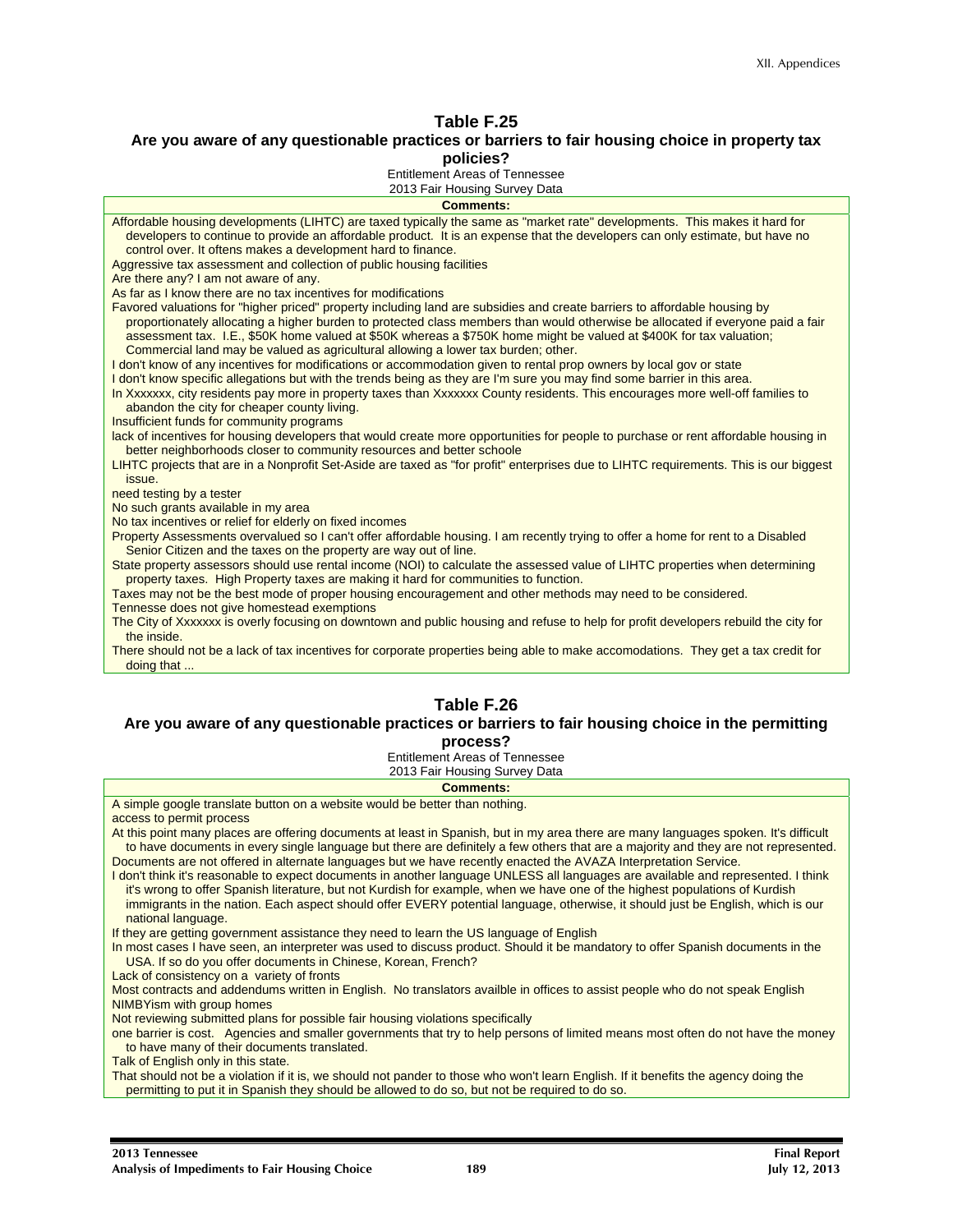#### **Are you aware of any questionable practices or barriers to fair housing choice in housing construction standards?**

Entitlement Areas of Tennessee

| 2013 Fair Housing Survey Data                                                                                                                                                              |
|--------------------------------------------------------------------------------------------------------------------------------------------------------------------------------------------|
| <b>Comments:</b>                                                                                                                                                                           |
| Accessible housing, grandfather in building – what is considered remodeling                                                                                                                |
| As far as I know there are no quidelines for accessible housing.                                                                                                                           |
| Xxxxxxx, TN new codes for building just adopted at the start of 2013                                                                                                                       |
| Education                                                                                                                                                                                  |
| for Tax Credit properties                                                                                                                                                                  |
| Guidelines and inconsistencies between Fair Housing and Section 504 rules. Also, no contact, that I know of, in our area to provide<br>guidance on exactly what is required, at a minimum. |
| Housing Construction Standards can Always use continuous improvement.                                                                                                                      |
| Lack of enforcement of quidelines in construction of accessible housing                                                                                                                    |
| lack of knowledge as to what the accessibility standards actually are; and potential conflict those standards may have with local<br>building codes                                        |
| Local builders don't seem to be trained in this area. There are certifications available from national home builders, but none certified<br>in my part of the state.                       |
| need testing by a tester                                                                                                                                                                   |
| see answer #2                                                                                                                                                                              |
| Standards are in place but are not applied adequately                                                                                                                                      |
| This needs thorough examination and modification.                                                                                                                                          |

#### **Table F.28**

#### **Are you aware of any questionable practices or barriers to fair housing choice in neighborhood or community development policies?**

Entitlement Areas of Tennessee

| 2013 Fair Housing Survey Data                                                                                                                                                                                                                                                                                                                                                                                                                                                                                                                                                                                                 |
|-------------------------------------------------------------------------------------------------------------------------------------------------------------------------------------------------------------------------------------------------------------------------------------------------------------------------------------------------------------------------------------------------------------------------------------------------------------------------------------------------------------------------------------------------------------------------------------------------------------------------------|
| <b>Comments:</b>                                                                                                                                                                                                                                                                                                                                                                                                                                                                                                                                                                                                              |
| Any zoning system or design that is not inclusive as it limits the development of property suitable for protected class members and<br>isolates non-protected class members from the protected class members. Street Lighting in "higher valued" areas where no<br>street lighting in "lower valued" areas. Shopping Districts, hospitals, desirable developments in "higher priced" areas where more<br>likely than not non-protected class members reside and less desirable jails, junkyards, dumps, sewage treatments, etc., in "lower<br>valued" areas where more likely than not protected class members reside - etc., |
| Community development policies are inadequate to provide for access to better housing and neighborhoods for people at the low to<br>moderate income levels                                                                                                                                                                                                                                                                                                                                                                                                                                                                    |
| Do neighborhood and community development policies exist anywhere in TN? I know some places claim to have them, but they're a<br>joke at best. In Xxxxxxx, one man seems to be responsible for every policy the city has. All projects must be cleared through him,<br>and he doesn't even work in the urban planning department. That's hindering the city's growth.                                                                                                                                                                                                                                                         |
| <b>Education and Advocacy</b>                                                                                                                                                                                                                                                                                                                                                                                                                                                                                                                                                                                                 |
| federal funding available for rehab projects only in low-income or distressed property areas<br>HOAs are very open about their restrictions                                                                                                                                                                                                                                                                                                                                                                                                                                                                                   |
| Many cities and even counties have purposely zoned land so that no multifamily land is available.<br>Need a lot of work here. Very difficult to get all that are needed up and running and keep the momentum up.<br>need testing by a tester                                                                                                                                                                                                                                                                                                                                                                                  |
| neighborhood developments offer no incenitives for individuals only corporations                                                                                                                                                                                                                                                                                                                                                                                                                                                                                                                                              |
| Often affordable housing policies target areas that are already affordable. Need to consider affordable housing in areas that are too<br>expensive to live. Need affordable housing close to services and jobs.                                                                                                                                                                                                                                                                                                                                                                                                               |
| Our new major is providing incentive to property owners both business and residental to revitalize in low moderate low income areas<br>- hope we see some postive change.                                                                                                                                                                                                                                                                                                                                                                                                                                                     |
| The city of Xxxxxxx at times has actually added restrictions to slow down development in black neighborhoods. They just do not<br>care about helping the balck community of inner city development prosper.<br>This relates back to zoning impediments.                                                                                                                                                                                                                                                                                                                                                                       |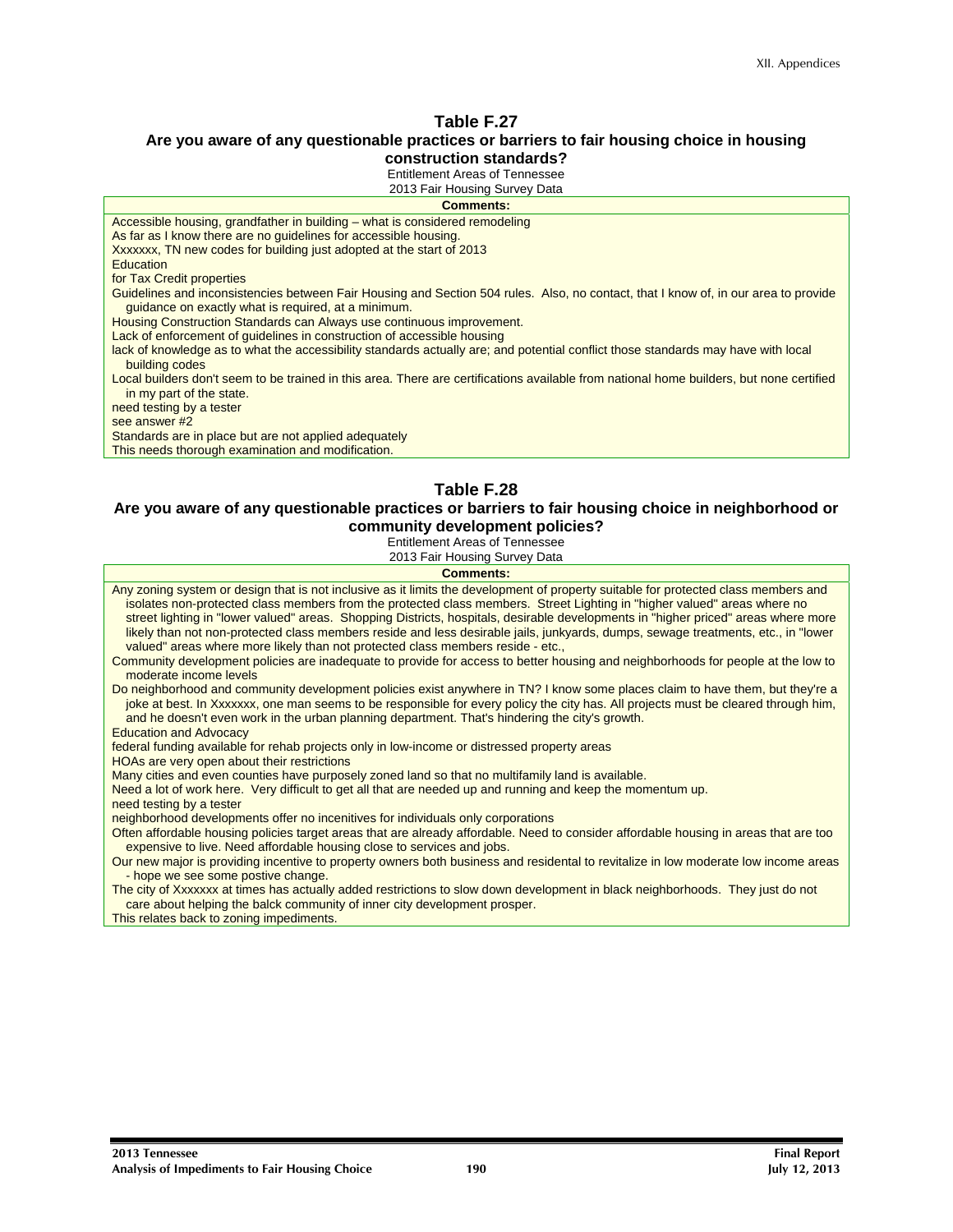#### **Are you aware of any barriers that limit access to government services, such as a lack of transportation or employment services?**

Entitlement Areas of Tennessee

| 2013 Fair Housing Survey Data                                                                                                                                                                                                                                          |
|------------------------------------------------------------------------------------------------------------------------------------------------------------------------------------------------------------------------------------------------------------------------|
| <b>Comments:</b>                                                                                                                                                                                                                                                       |
| age<br>Although the city has focused on job creation their has been little focus on hiring locally. New employers are given tax breaks and                                                                                                                             |
| nobody mo itors if they create the jobs promised or where the worker live (outside the city).                                                                                                                                                                          |
| Xxxxxxx has a very poor public transportation system. There are building appartments in areas that doesn't not have access to<br>public transportation.                                                                                                                |
| Employment not available on transit routes<br>few public transit options - what is available is not convenient                                                                                                                                                         |
| In the more rural areas.                                                                                                                                                                                                                                               |
| Inadequate parking<br>Inadequate public transit                                                                                                                                                                                                                        |
| incomplete public transportation services                                                                                                                                                                                                                              |
| Lack of adequate and user friendly public transportation to South Xxxxxxx areas where concentrations of immigrant and lower<br>income people live                                                                                                                      |
| Lack of or inadequate public transportation                                                                                                                                                                                                                            |
| lack of staff to address concerns or even answer phonescould use more workers in government offices<br>Lack of transportation                                                                                                                                          |
| lack of transportation and literacy                                                                                                                                                                                                                                    |
| Lack of transportation due to inadequate public transportation at a reasonable price and lack of bi-lingual employees to work with<br><i>immigrants</i>                                                                                                                |
| Lack of transportation to employment centers is a big problem in inner city communities and rural communities.<br>Lack of transportation to the indigent; unemployment office difficult to get to (Xxxxxxx, TN); many people don't have internet access;               |
| limited access to courts due to lack of transportation and forget employment services around here, practically non-existent!                                                                                                                                           |
| <b>Lack of Transportation!!</b><br>Little to no public transportation available in the Northeast Tennessee region                                                                                                                                                      |
| Low-income transportation to the seat of government is very poor in town.                                                                                                                                                                                              |
| need testing by a tester<br>No county transit  long time ongoing problem                                                                                                                                                                                               |
| One of the properties we manage in Xxxxxxx has very poor public transportation available.                                                                                                                                                                              |
| Poor transportation system here.<br>public transportation                                                                                                                                                                                                              |
| Public transportation in our area is very poor, regionally speaking. People who need mass transportation, even to the local Social<br>Security office, cannot easily do so.                                                                                            |
| Public transportation is woefully inadequate for jobs that may be available in more developed areas of the city.                                                                                                                                                       |
| Rural areas have limited transportation services for elderly or disabled, which severely limits or eliminates access to any other<br>services that might be offered outside of larger cities.                                                                          |
| rural areas without public transportation<br>Several public schools in the area that don't have elevators for upper floors, narrow doorways                                                                                                                            |
| The public transportation only goes to certain areas of the city. The people who live outside of these area but, have and opportunity<br>to get work in the area where the transportation is not stops, henders or prevent employment, higher employment opportunities |
| for all persons who need it.                                                                                                                                                                                                                                           |
| The public transportation system in Xxxxxxx is inadequate.<br>There are many apartments and homes in the county that do not have access to transportation.                                                                                                             |
| There is no public transportation in the unincorporated areas of Xxxxxxx County.                                                                                                                                                                                       |
| There should be some sort of subsidized or free (buses of duty etc) transportation system for people in low income areas that have                                                                                                                                     |
| little access to government, food, shopping and other services.<br>This area has very limited public transportation. Have a car or move to Xxxxxxx.                                                                                                                    |
| transportation                                                                                                                                                                                                                                                         |
| Transportation is a primary obstacle for any and all services. Also childcare.<br>transportation is only allowed in the lower income parts of the city                                                                                                                 |
| Transportation of city transportation to cooperated areas where it is defined rural but has been built up and heavily populated so that<br>people in the areas do not have access to the public transportation                                                         |
| Unemployment Rate in Xxxxxxx County in double digits. No public transportation exist                                                                                                                                                                                   |
| Unless you have a car there is no way to get to government service or to the employment office.<br>We do not have an unemployment office in Xxxxxxx there fore making it more difficult. People have to commute to Xxxxxxx or                                          |
| Xxxxxxx to go to the unemployment office.                                                                                                                                                                                                                              |
| We have an inadequate transit system generally.                                                                                                                                                                                                                        |
| You can always have better transporation and access to services                                                                                                                                                                                                        |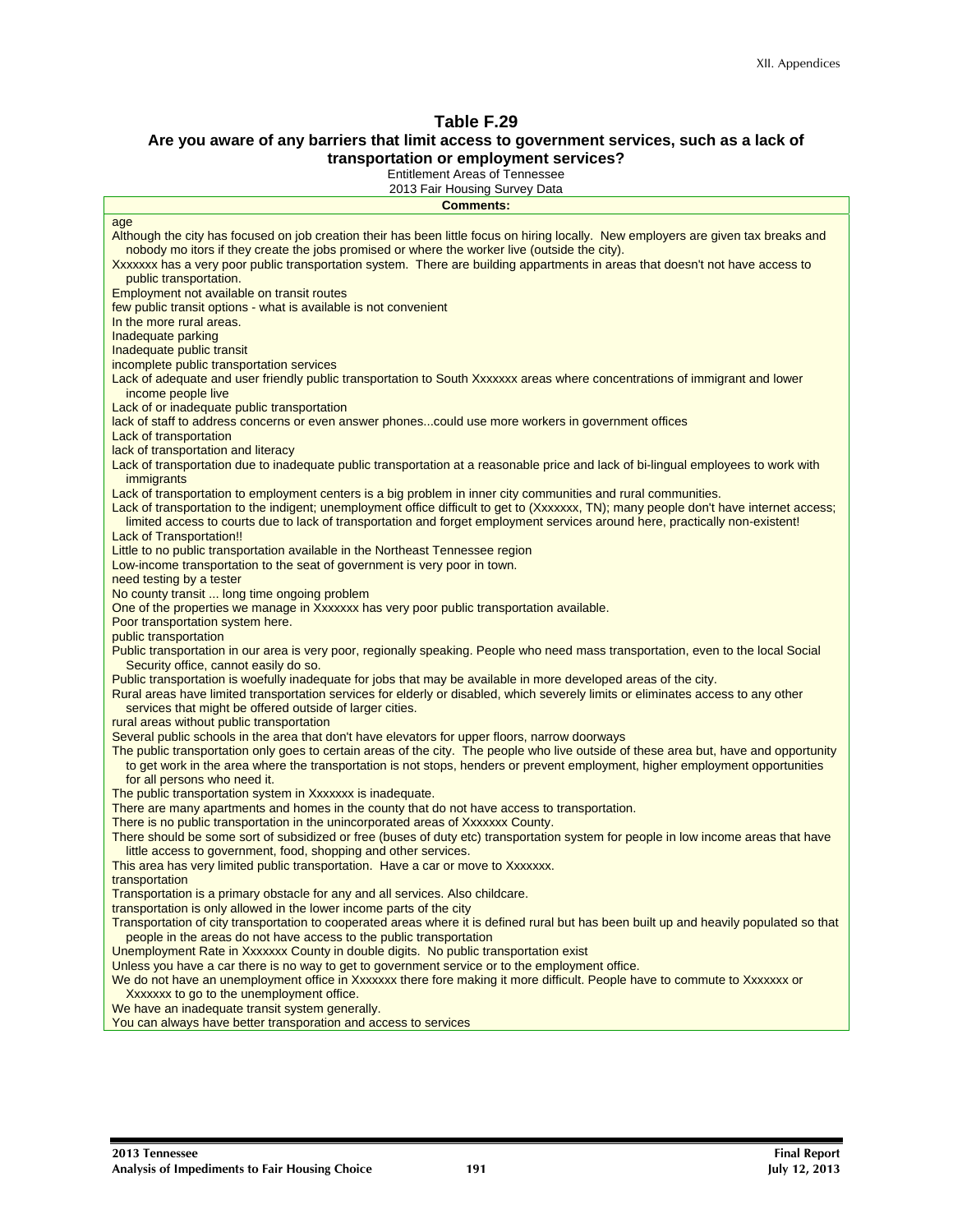#### **Are you aware of any barriers that limit access to government services, such as a lack of transportation or employment services?**

Entitlement Areas of Tennessee

2013 Fair Housing Survey Data

**Comments:** 

Again, not so much specific actions, but ever increasing development guidelines and costs for new housing is making it more challenging to provide the type of affordable housing choices we would like to see at the local level. Xxxxxxx, TN codes limit ability for building lower income housing. Dodd-Frank

Financial products and services under the current market structures.

hope not

inadequate bus system--needs more routes, more times, more of a focus on areas where people live who do not have cars Lack of creativity and flexibility to help inner city developers

need testing by a tester

Not enough affordable housing and not enough HUD program money to help moderate income households with buying a home - the city did away wiht the down payment program. Plus downtown housing way too expensive for the people that LIVE and WORK here.

Poor planning practices that are not looking to the future. Every developer and city official acts like only young professionals will be living in our town. They must not know that census data exists.

see answer #2

The city of Xxxxxxx does not have a fair housing staff person, which I believe is needed,

There is Council and Commission opposition to permanent supportive housing in our community as a result of NIMBY public outcry.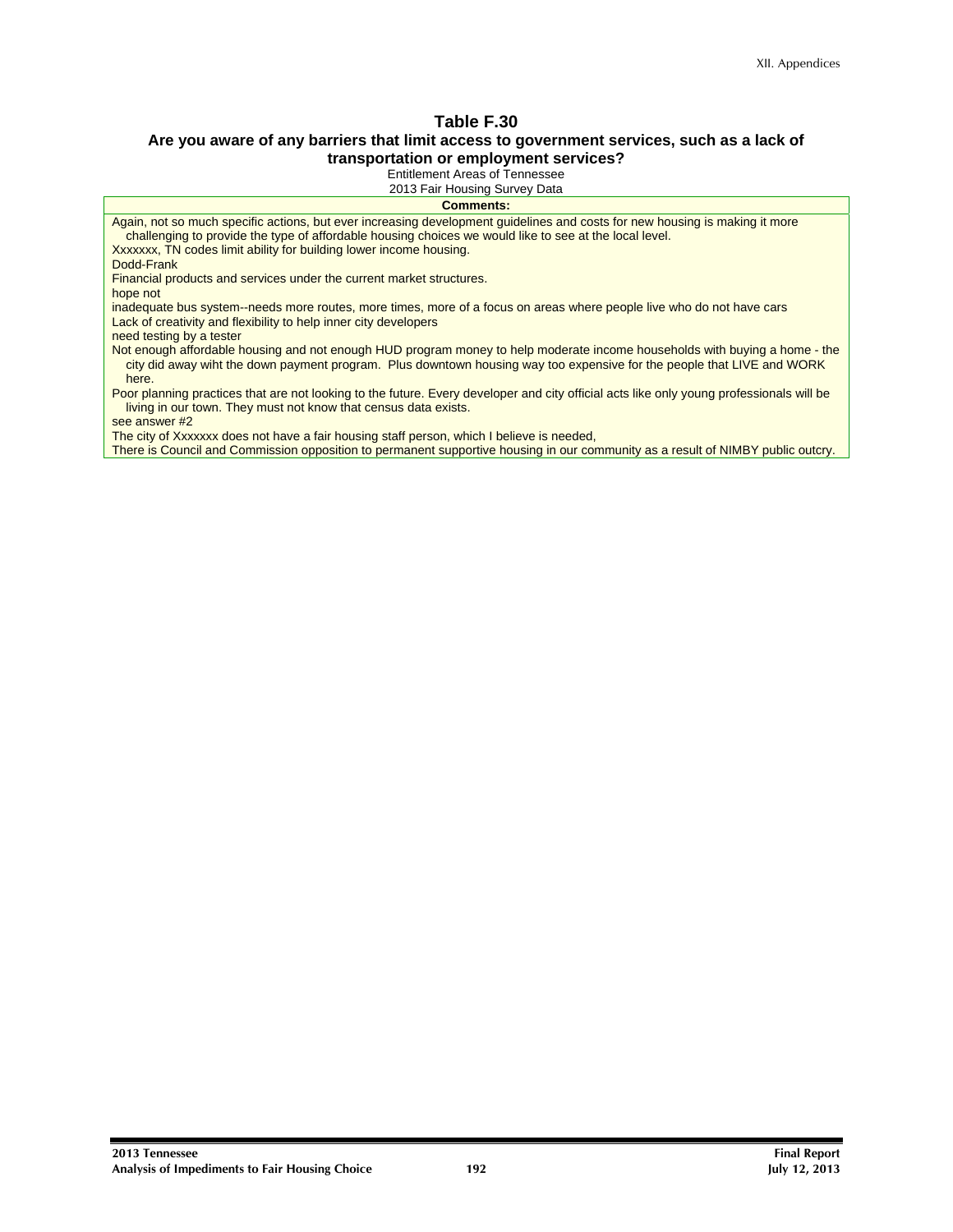## **G. ADDITIONAL PUBLIC INVOLVEMENT DATA**

The following represent transcriptions of comments received at the Fair Housing Forums on March 18, 19, and 20, 2013.

## **JACKSON**

**Speaker 1:** Could we just temporarily go back to slide number 39. The Top Ten Issues of Housing Complaints, have these been validated? We all know that complaints can be made for whatever reason. I'm interested in whether these have been validated.

**Presenter:** These are, or at least I hope I used the word glitch, so in the final report we will see those that are with cause. A certain portion of them are with cause and a certain portion is without cause and a certain portion is closed due to administrative reasons. An example is if HUD loses the paperwork, or whatever else that is. Also, the complainant drops the case, because they need a place to live now. Some investigation is completed and some is determined without cause. So that those that are with cause is at a lower level. I don't remember that precisely lower level. It is usually between 40 or 60 percent.

**Speaker 1:** So is it safe to assume that may reflect in some degree the understanding of the complaint process and the categories of the complaints that are viable?

**Presenter:** It will represent those people, those groups that are discriminated against most often. As well as the issues that occur most often, because when you report with cause, you get the same ranking. Disability, race, familial status. You get the same issues, you get the same ones

**Speaker 2:** There is another category of those that settle out.

**Presenter:** Yes, that is correct. There are those that are conciliated, but those are found to not to be with cause, because those are not litigated which actually is why I present this data.

**Speaker 3:** On page 17, slide 32-Mortage Lending Reasons for Denials. The top one is credit history. Do you know if that means a lack of credit history or a derogatory credit history?

**Presenter:** I do not know and the credit history is the denial rate. These are the language and the terms used by the Homeowners Disclosure Act recording system, except this one: missing reason code. That just means there is a blank.

**Speaker 4:** In conducting this federal mandate, what efforts are being made that the participants actually take part in the survey? The data that we feel is on there, told a reflection that we get the data from the recipients instead. People who were turned down for houses and tenants and etc. Is there any effort made for tenants and recipients are actually doing this survey also?

**Presenter:** At this point I don't think that they have been distributed. The PHA, Housing Authorities. This theoretically is a stakeholder and we are hoping that representatives of those clients are participating in the role. We do have a role as respondents in the survey and in that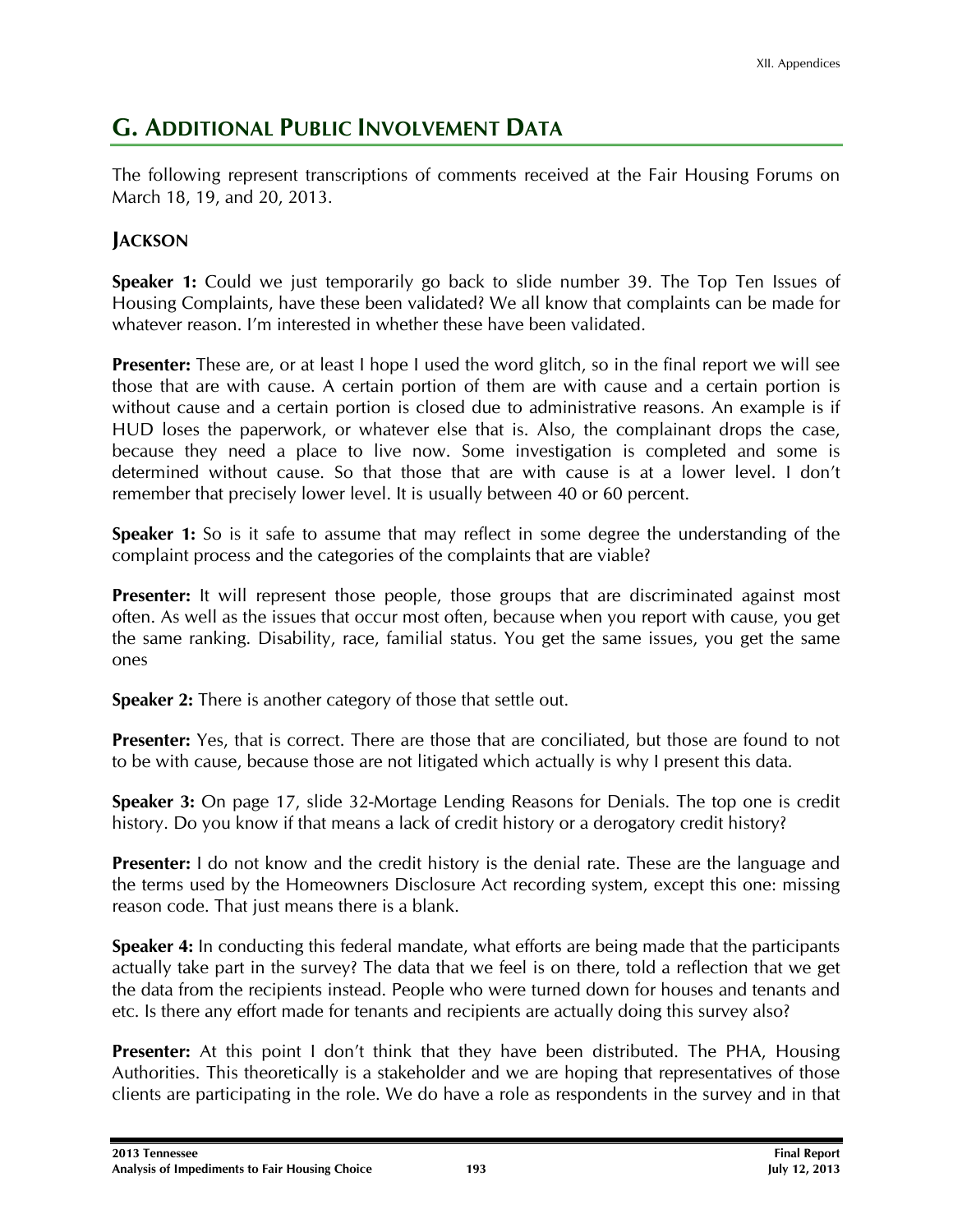regard. Advocates and service providers, we are hoping that would report those. This group is more likely to give a yes answer, if they saw a problem and explain it. But at this point we have not distributed to residents of the Housing Authority or the other. We are hoping that their advocates and service provides would be their advocates in the survey.

**ECD Representative:** One thing I'd like to ad that is that we did advertise the survey in this forum, through public notices, and it is also posted on our website. Then we used the nontraditional method of Facebook and twitter. So it has reached the public somewhat

**Speaker 5:** Most of the people we know just don't respond to public notices. For everyone that is needed, we have two or three individuals? I'm just saying that this information it is not going to be valid or reliable unless we do that.

**Presenter:** It's not going to valid or reliable either way, because it is not a statistically drawn sample. This is a judgmental sample. Statically drawn samples, we have done those for this in the past. We began by sending out mail surveys. Which have another set of problems in today's environment. So we started doing telephone surveys; the general public is kind of like, when you catch them at home and they are eating dinner. Also, do they have a phone and how many are cell phones? We are not allowed to call or survey cell phones. That is against the law. So we have moved to an on-line survey instrument and for those who are renters and tenants, if you have gotten this it has probably been via email. We have an email announcement and you are an individual who knows of those, please distribute it. It is going to be open for a while more. I'm all open to this. I do not want anyone to be not sitting at the table. So if you know anyone, please forward it to them or the facility and post it.

**Speaker 6:** We want our communities to participate in this. Would there be any reason that anyone who received this email couldn't generate it out to others?

**ECD Representative:** It says in the email, that you can send it to whomever who want to. We sent it to every mayor in Tennessee and then THDA sends it out to thousands of more people.

**Speaker 6:** Please help us. It is really important for our state to get really accurate information.

**Presenter:** Again the last slide is [the ECD] contact information. If you have questions send it to [the ECD] and we will get it answered.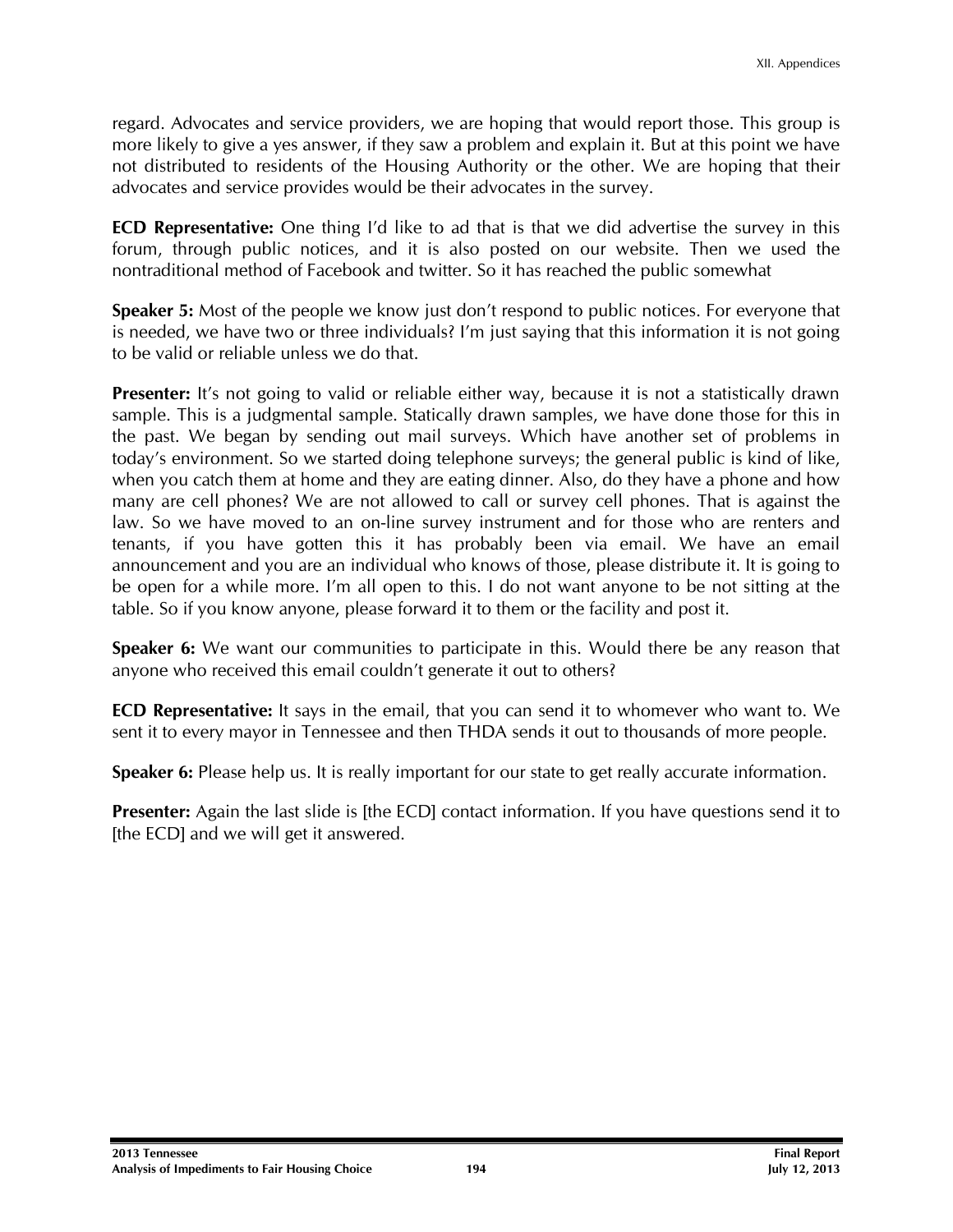## **KNOXVILLE**

**Speaker 1:** Is this all of this data related to the acquisition of housing like purchasing. Like getting into the mortgage, getting onto the rental, as opposed to foreclosure rates, evictions?

**Presenter:** No, is the short answer. The HMDA was about purchase decision, at least the data that I focused on. The data, which indicated which of those who got loans, which ones had low quality or predatory style loans. That is more like the foreclosure, but I do not have statics on foreclosures. That would suggest that foreclosures are landing more heavily on those populations that tended to get a greater share. The remainder of the day it talks about other types of housing transactions, such as rental markets and pass for legacy locational decisions. Why did people from a certain group congregate so closely or why are they also correlating with higher rates of poverty?

**Speaker 2:** Was there anything that struck you as surprising or that you weren't expecting so far in the results of your data?

**Presenter:** Yes, the differences in denial rates are modest. That was a really interesting turn. They can be really substantially different and also with response to the survey, really good.

**Speaker 3:** The zoning and NIMBYism was fairly significant. From what I understand is more non-impediment communities have zoning policies in place. Does everybody have one? How does that play into it?

**Presenter:** We had in this presentation bundled all the entitlement and nonentitlement answers together. We called the largest 40 of the non-entitlement communities, but your notion about more rural smaller towns often don't have an elaborate structured for zoning plans. That isn't totally flushed out for those specifically smaller communities. It is more, I'm trying to illustrate through talking with the larger non-entitlement arrears as well as what is being feed through the survey-examples on how we can make ours more uniform, more of best practices approach.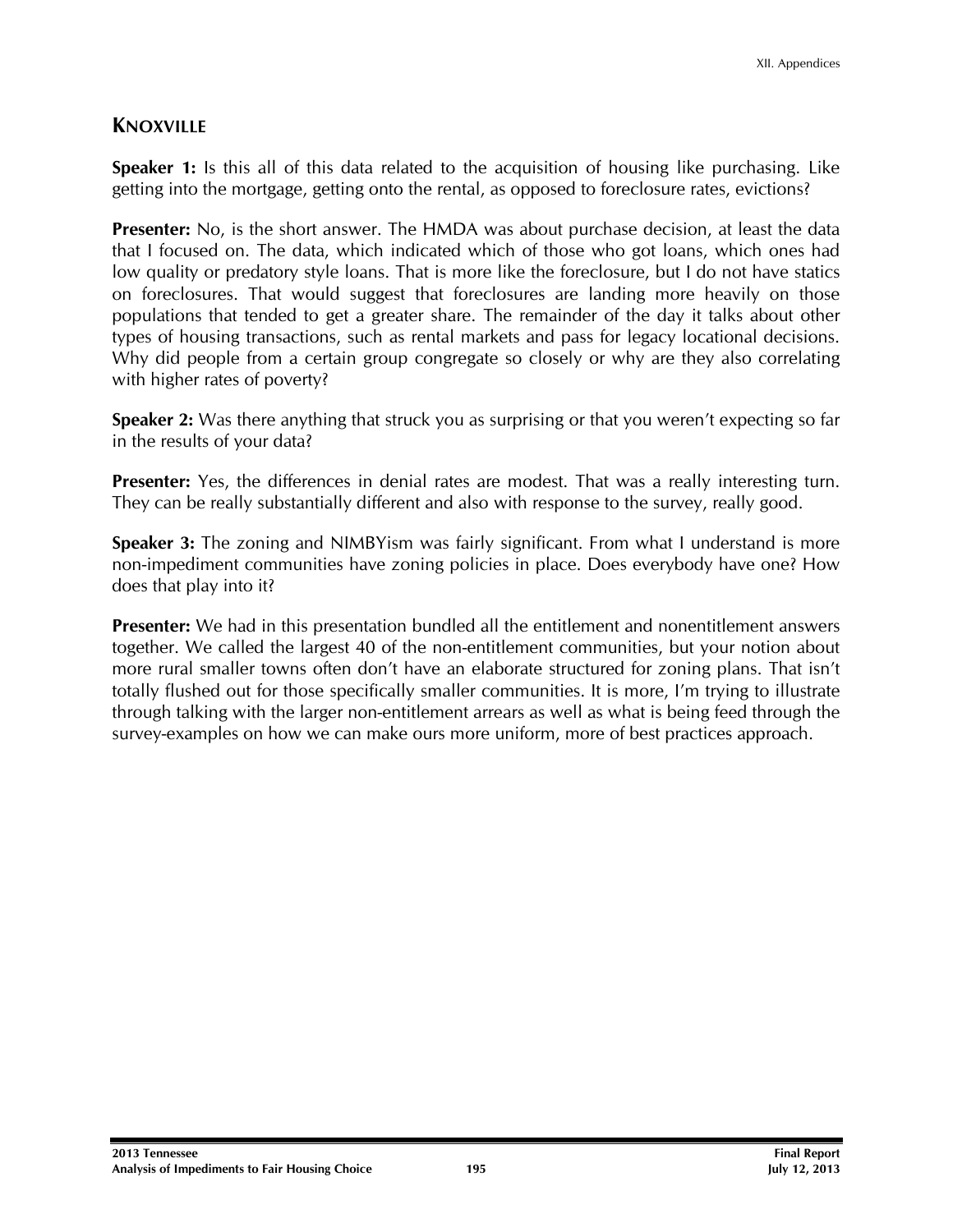## **NASHVILLE**

**Speaker 1:** I have a question regarding the survey. Do you think the survey should field problems that we have in our class, any more in depth than reveal any more information than we already knew regarding discrimination regarding in [inaudible]?

**Presenter:** I am not familiar with what you already knew. I can only tell you what these instruments, this data has demonstrated and I do believe that the survey as the stakeholders does tell us something. There is a certain amount of anonymity in these instruments. It is not like you are talking to someone. You can fill out a survey and say anything. Nobody is going to get back to them. So I do like that. In the beginning, we used to do a mail survey and then it would come back and we know said it. Then we did telephone surveys. It was difficult to get a hold of people. They may be out on vacation or other things. So the online instruments really have fostered, I believe more honesty. People can do it at home or on the weekend. It promotes more of an open dialog. So, I'm not sure what you knew from before or what you believed before, but I do believe that this is opening the door to what people have to contribute to the conversation. So do believe that the instruments are answering those questions that are intended.

**Speaker 2:** I see the disabled issues, it's not necessarily a discrimination issue, but we don't have enough units for disabled people. I do see that the group home has a little bit of the NIMBY type. If there is a way and there are some good programs to help, but make handicapped accessible units. I see that as an issue in our area in Northeast Tennessee.

**Speaker 3:** I have a comment—so, we are providing affordable housing to low-market-rate housing, but not subsidized necessarily to families that are living low-income and we also work with homeowners to purchase homes through low FHA loans. The challenge that we run into, both as a landlord and helping then get a loan thru a vendor, is that a lot of the protected class individuals have that threating and that is caused by a lot of things. Not access to medical insurance, they have medical bills on their credit, they have a huge number of check cashing companies and same day lenders, pawn shops congregating in their communities and focusing on them and thinking that is an easy place to make a buck. So, while I am not taking away their responsibility from these protected classes, their responsibility from keeping their credit, they have to be responsible for their debts. We have a situation where people, low-income people especially and protected classes, are in this trap where it is very hard for them to keep their credit clean. Then when we go to rent to them or to help them buy a home, they have bad credit. We can't help them. So, we can we make acceptations here and there, but as landlord we can't rent to somebody with really bad credit, because we have to pay our bills and we need to cover the rent. As a homeowner, we are working with a lender and they can't lend to somebody with really bad credit, because of the interest rate. What we have is a private sector that is preying or creating a situation. Where people are trying to help families, but where they are almost being forced to discriminate, because of that credit issue.

**Presenter:** What do you think we ought to do about that?

**Speaker 3:** There is no solution to that. Unless you can outlaw some of these payday lenders and check cashing companies as a whole. Another issue is to figure out a way to reduce